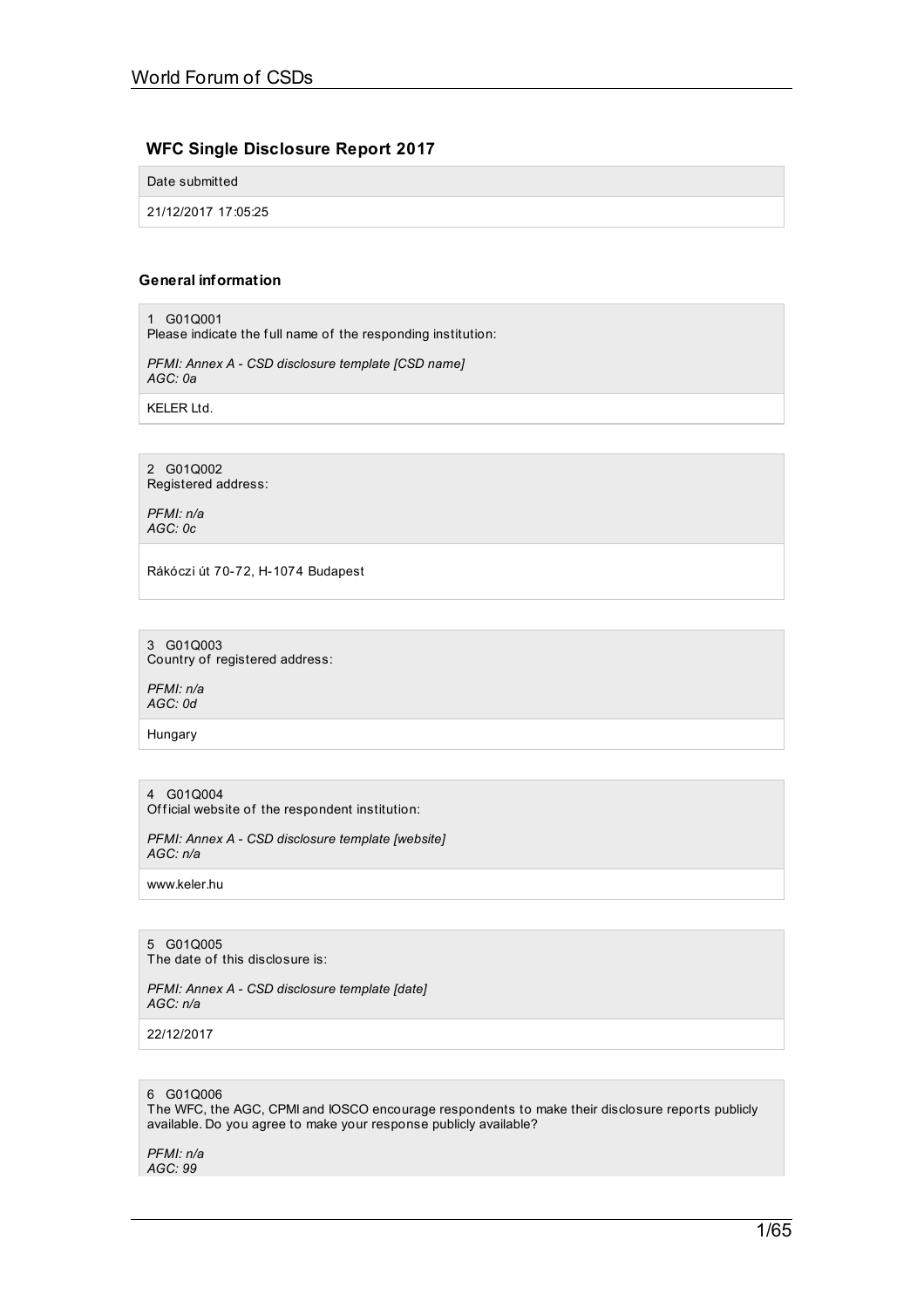Yes, my response will be public, but only for my answers to AGC questions. [A2]

7 G01Q007 How will you be making your answers publicly available?

*PFMI: n/a AGC: 99a*

[ X ] Website [ X ] Upon request  $[$   $]$  OTHER:

8 G01Q008

This disclosure can also be found at the following web address(es):

*PFMI: Annex A - CSD disclosure template [website URL] AGC: 99b*

https://english.keler.hu/Key%20documents/Questionnaires/

9 G01Q009

First and Last Name of the contact person:

*PFMI: Annex A - CSD disclosure template [contact details] AGC: 99c*

Mr. Gabor Szentpeteri

10 G01Q009A Disclosure submission authorisation

[X] I hereby certify that I am authorised to submit this disclosure report on behalf of my institution.

11 G01Q010 Email address of the contact person:

*PFMI: Annex A - CSD disclosure template [contact details] AGC: 99h*

szentpeteri.gabor@keler.hu

12 G01Q011

Telephone number (please include the international country code):

*PFMI: n/a AGC: 99e*

+3614836275

13 G01Q012 How do you prefer to be contacted?

*PFMI: n/a*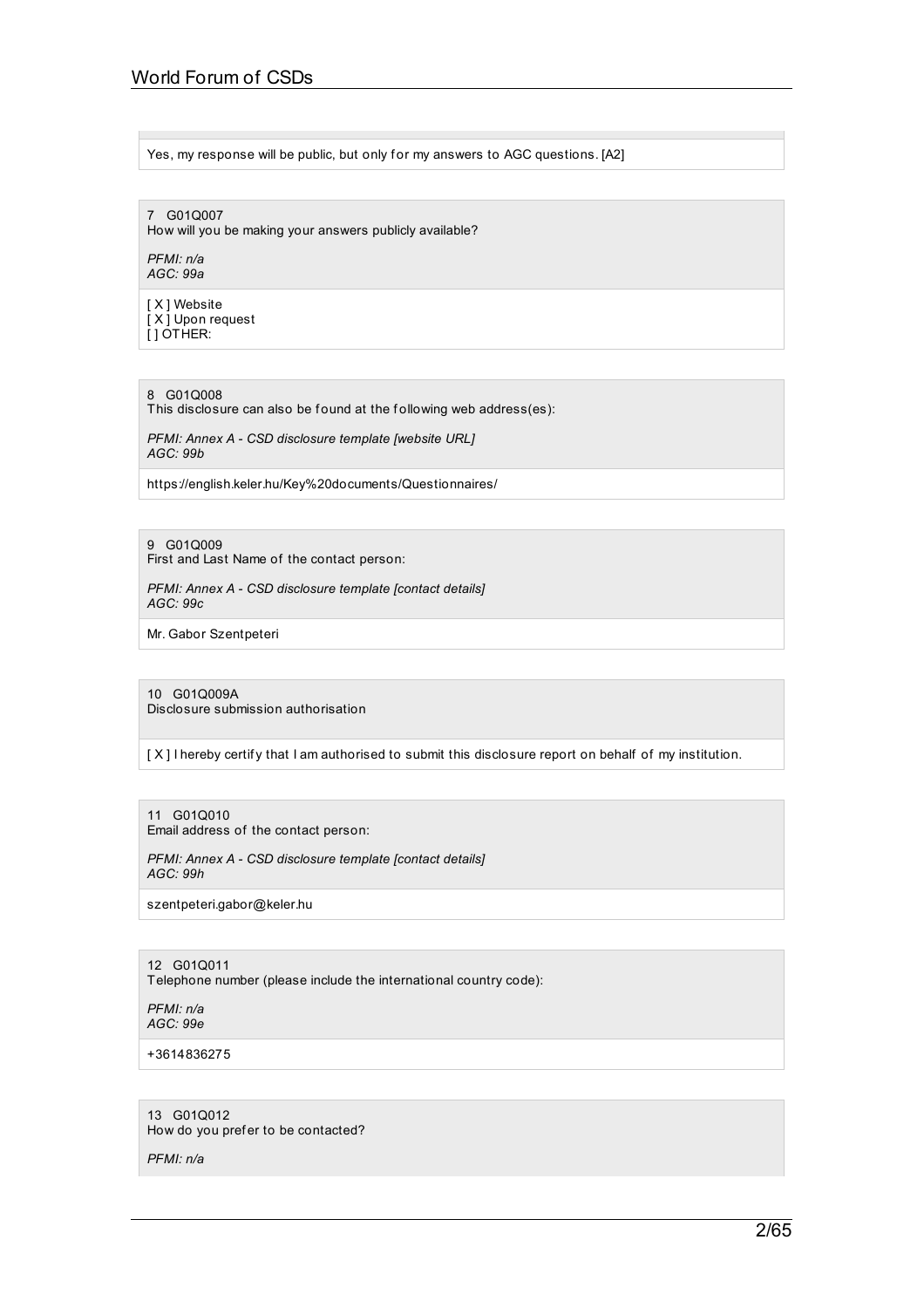*AGC: 99d*

| [X] Telephone<br>[ ] Fax<br>[] mail/air courier<br>$[X]$ e-mail |  |  |
|-----------------------------------------------------------------|--|--|
|                                                                 |  |  |

14 G01Q013 Fax number

*PFMI: n/a AGC: 99f*

+3614836194

15 G01Q014 What is the preferred street address for mailing requests?

*PFMI: n/a AGC: 99g*

Rákóczi út 70-72, H-1074 Budapest, Hungary

24 G01Q023 filecount - Add relevant appendices for this group.

*PFMI: n/a AGC: n/a*

0

# **Legal Basis (PFMI Principle 1)**

26 G02Q002 Under what regulation or statute is the CSD established and governed?

*PFMI: n/a AGC: 7*

Act CXX of 2001 on the Capital Market (Capital Market Act); Act CCXXXVII of 2013 on Credit Institutions and Financial Enterprises (Credit Institutions Act); Act CXXXVIII of 2007 on Investment Firms and Commodity Dealers, and on the Regulations Governing their Activities (Investment Firms Act); KELER General Business Rules; KELER CCP General Business Rules

27 G02Q003 Is the regulation or statute electronically available?

*PFMI: n/a AGC: 7a*

Yes [Y]

28 G02Q004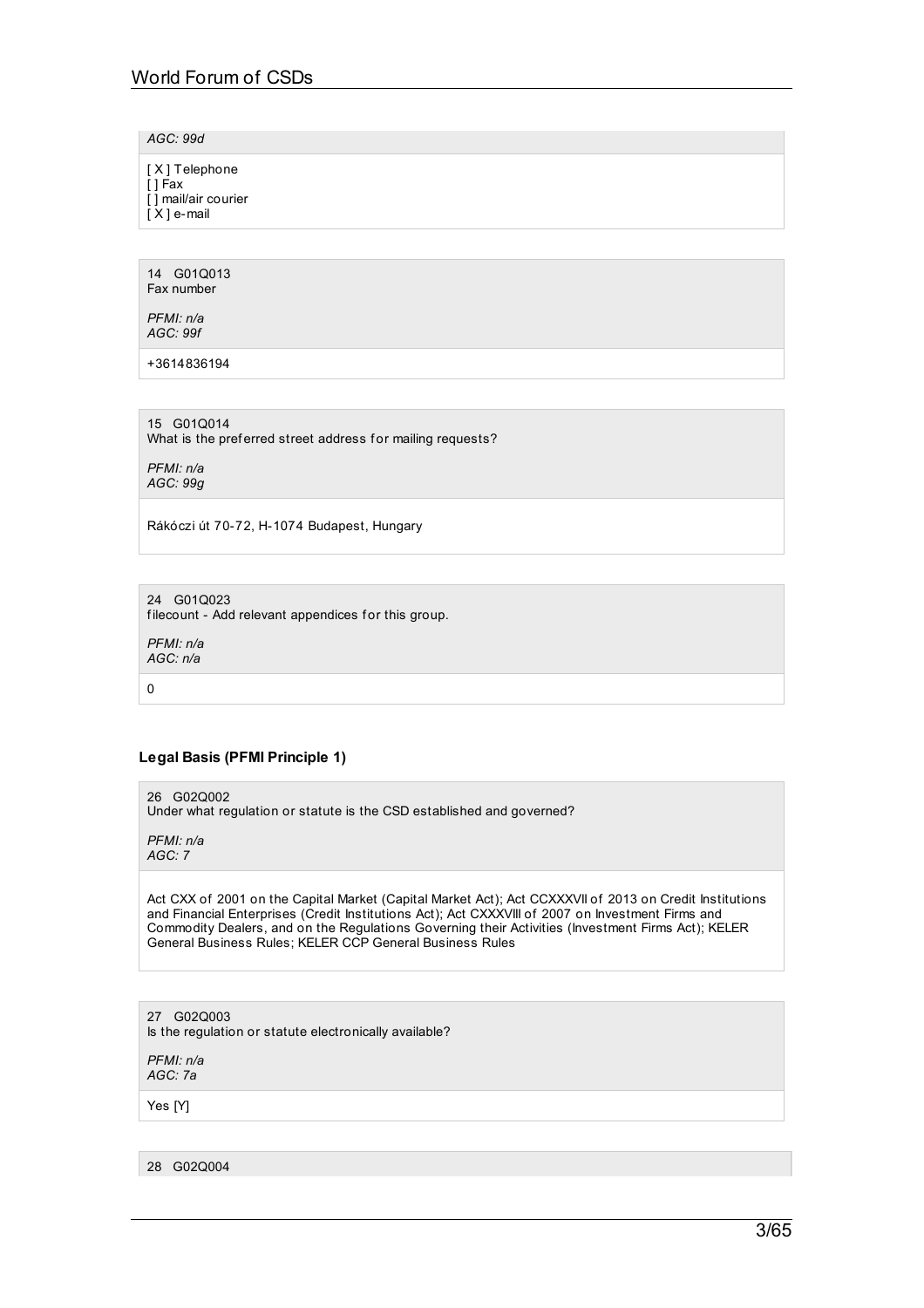If regulation or statute is electronically available, please supply web address(es) here or upload document(s).

*PFMI: n/a AGC: 7b*

KELER General Business Rules: [https://english.keler.hu/Key%20documents/Regulatory%20documents/General%20Business%20Rules/](https://english.keler.hu/Key documents/Regulatory documents/General Business Rules/)

KELER CCP General Business Rules: https://english.kelerkszf[.hu/Key%20documents/Regulatory%20documents/General%20Business%20Rules/](https://english.kelerkszf.hu/Key documents/Regulatory documents/General Business Rules/)

29 G02Q005

filecount - Please supply document(s) here:

*PFMI: n/a AGC: 7c*

| 2017 02 06 KELER GBR T2S.pdf (1256KB)                    | <b>KELER</b><br>General<br><b>Business</b><br>Rules                                                                                                | Effective<br>as of 6<br>Februray<br>2017  |
|----------------------------------------------------------|----------------------------------------------------------------------------------------------------------------------------------------------------|-------------------------------------------|
| 2017 11 14 KELER CCP General Business Rules pdf (1630KB) | <b>KELER CCP</b><br>General<br><b>Business</b><br>Rules                                                                                            | Effective<br>as of 14<br>November<br>2017 |
| act_ccxxxvii_of_2013.pdf (1301KB)                        | Act<br><b>CCXXXVII</b><br>of 2013 on<br>Credit<br><b>Institutions</b><br>and<br>Financial<br>Enterprises                                           | Effective<br>as of 29<br>November<br>2017 |
| act cxx of 2001.pdf (1195KB)                             | Act CXX of<br>2001 on the<br>Capital<br>Market                                                                                                     | Effective<br>as of 29<br>November<br>2017 |
| act_cxxxviii_of_2007.pdf (1173KB)<br>5                   | Act<br>CXXXVIII of<br>2007 on<br>Investment<br>Firms and<br>Commodity<br>Dealers.<br>and on the<br>Regulations<br>Governing<br>their<br>Activities | Effective<br>as of 29<br>November<br>2017 |

42 G02Q018 filecount - Add relevant appendices for this group. *PFMI: n/a*

*AGC: n/a*

0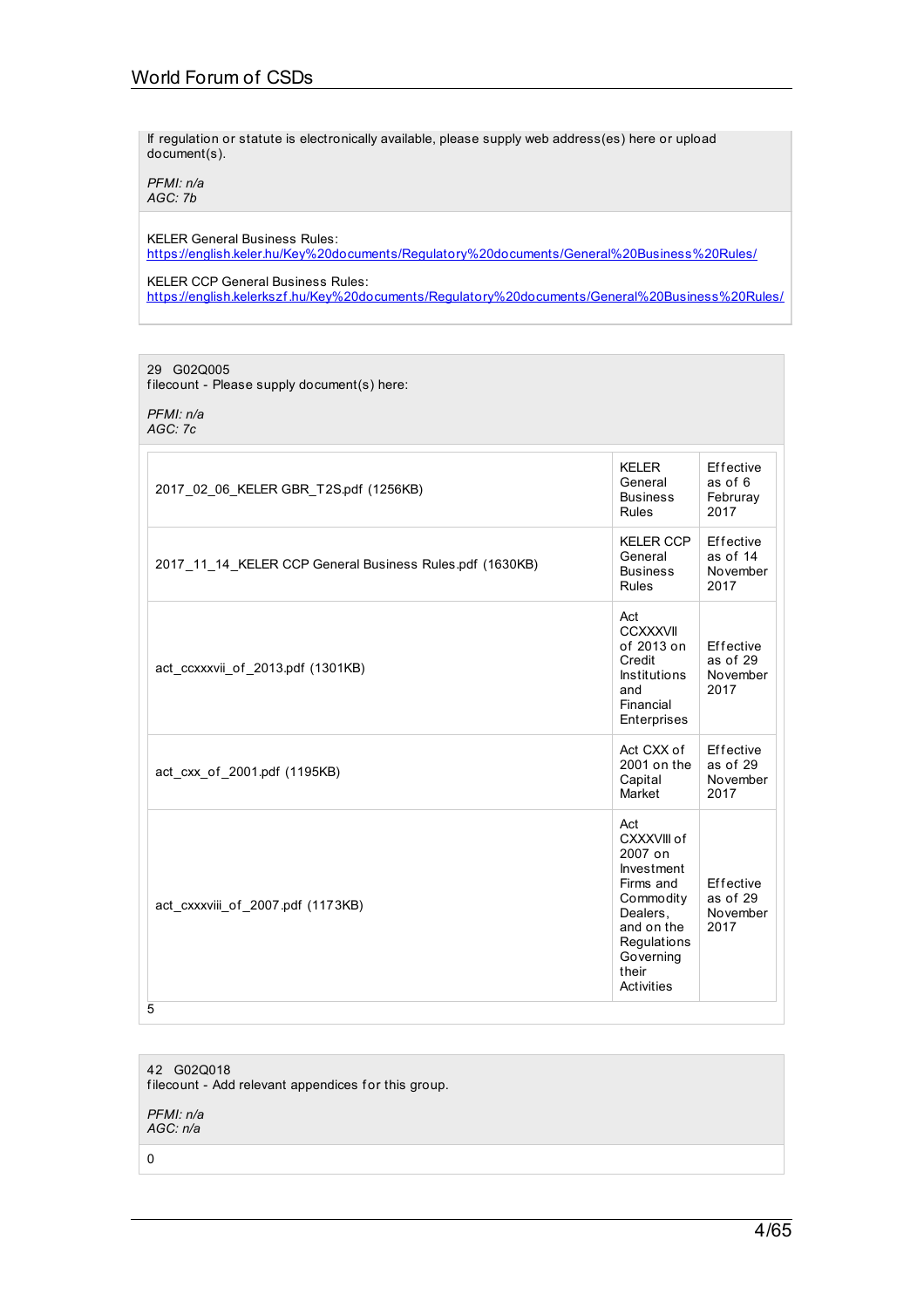# **Governance and ownership (PFMI Principle 2)**

44 G03Q002 What type of legal entity is the institution?

*PFMI: n/a AGC: 3*

[ ] Public Company [ X ] Private Company [] Central Bank (or part thereof) [ ] Stock Exchange (or part thereof) [ ] OTHER:

45 G03Q003

Is the institution operated as a "for profit" or a "not for profit" organization?"

*PFMI: n/a AGC: 4*

For profit [A01]

# 46 G03Q004

Please provide the names of the owners and their ownership interest percentages.

*PFMI: n/a AGC: 5*

National Bank of Hungary (NBH) - 53,33% Budapest Stock Exchange (BSE) - 46,67%

# 47 G03Q005

What is the date of establishment of the CSD?

*PFMI: n/a AGC: 6a*

12/10/1993

48 G03Q006 What is the date that the CSD's operations began?

*PFMI: n/a AGC: 6b*

12/10/1993

# 49 G03Q007

Are participants required to contribute capital to the CSD that would result in ownership of the CSD?

*PFMI: n/a AGC: 18*

No [A02]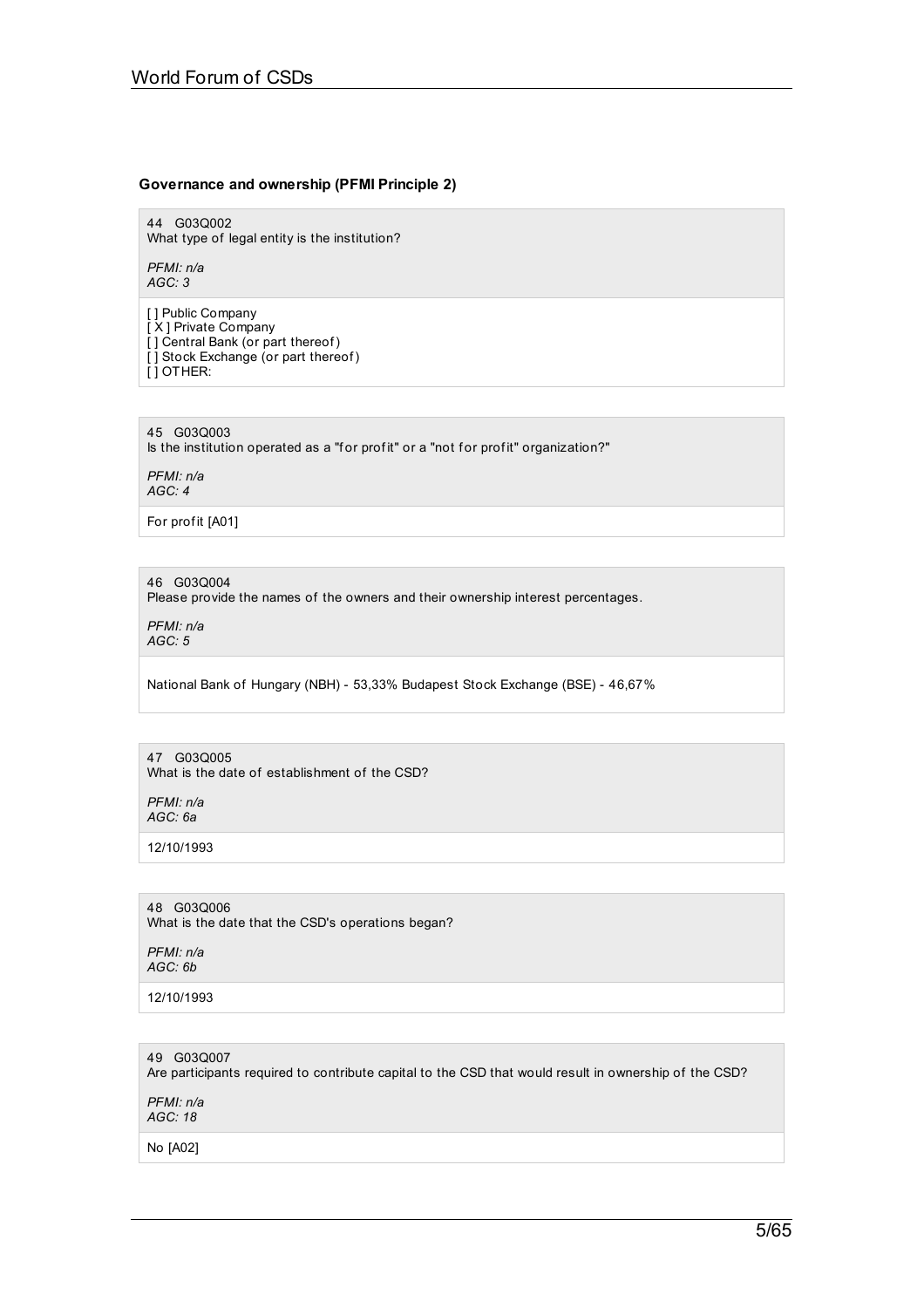#### 58 G03Q016

What are the roles and responsibilities of the CSD's board of directors (or equivalent), and are they clearly specif ied? Please provide details of the structure and composition of your Board together with their industry experience and responsibilities in governing the CSD. What are the qualif ications to become a board member?

*PFMI: Q.2.3.1 AGC: 7d*

The Board has seven members - two of them are appointed by National Bank of Hungary, two of them are appointed by Budapest Stock Exchange and two of them are inner members. The seventh member is independent.

60 G03Q018 What are the election procedures?

*PFMI: Q.2.3.2 AGC: 7e*

Board members are elected at the General Meeting, the election is subject to approval by the supervisory authority, the National Bank of Hungary, according to the Hungarian banking regulations. The Board elects its chairman - the seventh member - from among its members.

61 G03Q019 What is the maximum length of time a board member can serve?

*PFMI: Q.2.3.2 AGC: 7f*

Re-election is possible without limitation.

### 62 G03Q020

How are the voting powers distributed amongst the board members (i.e. does each board member have one vote or do certain members have additional voting power)?

*PFMI: Q.2.3.2 AGC: 7g*

Each board member has one vote. In case of vote-equality, the vote of the chairman would be decisive.

64 G03Q022 What are the procedures established to review the perf ormance of the board as a whole and the performance of the individual board members? Who is responsible for regulating the board members?

*PFMI: Q.2.3.4 AGC: 7h*

Certain legislation, the company General Meeting, and the supervisory authority, the National Bank of Hungary are all in a sense responsible for regulating Board members. For the purpose of supervision of the Board the General Meeting elects the Supervisory Board.

84 G03042 filecount - Add relevant appendices for this group.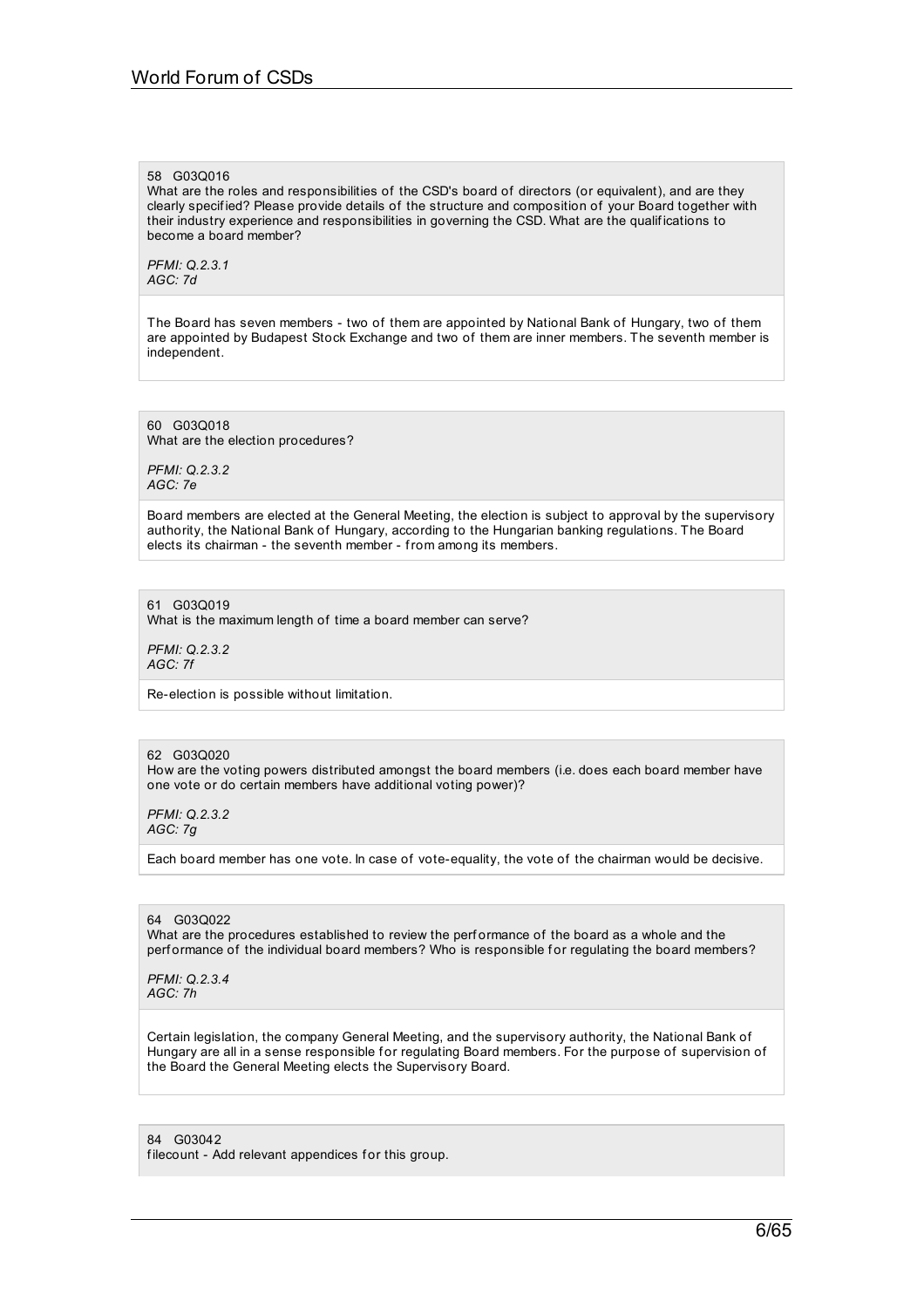| PFMI: n/a<br>AGC: n/a |  |  |
|-----------------------|--|--|
|                       |  |  |

## **Comprehensive risk management (PFMI Principle 3)**

87 G04Q003 Any direct damages or losses to participants caused by the CSD as a result of f orce majeure events, acts of God, or political events, etc.?

*PFMI: Q.3.1.1 AGC: 66x.*

No [A02]

# 88 G04Q004

If yes, please check all of the following that apply:

*PFMI: Q.3.1.1 AGC: 66y.*

[] Financial limits are imposed on the amount of liability assumed by the CSD [] The CSD assumes liability for direct losses [] The CSD assumes liability for indirect or consequential losses [ ] OTHER:

#### 89 G04Q005

In all cases where the CSD assumes responsibility for direct or indirect or consequential losses, is the CSD's liability limited by a standard of care determination?

*PFMI: Q.3.1.1 AGC: 66+*

Yes [A01]

90 G04Q006 Please define the standard of care applied:

*PFMI: Q.3.1.1 AGC: 66\**

The depository shall repair direct pecuniary losses of its customers proved by proper evidence if such damages are attributable to and occurred in the operation of the depositary. The depository is exempted from liability for any damages, pecuniary losses, lost profit or non-material damages that may occur beyond its operations based upon statutory provisions and/or its General Business Rules. The depository shall be relieved of liability if it is able to prove that it has acted in a manner that can generally be expected in the given situation.

109 G04Q025 filecount - Add relevant appendices for this group.

*PFMI: n/a AGC: n/a*

0

7/65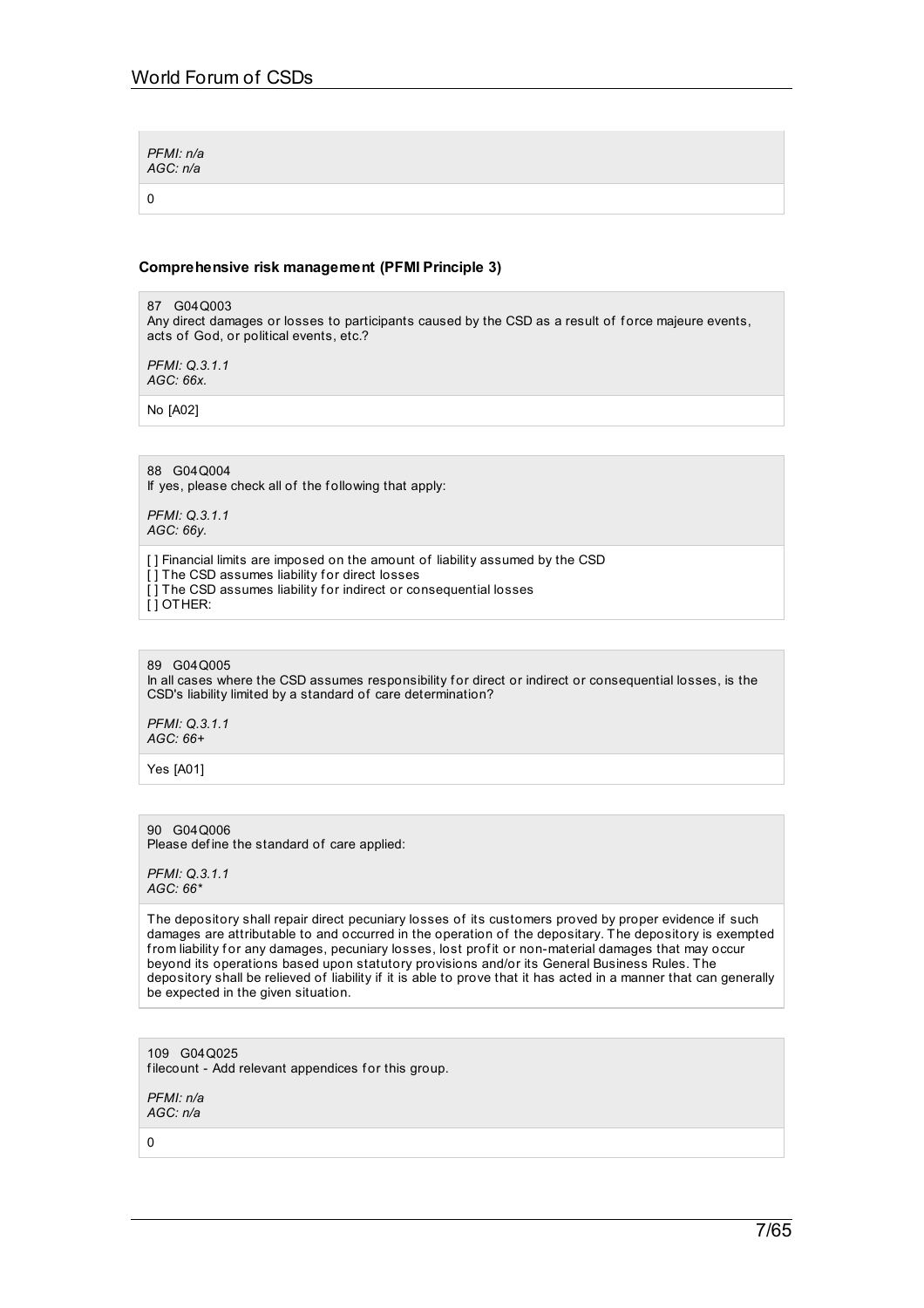## **Credit risk (PFMI Principle 4)**

120 G05Q011

Does the CSD have a guaranty fund independent of stock exchange or other market guarantees?

*PFMI: Q.4.3.1 AGC: 78*

Other: The def ault funds are operated by KELER CCP Ltd.

123 G05Q014 How is the fund financed?

*PFMI: Q.4.3.1 AGC: 78d.*

Contributions from participants [A02]

125 G05Q016 If so, what is the amount or percentage per participant?

*PFMI: Q.4.3.1 AGC: 78f.*

The total size of the default funds are determined based on the results of stress tests – in line with EMIR requirements. The total size is then broken up between the clearing members proportionate to the risks, based on their average initial margin requirements. The minimum contribution is 5 million HUF, KELER CCP Ltd.'s contribution is 5 million HUF.

126 G05Q017 Who is covered by the fund?

*PFMI: Q.4.3.1 AGC: 78h.*

[ ] Direct CSD participants only [] The beneficial owner also [ X ] OTHER: General Clearing Members and Direct Clearing Members of KELER CCP

127 G05Q018 When is the guaranty fund used?

*PFMI: Q.4.3.1 AGC: 78j.*

[] When a broker defaults  $\overline{[}$  ] When a direct participant defaults [ X ] OTHER: When a general or a direct clearing member's def ault cannot be covered by the member's own individual collateral

130 G05Q021 Does the CSD have insurance to cover losses in the event of Def ault on settlement commitments by the CSD or a participant?

*PFMI: Q.4.3.3*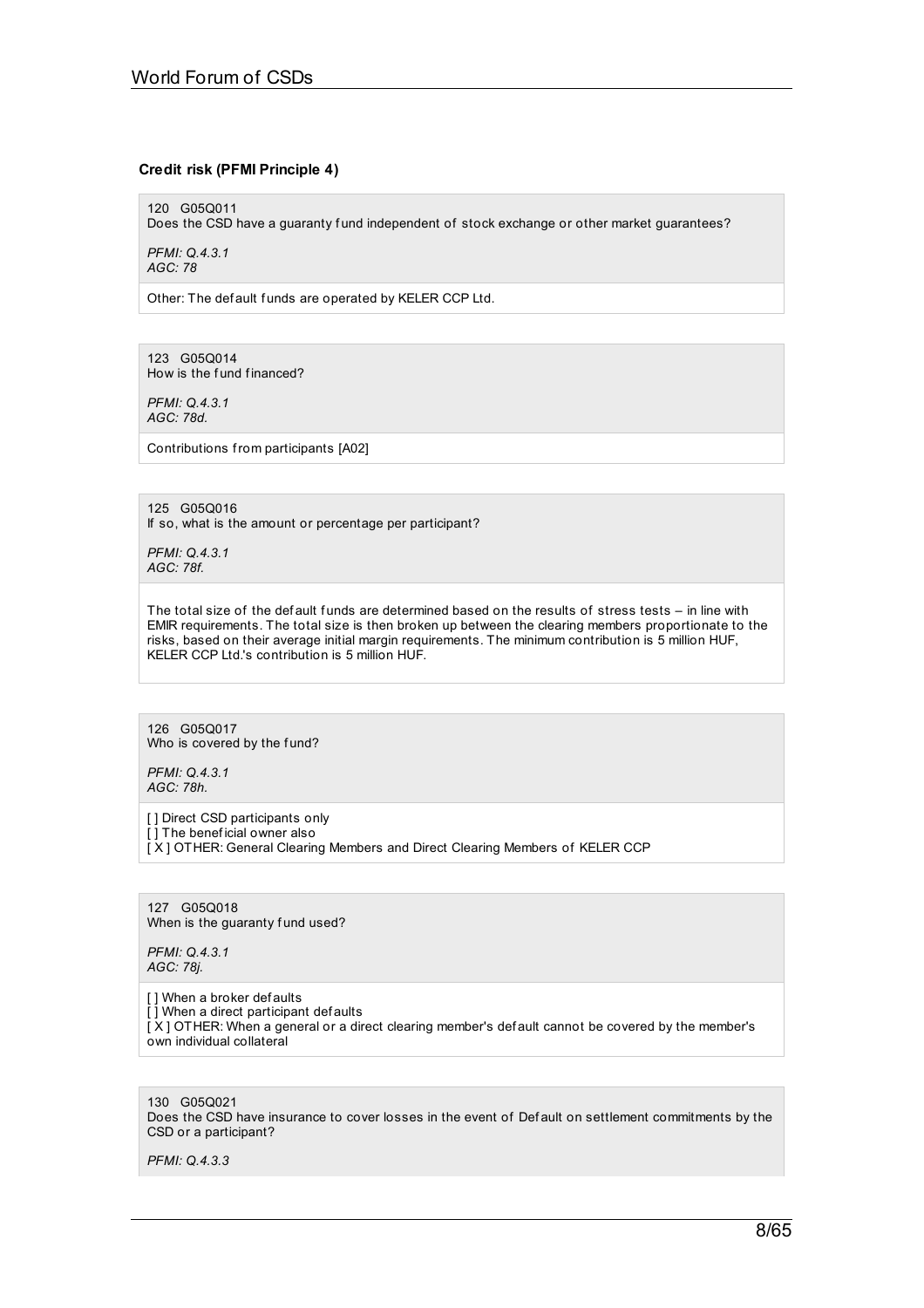### *AGC: 91*

No [A02]

133 G05Q024 Please explain other loss or def ault protections:

*PFMI: Q.4.3.3 AGC: 79a*

N/A

# 134 G05Q025

Does the CSD accept liability (independent of any insurance coverage) for the following: Any direct damages or losses to participants caused by the CSD in its capacity as a central counterparty?

*PFMI: Q.4.3.3 AGC: 66q.*

Other: KELER CCP Ltd. (subsidiary of KELER) is the sole central counterparty regarding guaranteed Budapest Stock Exchange transactions and regarding guaranteed gas market transactions and power market obligations.

135 G05Q026 If yes, please check all of the f ollowing that apply:

*PFMI: Q.4.3.3 AGC: 66r.*

[ ] Financial limits are imposed on the amount of liability assumed by the CSD [] The CSD assumes liability for direct losses [] The CSD assumes liability for indirect or consequential losses [ ] OTHER:

139 G05Q030 filecount - Add relevant appendices for this group.

*PFMI: n/a AGC: n/a*

 $\Omega$ 

# **Collateral (PFMI Principle 5)**

### 140 G06Q001

Summary narrative for PFMI Principle 5. Please provide a summary narrative disclosure with sufficient detail and context, as well as any other appropriate supplementary information, to enable readers to understand the CSD's approach to or method for observing the principle. Please use the following questions as guidance for the points of focus and level of detail it is expected to convey in the disclosure. Cross ref erences to publicly available documents should be included, where relevant, to supplement the discussion.)

*PFMI: Annex A - CSD disclosure template - IV.P5 AGC: 35c*

KELER Ltd. handles collateral assets for the below reasons: -for KELER CCP, -Cash financing transactions to support settlement are also subject to collateral from the participant. -Securities and/or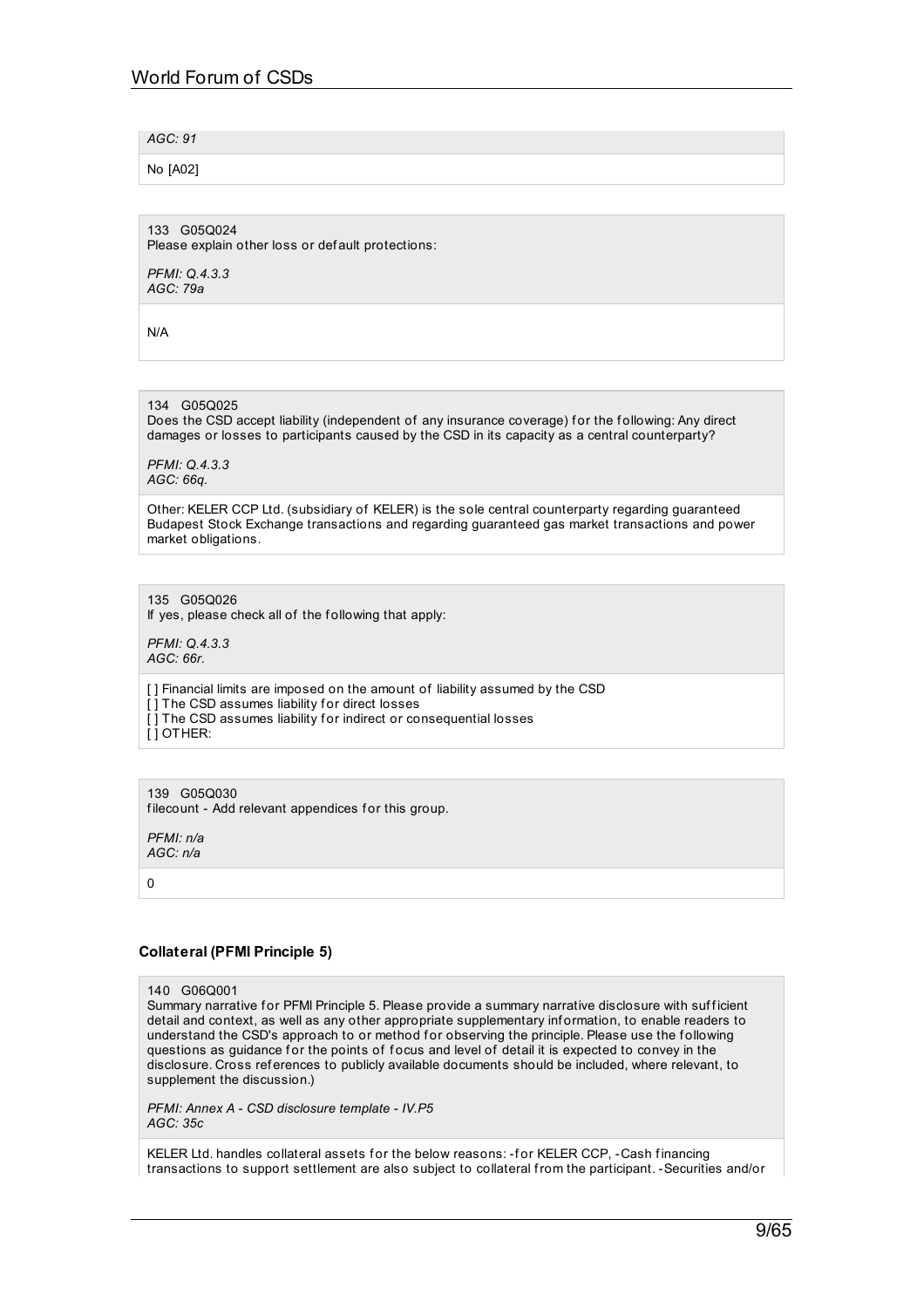cash for SLB transactions -In addition, KELER handles collateral for the Central Bank to back credit lines.

157 G06Q018 filecount - Add relevant appendices for this group. *PFMI: n/a AGC: n/a*

0

# **Liquidity risk (PFMI Principle 7)**

198 G06Q041 filecount - Add relevant appendices for this group.

*PFMI: n/a AGC: n/a*

0

# **Settlement finality (PFMI Principle 8)**

199 G08Q015 filecount - Add relevant appendices for this group.

*PFMI: n/a AGC: n/a*

0

# **Money settlements (PFMI Principle 9)**

216 G09Q003 Who accepts cash deposits (or makes payment credit accommodations) for CSD transactions?

*PFMI: Q.9.1.1 AGC: 31*

[ X ] CSD [ X ] Central Bank [ X ] Banks appointed by CSD [] Neither or others (e.g. credit lines used) [ ] Not applicable [ ] OTHER:

217 G09Q004 Please indicate the name of the banks appointed by the CSD

*PFMI: Q.9.1.1 AGC: 31a*

UniCredit Bank Hungary Ltd.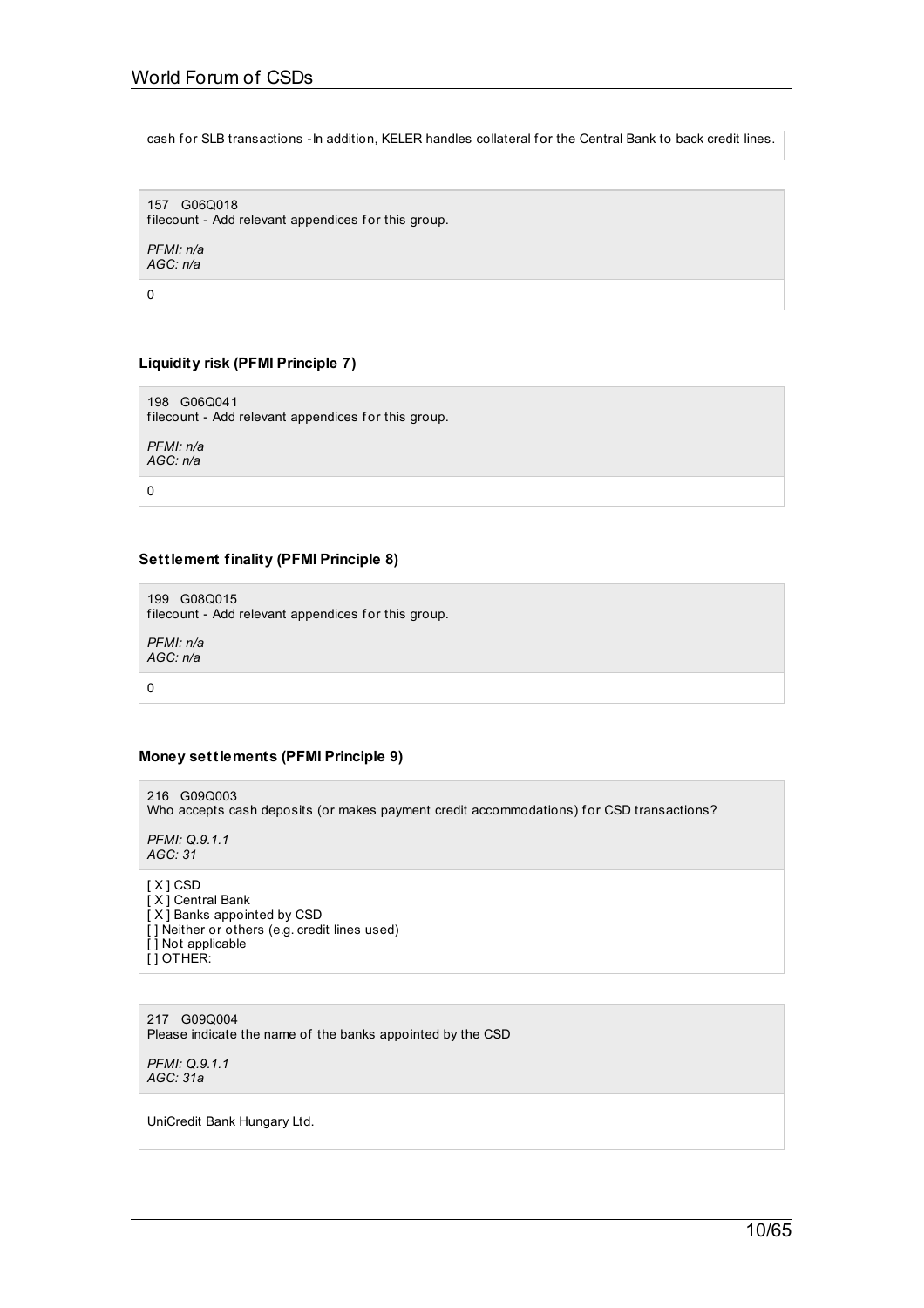# 218 G09Q005

Who processes cash clearing (or draws on credit lines, if applicable) for CSD transactions?

*PFMI: Q.9.1.1 AGC: 32*

[ X ] CSD  $\overline{I}$  X  $\overline{I}$  Central Bank [ ] Banks appointed by the CSD [ ] Neither or others (e.g. credit lines used) [ ] Not applicable [ ] OTHER:

220 G09Q007 Who controls the movement of cash for cash deposits (or draws on credit lines, if applicable)?

*PFMI: Q.9.1.1 AGC: 33, 33b*

[ X ] CSD [ X ] Central Bank [ X ] Banks appointed by CSD [ ] Neither or others (e.g. credit lines used) [] Not applicable [ ] OTHER:

221 G09Q008 Please name banks appointed by the CSD

*PFMI: Q.9.1.1 AGC: 33a*

UniCredit Bank Hungary Ltd.

222 G09Q009 Who controls the movement of cash for cash clearing (or for draws on credit lines, if applicable)?

*PFMI: Q.9.1.1 AGC: 34*

[ X ] CSD [ X ] Central Bank [ ] Banks appointed by CSD [] Neither or others (e.g. credit lines used) [ ] Not applicable [ ] OTHER:

223 G09Q010 Please name banks appointed by CSD

*PFMI: Q.9.1.1 AGC: 34a*

N/A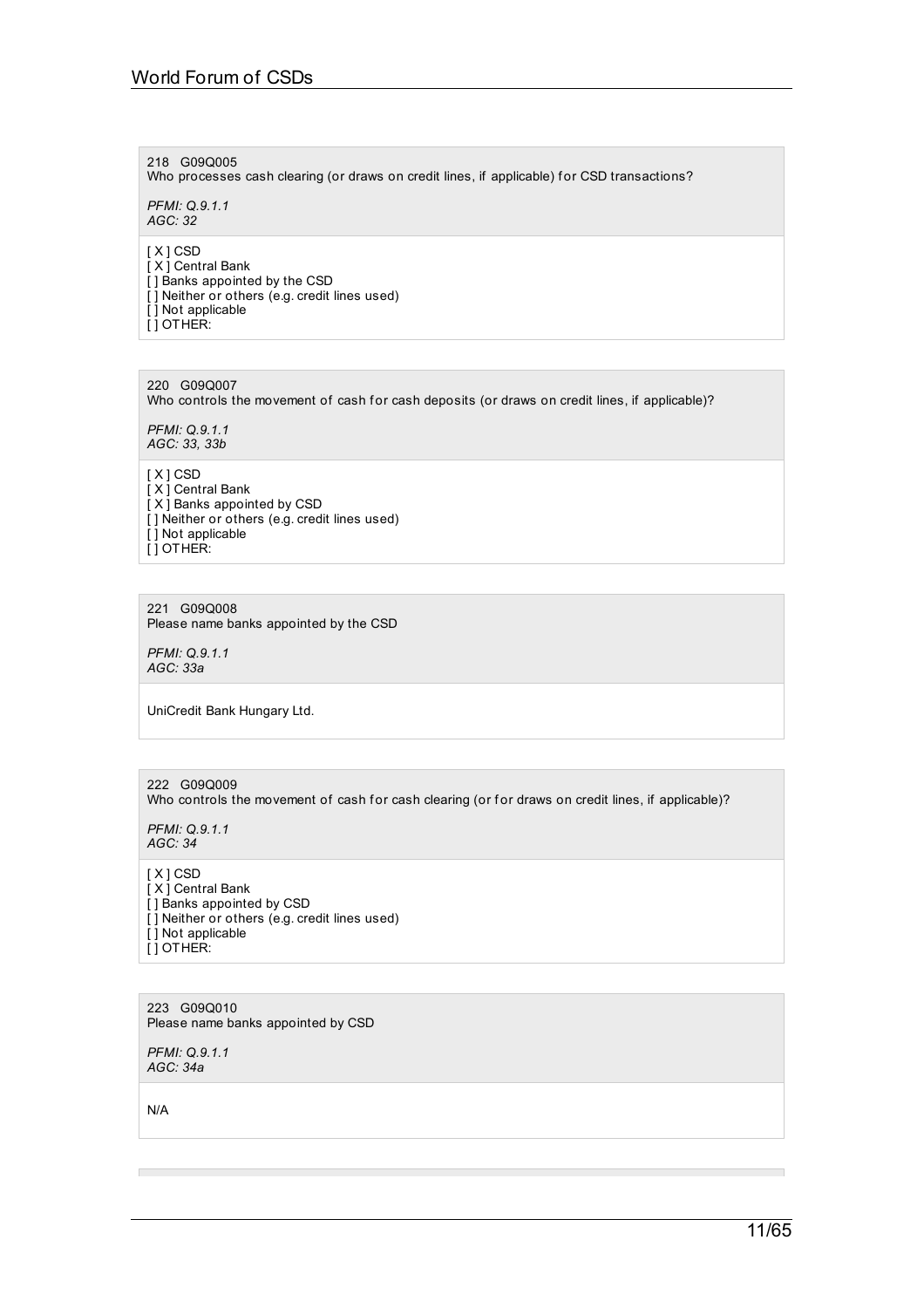233 G09Q020

filecount - Add relevant appendices for this group.

*PFMI: n/a AGC: n/a*

 $\Omega$ 

### **Physical deliveries (PFMI Principle 10)**

238 G10Q005 How are eligible securities lodged in the CSD system?

*PFMI: Q.10.1.3 AGC: 57, 57a*

[] A registered certificate in the name of the CSD is delivered to the CSD.

[1] A participant delivers the security with a valid transfer deed or stock power or other transfer document to the CSD which then effects registration.

[ ] A registrar re-registers the security in the name of the CSD.

[ ] Not applicable

 $[X]$  OTHER: All participants must deliver the securities to the depository with a blank endorsement in order to comply with f ungibility requirements.

239 G10Q006

When are securities lodged into the CSD reflected in a participant's CSD account?

*PFMI: Q.10.1.3 AGC: 58, 58a*

[] Securities are reflected in the participant's CSD account immediately upon delivery to the CSD. [ ] Securities are re-registered prior to being ref lected in the participant CSD account. [ ] Not applicable

[ X ] OTHER: Normally on the same day. As the vault services are outsourced to Erste Bank, af ter delivering securities to Erste Bank, there is a checking process. Securities will be credited to the requested account (or sub-account) strictly af ter this well done process and the notif ication of KELER sent by Erste Bank. Normally it can be done on the same day. In case of any anomalies demanding repeated checking, the ref lection will may be done only on the next day.

240 G10Q007 How long does it usually take to lodge securities with the CSD?

*PFMI: Q.10.1.3 AGC: 59, 59b*

1 to 2 days [A01]

242 G10Q009

During the process of lodging securities into the CSD, can the securities be traded?

*PFMI: Q.10.1.3 AGC: 60*

Other: As the vault services are outsourced to Erste Bank, trading in KELER is possible af ter Erste Bank notif ies KELER about the lodgement and KELER credits the security to the requested account.

243 G10Q010

During the process of lodging securities into the CSD, can the securities be settled?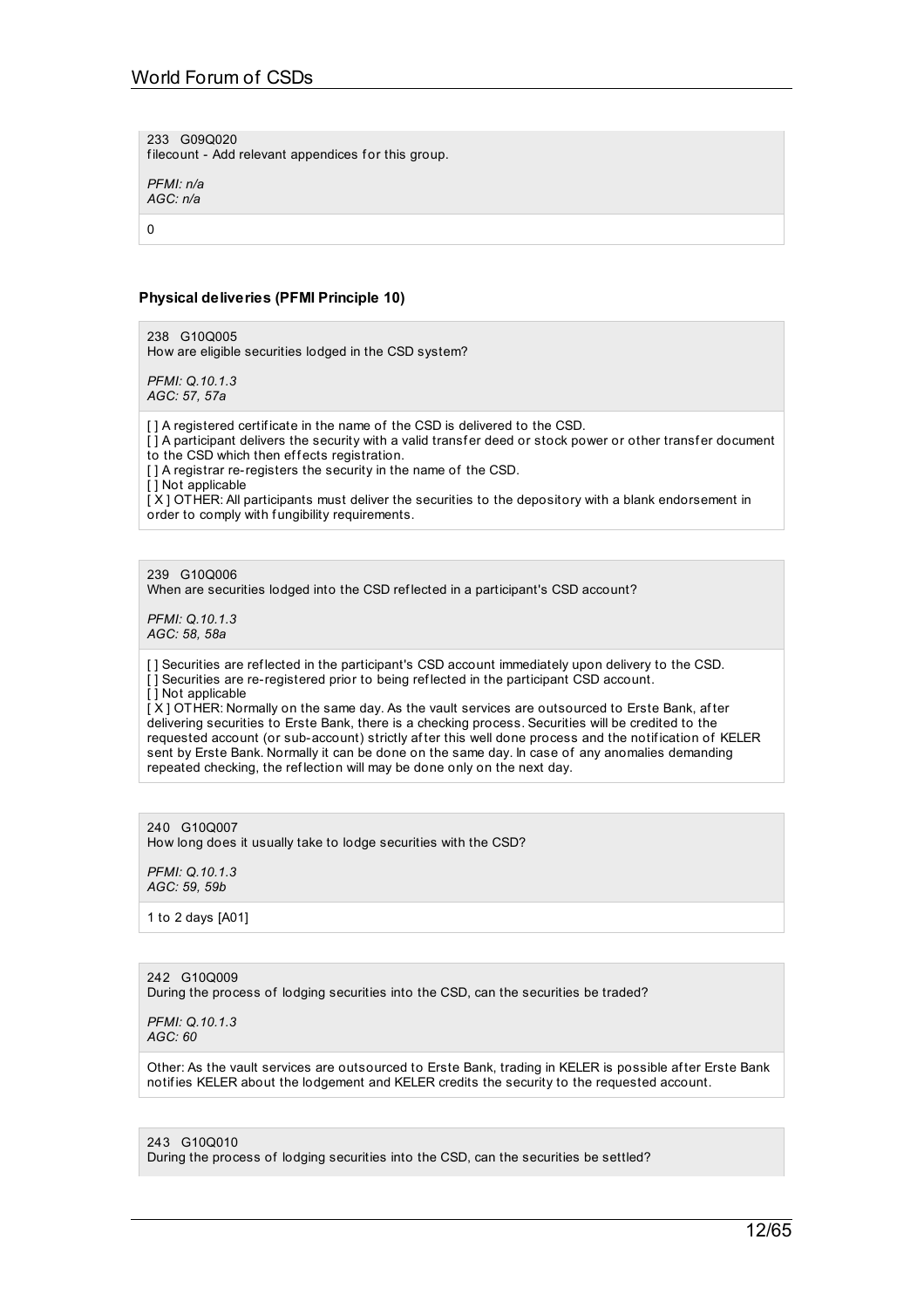*PFMI: Q.10.1.3 AGC: 60a*

Other: As the vault services are outsourced to Erste Bank, settlement in KELER is possible af ter Erste Bank notif ies KELER about the lodgement and KELER credits the security to the requested account.

244 G10Q011

During the process of lodging securities into the CSD, can the securities have ownership transferred?

*PFMI: Q.10.1.3 AGC: 60b*

Other: As the vault services are outsourced to Erste Bank, ownership transfer in KELER is possible after Erste Bank notif ies KELER about the lodgement and KELER credits the security to the requested account.

247 G10Q014

If ownership cannot be transferred, or if you answered other, please explain

*PFMI: Q.10.1.3 AGC: 60e*

As the vault services are outsourced to Erste Bank, ownership transfer in KELER is possible after Erste Bank notifies KELER about the lodgement and KELER credits the security to the requested account.

248 G10Q015

Are securities immediately available for delivery upon transfer to the CSD?

*PFMI: Q.10.1.3 AGC: 61, 61d*

Other: As the vault services are outsourced to Erste Bank, securities are available for transfer after Erste Bank notif ies KELER about the lodgement and KELER credits the security to the requested account.

251 G10Q018 If not applicable, please explain

*PFMI: Q.10.1.3 AGC: 61c*

N/A

252 G10Q019 What transfer process steps are involved when eligible securities are withdrawn from the CSD for saf ekeeping?

*PFMI: Q.10.1.3 AGC: 63, 63a*

Other: As the vault services are outsourced to Erste Bank, securities are available for transfer until Erste Bank notif ies KELER about the withdrawal and KELER debits the security from the requested account.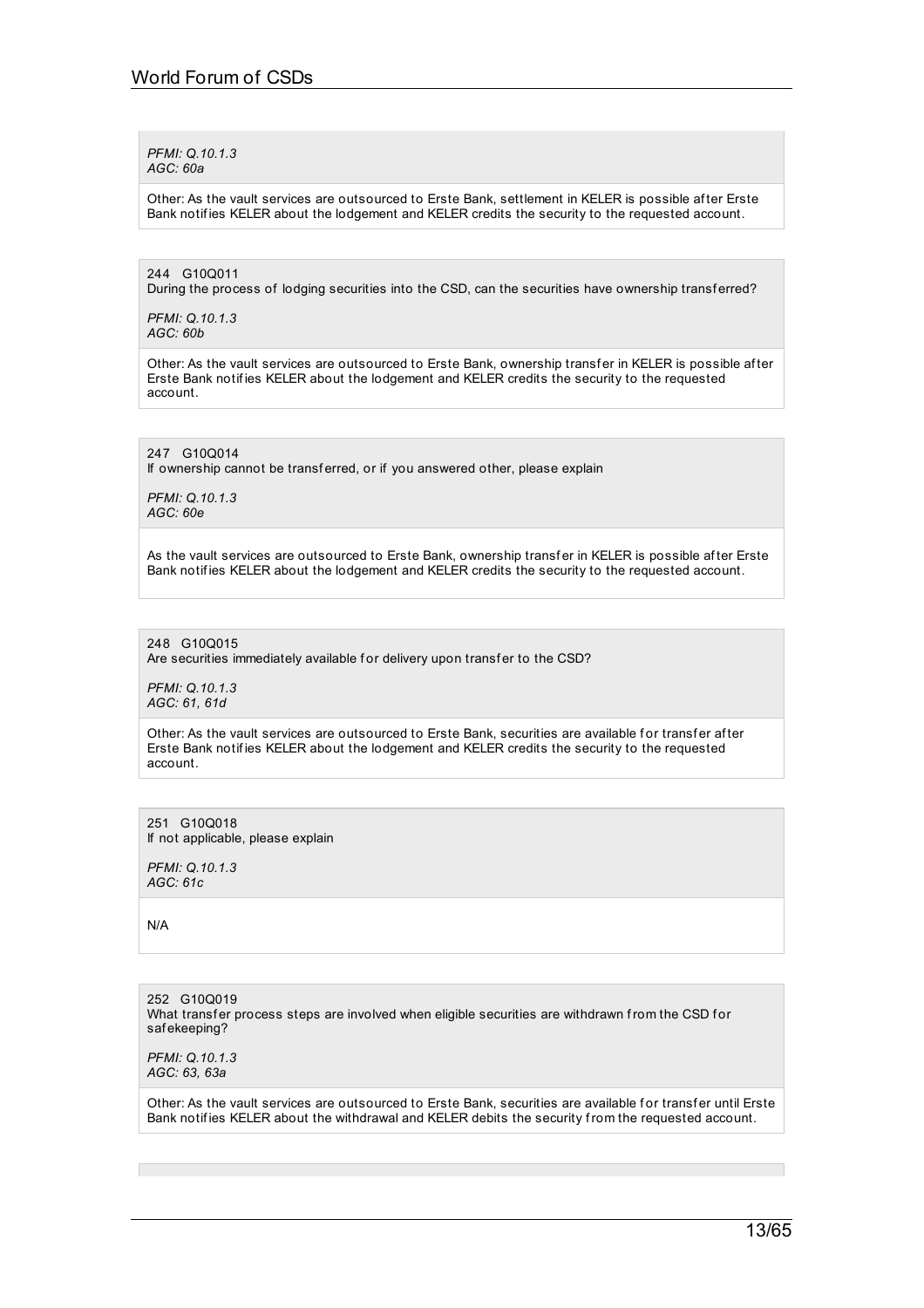# World Forum of CSDs

253 G10Q020 How long does it usually take to remove securities from the CSD?

*PFMI: Q.10.1.3 AGC: 64, 64b*

1 to 2 days [A01]

255 G10Q022

While the securities are being removed from the CSD, can they be traded? (Choose one)

*PFMI: Q.10.1.3 AGC: 65a*

Other: As the vault services are outsourced to Erste Bank, trading in KELER is not possible af ter Erste Bank notif ies KELER about the withdrawal and KELER debits the account.

257 G10Q024

While the securities are being removed from the CSD, can they be settled? (Choose one)

*PFMI: Q.10.1.3 AGC: 65c*

Other: As the vault services are outsourced to Erste Bank, settlement in KELER is not possible af ter Erste Bank notif ies KELER about the withdrawal and KELER debits the account.

259 G10Q026 While the securities are being removed from the CSD, can they have ownership transferred? (Choose one)

*PFMI: Q.10.1.3 AGC: 65e*

Other: As the vault services are outsourced to Erste Bank, ownership transfer in KELER is not possible af ter Erste Bank notif ies KELER about the withdrawal and KELER debits the account.

262 G10Q029 What are the vault security procedures for the safekeeping of physical paper?

*PFMI: Q.10.2.1 AGC: 75*

[ ] Not applicable, no vault is maintained [X] Electronic keys or combinations [ X ] Dual access control [ X ] Visitor logs [ X ] Vault counts [ ] Intrusion alarms [ X ] Fire alarms [ X ] Guards [ X ] OTHER: The vault maintenance is outsourced to Erste Bank Hungary Ltd (see AGC question 51i). Erste Bank is responsible for security in the vault. The vault of Erste Bank lies outside KELER's headquarters.

263 G10Q030 Please indicate frequency of vault counts:

*PFMI: Q.10.2.1 AGC: 75a.*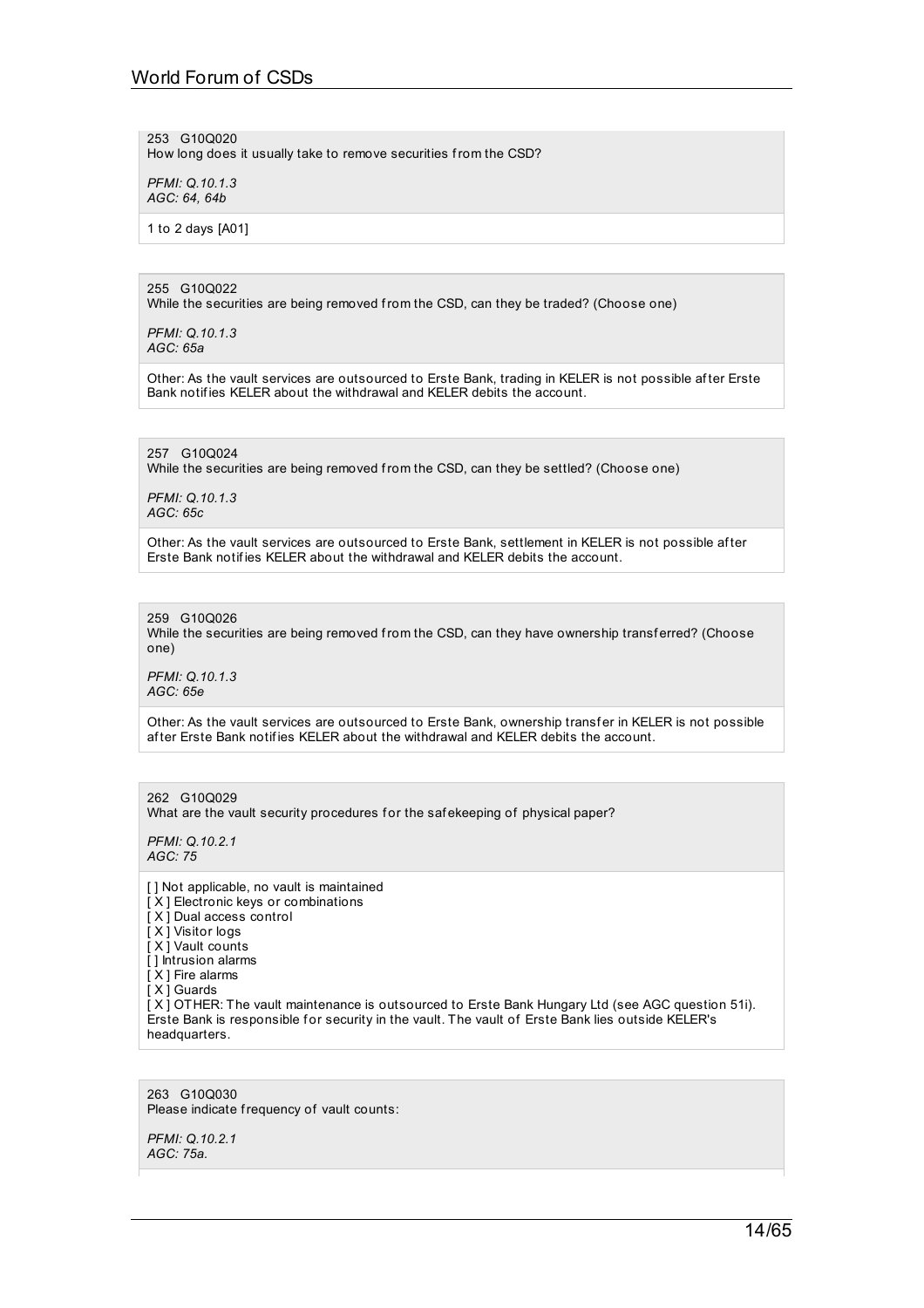Full inventory on a yearly basis. Random check of dedicated units weekly.

264 G10Q031 Please explain:

*PFMI: Q.10.2.1 AGC: 75b*

The vault maintenance is outsourced to Erste Bank Hungary Ltd (see question 51i). Erste Bank is responsible for security in the vault. The vault of Erste Bank lies outside KELER's headquarters.

268 G10Q035 filecount - Add relevant appendices for this group.

*PFMI: n/a AGC: n/a*

 $\overline{0}$ 

# **Central Securities Depositories (PFMI Principle 11)**

270 G11Q002

CSD FUNCTIONALITY AND SERVICES, USE OF AGENTS. Certain functionalities and services reduce risk to an investor if provided in an efficient manner. The purpose of this section is to identify those functionalities that may potentially be offered by depositories and clearing systems around the world, and ascertain whether they are of fered by your institution. For which of the following security types do you serve as a CSD or clearing system?

*PFMI: n/a AGC: 26*

- [ X ] Government securities
- [ X ] Equities

[X] Corporate bonds

[] Corporate money market

[ ] Not applicable

[ X ] OTHER: Investment Fund Share, Venture Fund Note, Central Bank Bond, ETF, Certif icate, Compensation Note, Mortgage Bond, Convertible Bond, Futures, Options

271 G11Q003 Please name the other security types:

*PFMI: n/a AGC: 26a.*

Investment Fund Share, Venture Fund Note, Central Bank Bond, ETF, Certif icate, Compensation Note, Mortgage Bond, Convertible Bond, Futures, Options

272 G11Q004

Is the use of the CSD in your market compulsory by law or compulsory by market practice for the settlement or saf ekeeping of all instrument types in your market (e.g. equities, government securities, corporate bonds, money market instruments, warrants, derivatives etc).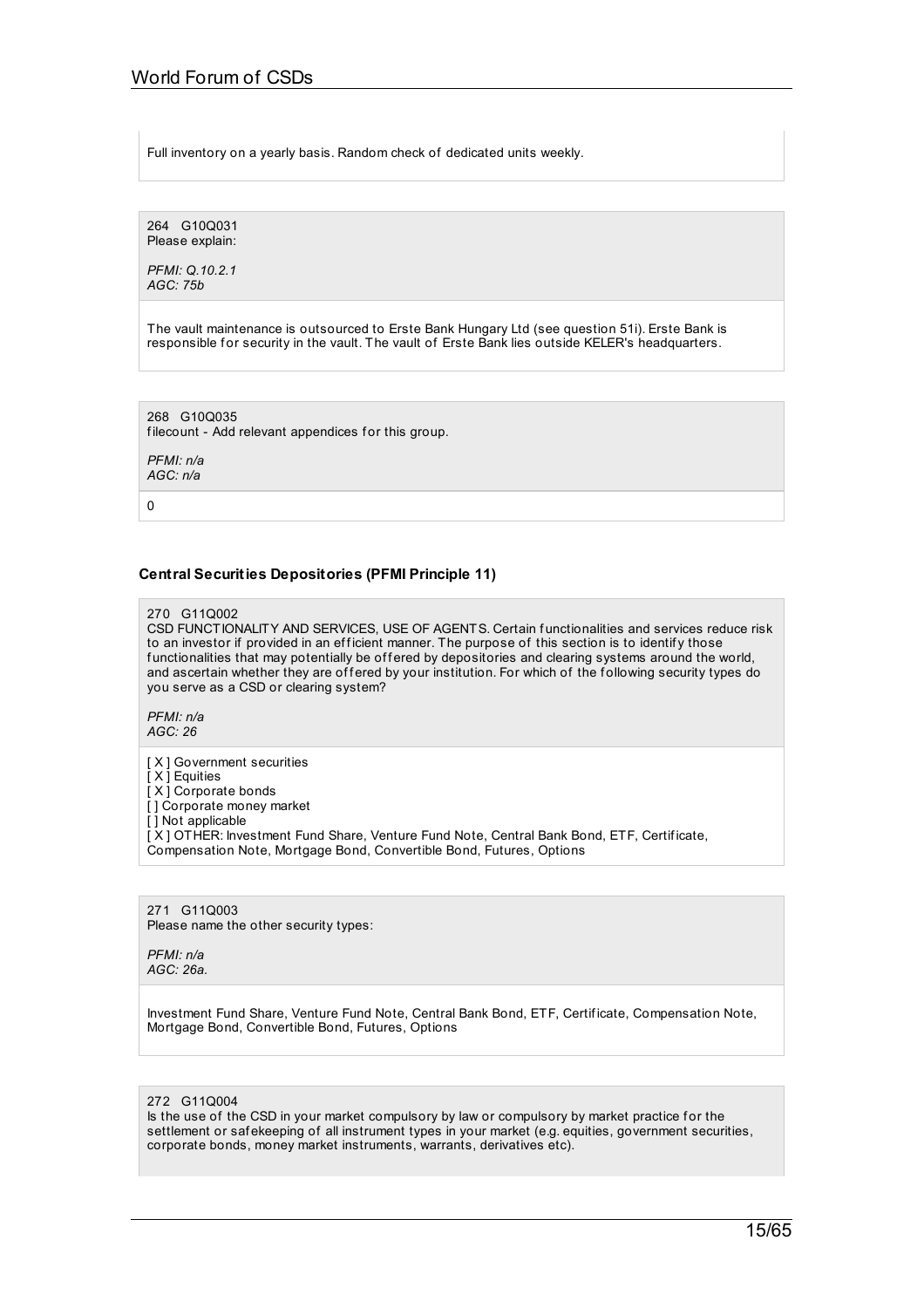#### *PFMI: n/a AGC: 27, 27c*

[] Yes by law for settlement of all instrument types [] Yes by law for safekeeping of all instrument types [] Yes by market practice for settlement of all instrument types [] Yes by market practice for safekeeping of all instrument types  $[X]$  Yes by law for settlement, but not for all instrument types  $[X]$  Yes by law for safekeeping, but not for all instrument type [] Yes by market practice for settlement, but not for all instrument types [] Yes by market practice for safekeeping, but not for all instrument types [ ] Neither [ ] OTHER:

273 G11Q005 Please list the instrument types for which it is not compulsory by law to: (i)settle in your CSD

*PFMI: n/a AGC: 27a. (i)*

Non-dematerialized securities eg. equities issued by private limited companies, OTC money market instruments, OTC warrants, OTC derivatives

274 G11Q006 (ii) saf ekeep in your CSD:

*PFMI: n/a AGC: 27a. (ii)*

Non-dematerialized securities eg. equities issued by private limited companies, OTC money market instruments, OTC warrants, OTC derivatives

# 275 G11Q007

Please list the instrument types for which it is not compulsory by market practice to: (i)settle in your CSD

*PFMI: n/a AGC: 27b. (i)*

Only those types of securities which are not eligible in the CSD

276 G11Q008 (ii) saf ekeep in your CSD:

*PFMI: n/a AGC: 27b. (ii)*

Only those types of securities which are not eligible in the CSD

### 277 G11Q009

Settlement and Saf ekeeping Percentages 28a Please list by instrument type the percentage of the total market in your jurisdiction (either volume or value) settled within your institution, exclusive of your links with third parties.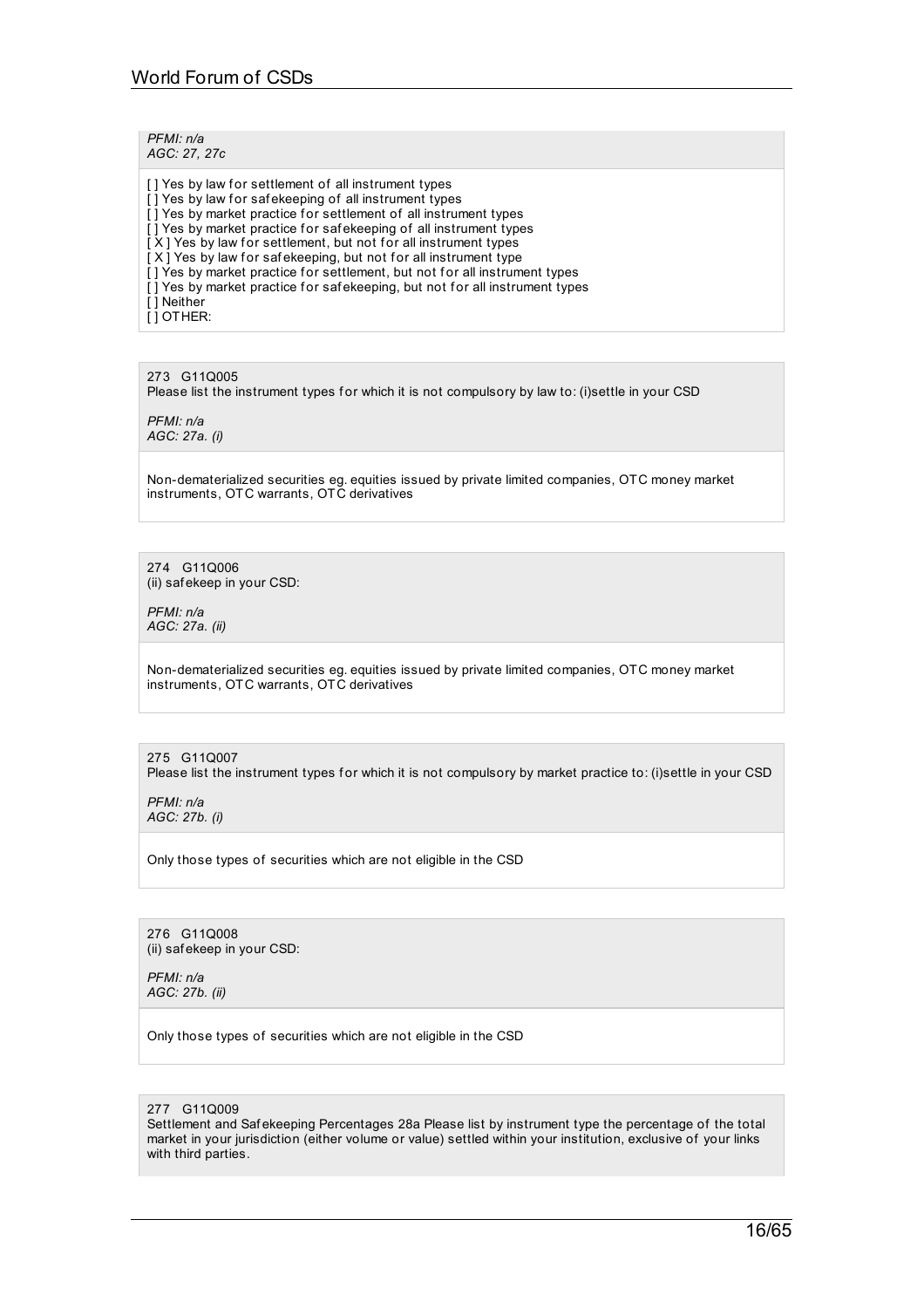*PFMI: n/a AGC: 28 28a*

By law 100% of dematerialized securities are administered by KELER.

278 G11Q010 Please list by instrument type the percentage of the total market in your jurisdiction (either volume or value) held in saf ekeeping within your institution.

*PFMI: n/a AGC: 28b.*

By law 100% of dematerialized securities are administered by KELER.

#### 280 G11Q012

In the event a participant's single or main account is blocked for any reason (e.g., insolvency, penalties, violations, liens), would securities held in any account or accounts on behalf of the participant's clients be accessible: By the participant's clients?

*PFMI: Q.11.1.1 AGC: 44a*

No [A02]

282 G11Q014 By the intervening authorities controlling insolvency or other proceedings?

*PFMI: Q.11.1.1 AGC: 44d.*

Yes [A01]

283 G11Q015 If yes, please describe briefly under what conditions access would be granted to the intervening authorities:

*PFMI: Q.11.1.1 AGC: 44e.*

The competent authority ordering the blocking of the account may grant access upon strict rules and the decision of the court.

284 G11Q016 By the participant's creditors?

*PFMI: Q.11.1.1 AGC: 44g, 44i*

No [A02]

286 G11Q018 By the CSD's creditors?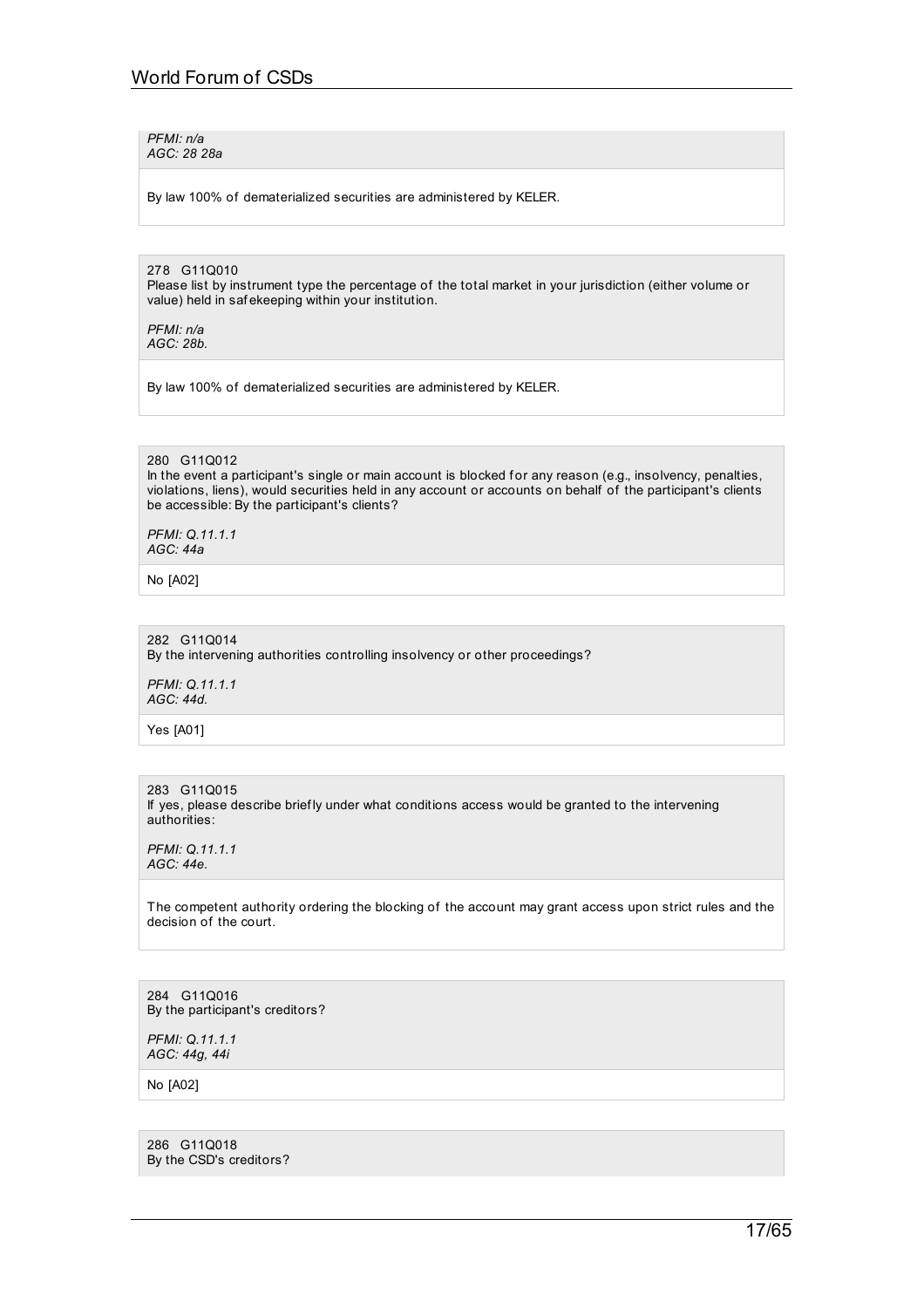*PFMI: Q.11.1.1 AGC: 44j.*

No [A02]

288 G11Q020 What is your document and record retention policy for documents and records described above in this section?

*PFMI: Q.11.1.1 AGC: 47, 47a*

Other: 10 years

289 G11Q021

Does the law protect participant assets from claims and liabilities of the CSD?

*PFMI: Q.11.1.1 AGC: 54*

Yes [A01]

# 290 G11Q022

Can the CSD assess a lien on participant accounts? (A lien would entitle the CSD to take and hold or sell the securities of the participant in payment of a debt.)

*PFMI: Q.11.1.1 AGC: 55*

Yes [A01]

### 291 G11Q023

If yes, for what reasons are liens or similar claims imposed?

*PFMI: Q.11.1.1 AGC: 55a*

[ $X$ ] Fees and expenses [X] Collateralization of overdrafts [] To secure payment for purchased securities [ ] OTHER:

292 G11Q024 Please describe:

*PFMI: Q.11.1.1 AGC: 55b*

N/A

293 G11Q025 Please indicate the limits of this lien as indicated below:

*PFMI: Q.11.1.1 AGC: 55c*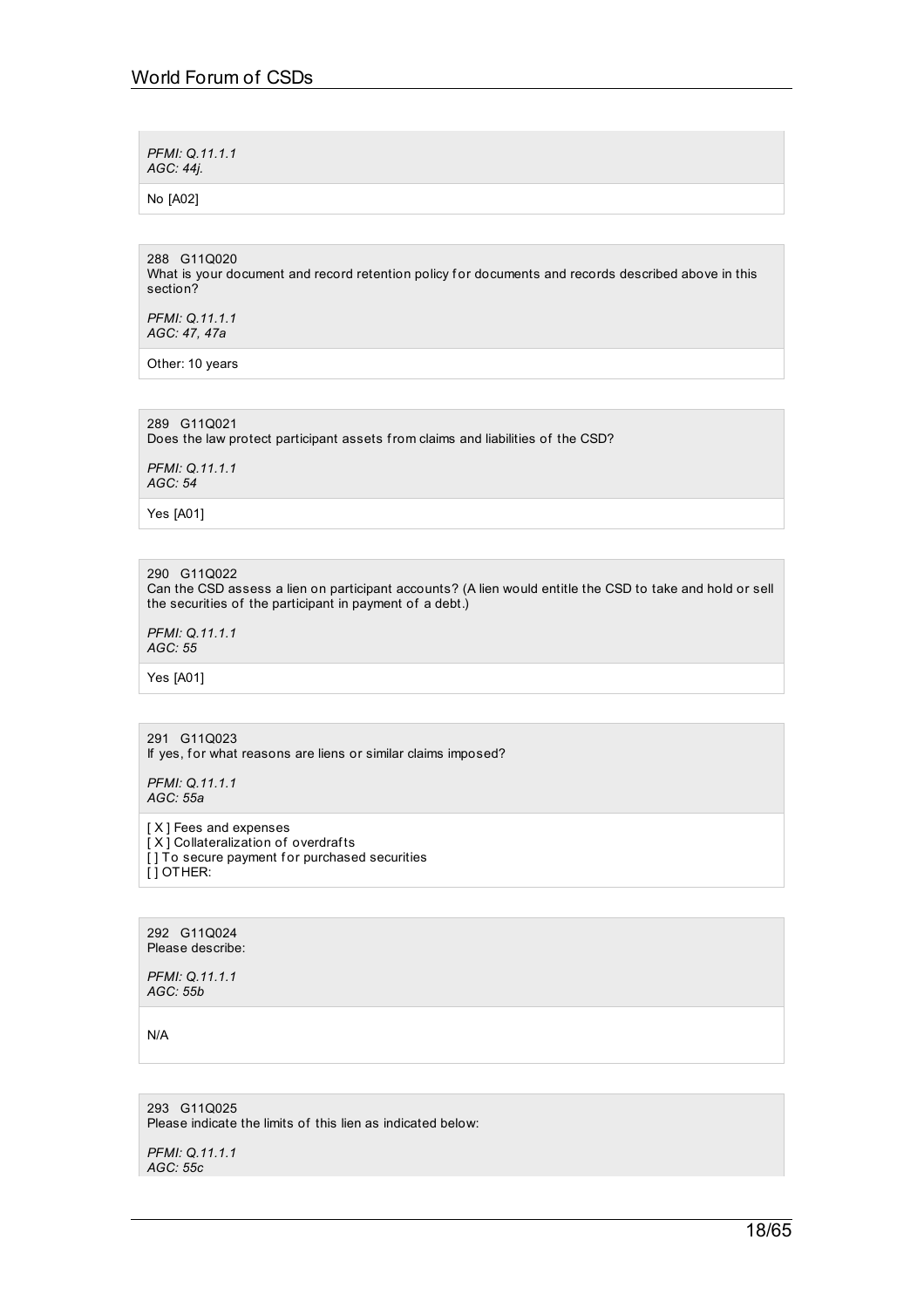### The lien is limited to securities in the course of purchase and sale transactio [A02]

295 G11Q027

If a lien is placed on a participant's account which has been designated for its clients, will the CSD select certain securities to be subject to the lien?

*PFMI: Q.11.1.1 AGC: 55e*

No [A02]

297 G11Q029 Please explain:

*PFMI: Q.11.1.1 AGC: 55g*

N/A

298 G11Q030 If no, please indicate whether the entire account will be subject to the lien.

*PFMI: Q.11.1.1 AGC: 55h*

Other: The lien will be placed to the proprietary account.

299 G11Q031 For accounts designated as client accounts, do procedures exist to restrict the placement of liens only to obligations arising from safe custody and administration of those accounts?

*PFMI: Q.11.1.1 AGC: 55j*

Yes [A01]

300 G11Q032 If yes, are the restrictions accomplished by:

*PFMI: Q.11.1.1 AGC: 55k*

Contract between the CSD and the participant [A01]

301 G11Q033 Please explain:

*PFMI: Q.11.1.1 AGC: 55l*

N/A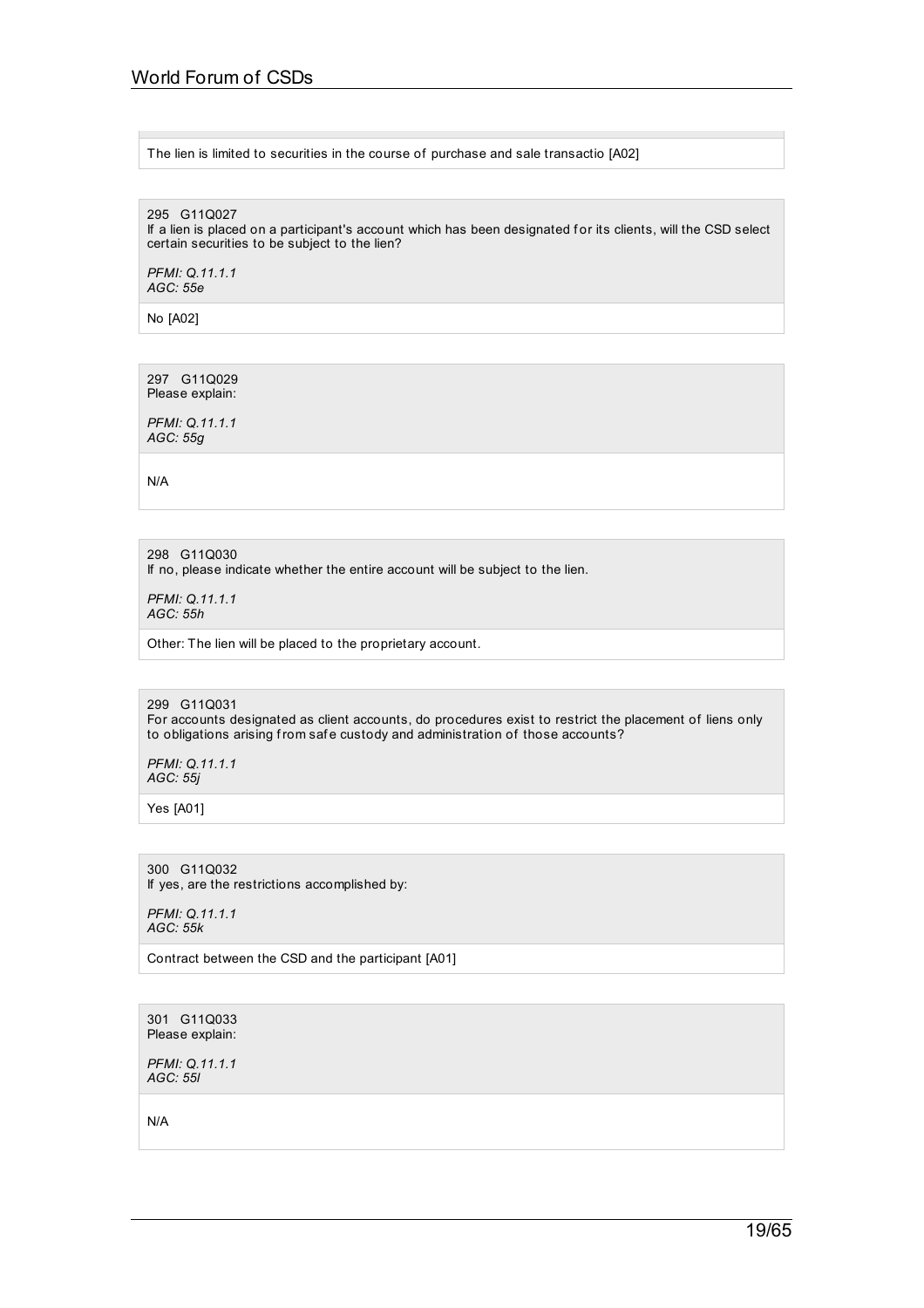## 302 G11Q034

Transfer of Legal Ownership. Does the CSD have legal authority to transfer title to securities?

*PFMI: Q.11.1.1 AGC: 56, 56e*

Yes [A01]

303 G11Q035 When does title or entitlement to CSD securities pass between participants?

*PFMI: Q.11.1.1 AGC: 56a*

When the transaction is processed on an intra-day basis [A03]

304 G11Q036 Please describe:

*PFMI: Q.11.1.1 AGC: 56b*

N/A

305 G11Q037 Where does title or entitlement to CSD securities pass between participants?

*PFMI: Q.11.1.1 AGC: 56c*

On the CSD books [A01]

306 G11Q038 Please describe:

*PFMI: Q.11.1.1 AGC: 56d*

N/A

308 G11Q040 In what form does the CSD maintain records identifying the assets of each participant?

*PFMI: Q.11.1.2 AGC: 45*

[ X ] Computer file [ ] Microf iche [ ] Hard copy [ ] Computer tape [X] OTHER: CD, daily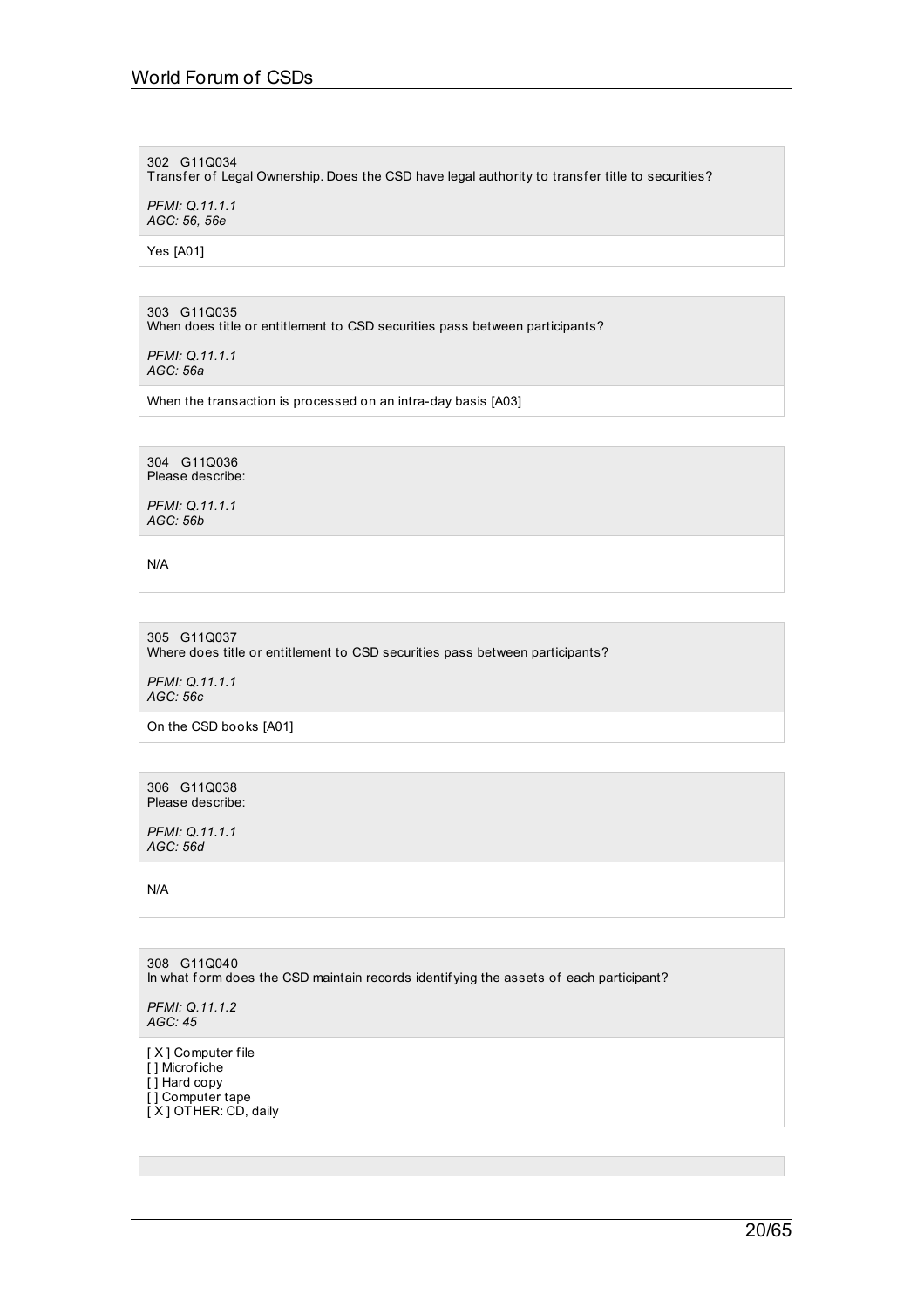# World Forum of CSDs

309 G11Q041 In which format is the source data maintained?

*PFMI: Q.11.1.2 AGC: 45b*

prn file format on CD

#### 314 G11Q046

If the securities held with the CSD are recorded by book-entry at the registrar, what are the control features at the registrar for transfer of registrar positions to and from the CSD (e.g., authentication procedures, reconciliation, confirmation of position at registrar)? Please describe:

*PFMI: Q.11.1.6 AGC: 52i*

N/A

317 G11Q049 How are CSD eligible securities held by the CSD?

*PFMI: Q.11.3.1 AGC: 50, 50a*

[ X ] In dematerialized form  $\overline{[} \times \overline{]}$  In certificated form [ ] OTHER:

319 G11Q051 If CSD eligible securities are certif icated, can CSD eligible securities be held outside of the CSD?

*PFMI: Q.11.3.2 AGC: 51*

Securities may move freely into and out of the CSD [A02]

322 G11Q054 Are these certif icates:

*PFMI: Q.11.3.2 AGC: 51c*

[ X ] Bearer [X] Registered  $[$ ] OTHER:

323 G11Q055 If registered, how are the CSD eligible securities registered?

*PFMI: Q.11.3.2 AGC: 51d*

[] In the name of the CSD

- $[X]$  In the name of the depositing participant or its nominee
- [] In the name of a separate nominee of the CSD

[ ] OTHER: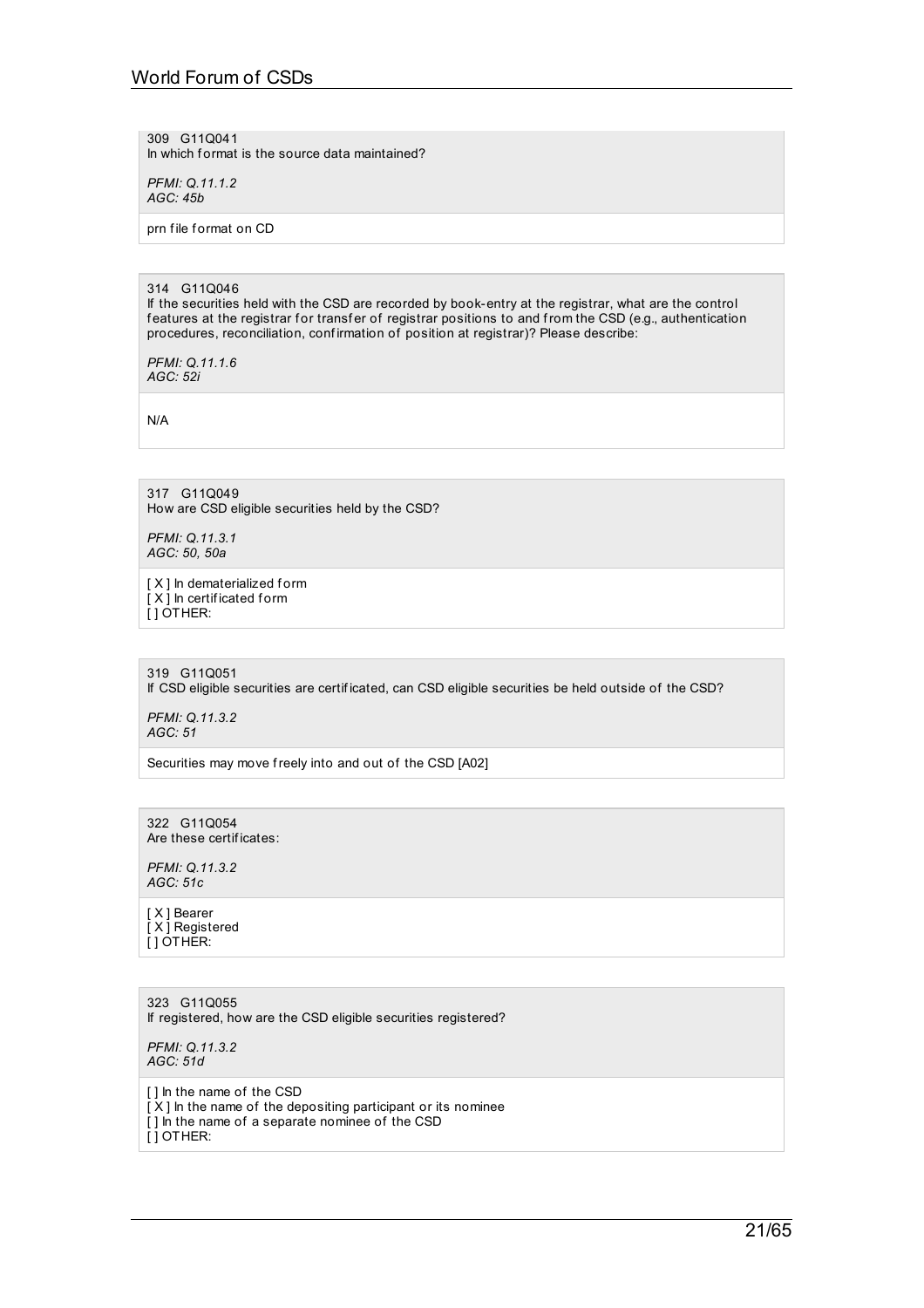324 G11Q056

If in the name of a separate nominee, please identif y by name the nominee used:

*PFMI: Q.11.3.2 AGC: 51f*

N/A

325 G11Q057

If CSD eligible securities may be held either in or out of the CSD, are these certif icates:

*PFMI: Q.11.3.2 AGC: 51h*

Registered [A02]

326 G11Q058

What are the control features for receipt of certificates to the CSD (e.g., authentication procedures, reregistration)? Please describe:

*PFMI: Q.11.3.2 AGC: 51i*

By taking the opportunity provided for in Section 352/A of Act CXX of 2001 on the Capital Market as of 1 January, 2010 KELER Ltd. outsourced a part of the general depository activity (saf ekeeping and certain partial custody tasks). From this date ERSTE Bank Hungary Ltd. (ERSTE Bank) undertakes the outsourced activity according to the instructions of KELER Ltd. The outsourcing did not change the legal relationship between the individual account holders and KELER and does not affect the performance of contractual obligations undertaken by KELERor the liability of KELER. Requests on securities deliveries in and out related to saf ekeeping and other requests and orders related to physical securities continue to be managed by KELER. Participants must inf orm KELER bef ore deliveries. For securities delivered to ERSTE Bank the delivering party is required to issue a delivery report, securities are to be put in a package that is to be closed in line with banking standards. Usually the professional transport company used by ERSTE Bank collects the securities from the participants at their depository. The prof essional transport company delivers securities directly to the vault area. ERSTE Bank acknowledges receipt of the package by signing the delivery report. ERSTE Bank notif ies KELER about the delivery of the securities af ter a detailed check. Af ter the notif ication the securities are credited by KELER to the requested account or subaccount.

327 G11Q059 If securities are dematerialized: May dematerialized security positions be re-certif icated and held outside the CSD?

*PFMI: Q.11.3.2 AGC: 52*

Yes [A01]

328 G11Q060 Are the securities held:

*PFMI: Q.11.3.2 AGC: 52a, 52k*

[X] Through book-entry at the CSD [] Through book-entry at a registrar or issuer  $\overline{I}$  I OTHER: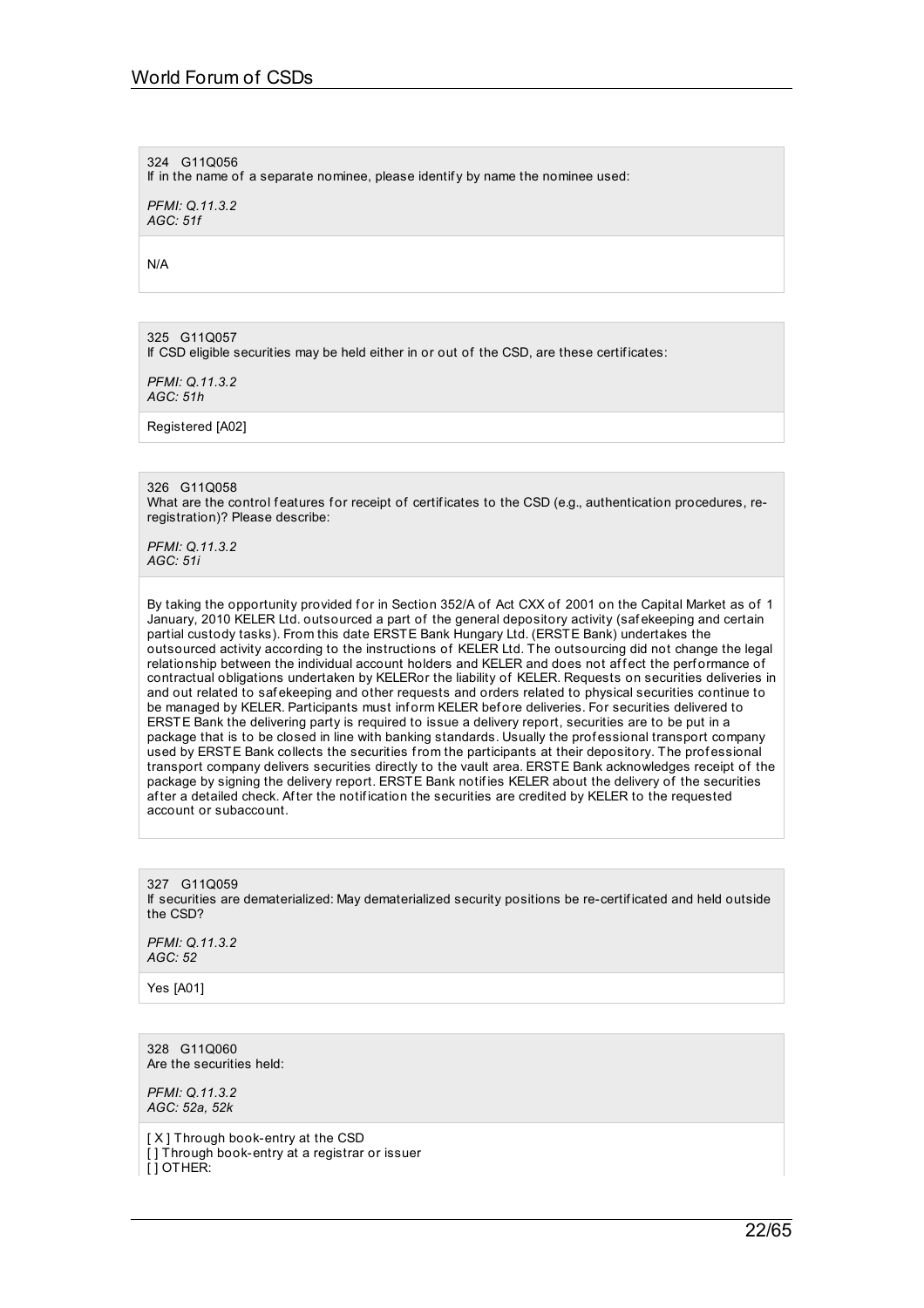# World Forum of CSDs

329 G11Q061 Please identify which types of entities may act as registrars:

*PFMI: Q.11.3.2 AGC: 52b*

[ ] Issuers

 $\overline{[}$ ] Separate companies that perform registrar functions  $[$   $]$  CSD  $[$   $]$  OTHER:

330 G11Q062

If the securities held by the CSD are recorded by book entry at the registrar, are the securities registered only to the CSD, with the CSD providing the function of recording ownership on a centralized basis for the market?

*PFMI: Q.11.3.2 AGC: 52d*

Other: N/A

332 G11Q064 Please describe:

*PFMI: Q.11.3.2 AGC: 52f*

N/A

334 G11Q066 Please describe:

*PFMI: Q.11.3.2 AGC: 52h*

N/A

# 337 G11Q069

Does the CSD accept liability (independent of any insurance coverage) for the following: Reconciliation errors with the registrar and/or the issuer that result in direct damages or losses to participants?

*PFMI: Q.11.4.1 AGC: 66, 66a, 66d*

Yes [A03]

#### 338 G11Q070 If yes, please check all of the following that apply:

*PFMI: Q.11.4.1 AGC: 66b 66c*

[] Financial limits are imposed on the amount of liability assumed by the CSD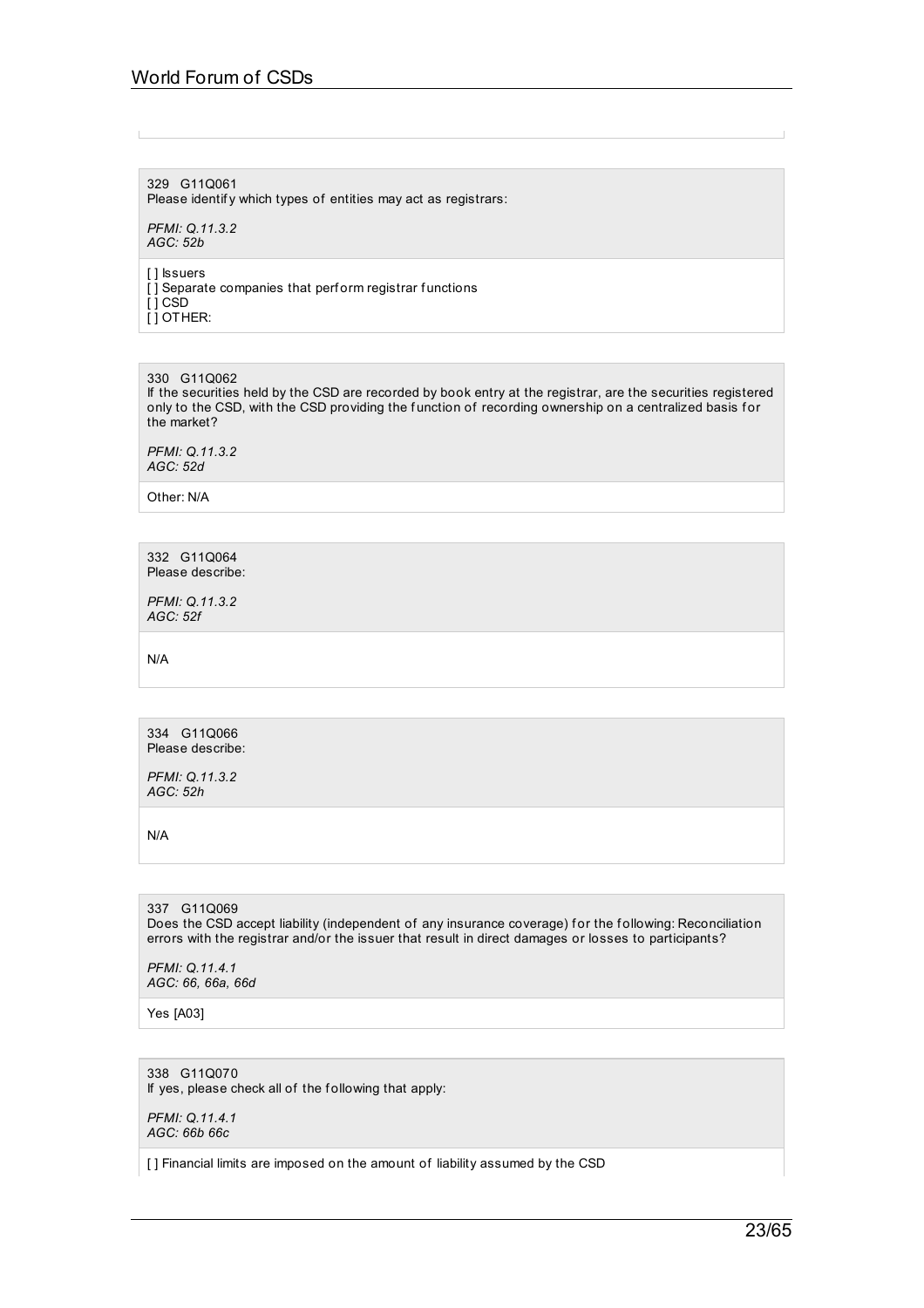#### [X] The CSD assumes liability for direct losses

[] The CSD assumes liability for indirect or consequential losses [ ] OTHER:

339 G11Q071

Theft of securities (either physical certificate or electronically from accounts at the CSD) from the CSD that results in direct damages or losses to participants?

*PFMI: Q.11.4.1 AGC: 66e, 66g, 66h*

Yes [A02]

340 G11Q072 If yes, please check all of the following that apply:

*PFMI: Q.11.4.1 AGC: 66f*

[ ] Financial limits are imposed on the amount of liability assumed by the CSD  $[X]$  The CSD assumes liability for direct losses [] The CSD assumes liability for indirect or consequential losses [ ] OTHER:

### 341 G11Q073

Failure of the CSD's systems that result in direct damages or losses to participants because they cannot use either securities or funds?

*PFMI: Q.11.4.1 AGC: 66i, 66l.*

Yes [A02]

#### 342 G11Q074 If yes, please check all of the following that apply:

*PFMI: Q.11.4.1 AGC: 66j, 66k*

[ ] Financial limits are imposed on the amount of liability assumed by the CSD  $[X]$  The CSD assumes liability for direct losses [] The CSD assumes liability for indirect or consequential losses [ ] OTHER:

343 G11Q075 Any direct damages or losses to participants caused by the CSD due to its errors, omissions or fraud?

*PFMI: Q.11.4.1 AGC: 66m, 66p.*

[ X ] Yes  $\overline{1}$  1 No [ ] Not applicable [ ] OTHER:

344 G11Q076 If yes, please check all of the following that apply: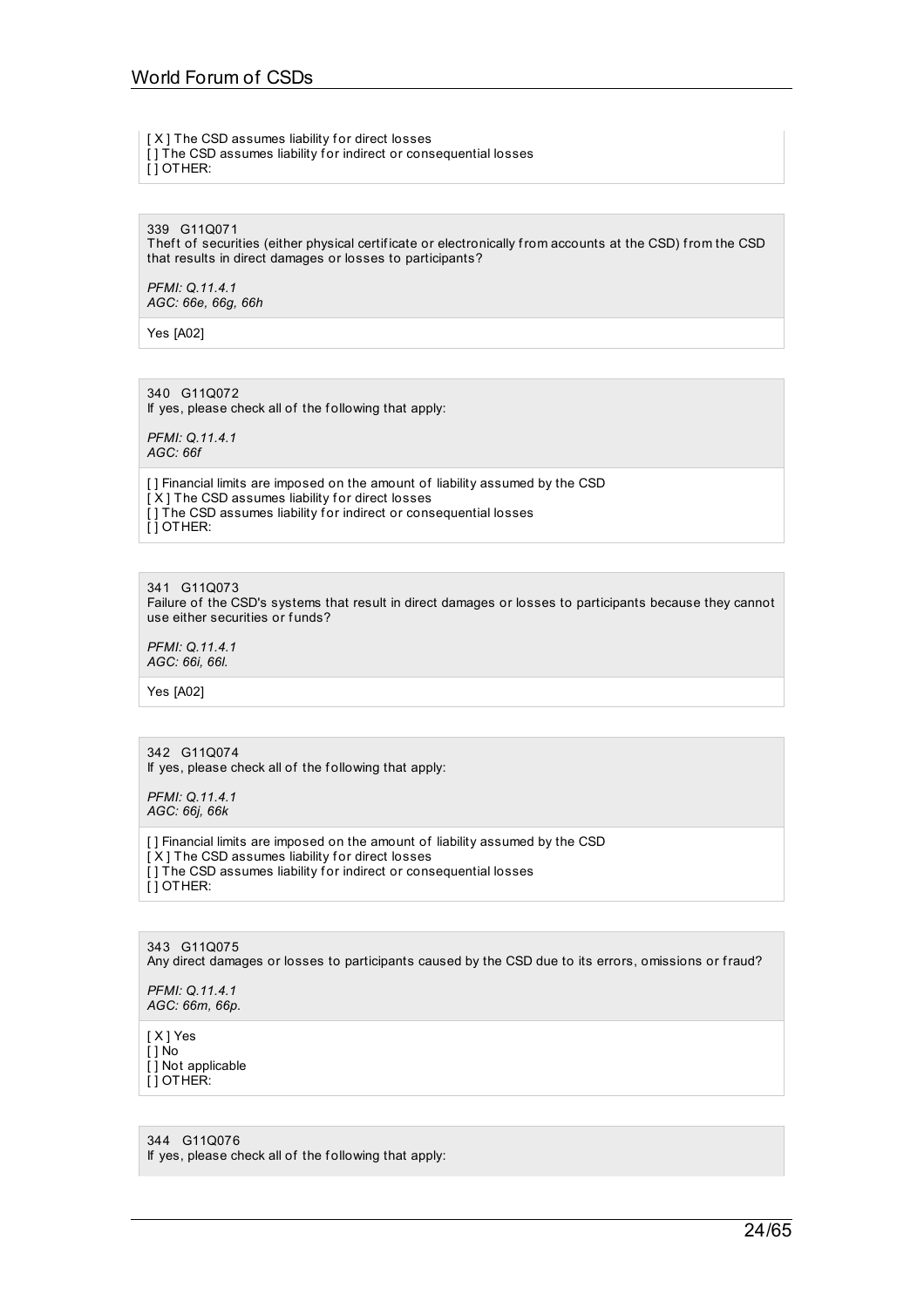*PFMI: Q.11.4.1 AGC: 66n.*

[ ] Financial limits are imposed on the amount of liability assumed by the CSD  $[X]$  The CSD assumes liability for direct losses [] The CSD assumes liability for indirect or consequential losses [ ] OTHER:

346 G11Q078 Is the CSD immune from legal action in its own jurisdiction?

*PFMI: Q.11.4.2 AGC: 68*

No [A02]

348 G11Q080 Does the CSD have Fidelity insurance (that is, insurance to cover loss of securities or money resulting, for example, from acts such as forgery, theft, fraud and/or employee dishonesty)?

*PFMI: Q.11.4.3 AGC: 92*

No [A02]

350 G11Q082 What is the amount of the deductible?

*PFMI: Q.11.4.3 AGC: 92b.*

N/A

351 G11Q083 Does the CSD have insurance for Operational Errors?

*PFMI: Q.11.4.3 AGC: 93*

No [A02]

353 G11Q085 What is the amount of the deductible?

*PFMI: Q.11.4.3 AGC: 93b.*

N/A

354 G11Q086 Does the CSD have Errors and Omissions insurance?

*PFMI: Q.11.4.3*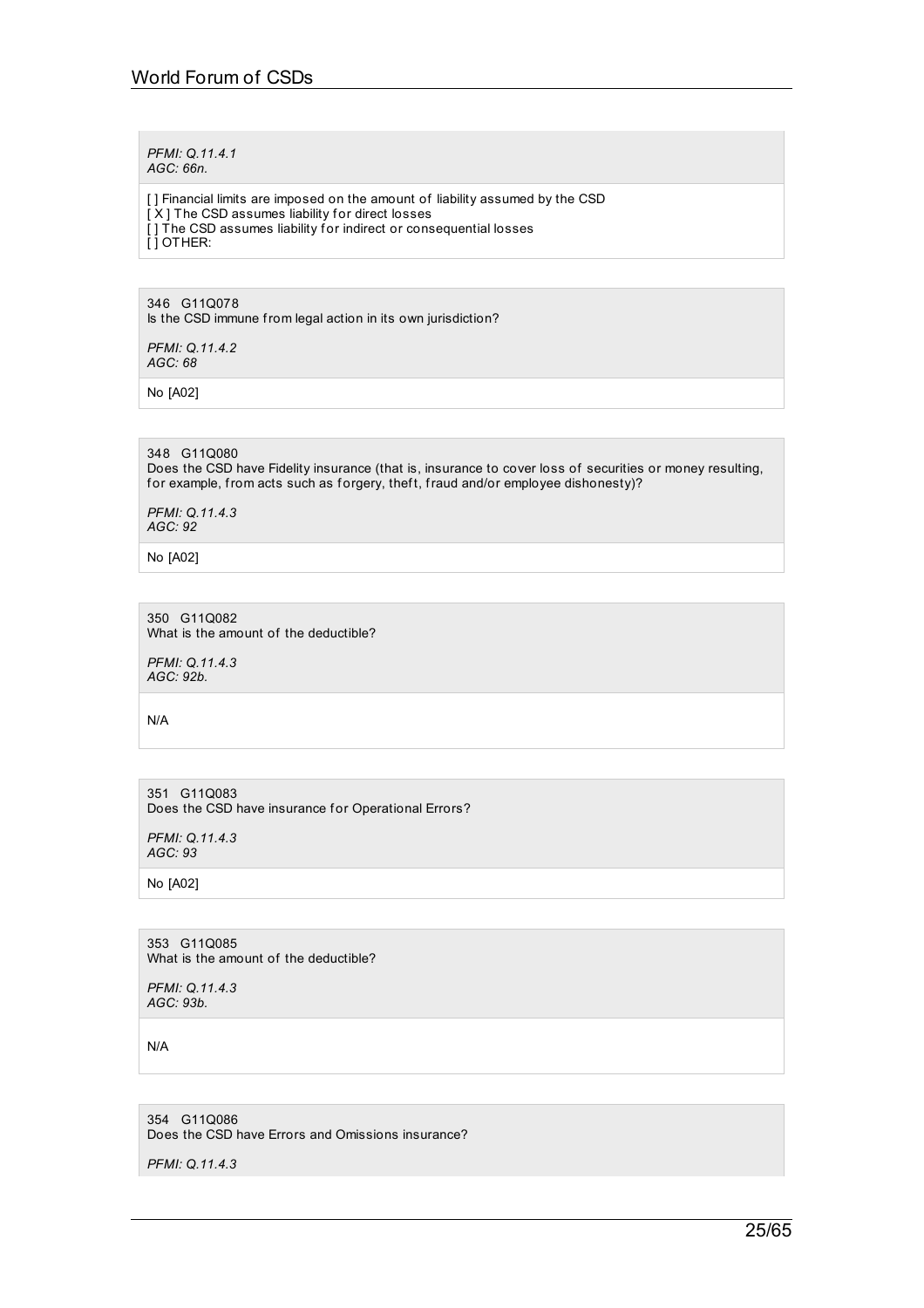*AGC: 94*

Yes [A01]

355 G11Q087 What is the amount of the coverage?

*PFMI: Q.11.4.3 AGC: 94a.*

Prof essional liability insurance, coverage: HUF 100 million per event and 150 million per year

356 G11Q088 What is the amount of the deductible?

*PFMI: Q.11.4.3 AGC: 94b.*

HUF 5 Million each and every loss

357 G11Q089 Does the CSD have insurance for the Premises?

*PFMI: Q.11.4.3 AGC: 95*

Yes [A01]

358 G11Q090 What is the amount of the coverage?

*PFMI: Q.11.4.3 AGC: 95a.*

Third party liability insurance including tenants liability. 20 million HUF per incident and 50 million HUF per year

359 G11Q091 What is the amount of the deductible?

*PFMI: Q.11.4.3 AGC: 95b.*

50 thousand HUF per incident

360 G11Q092 Does the CSD have any other insurance?

*PFMI: Q.11.4.3 AGC: 96, 96d*

Yes [A01]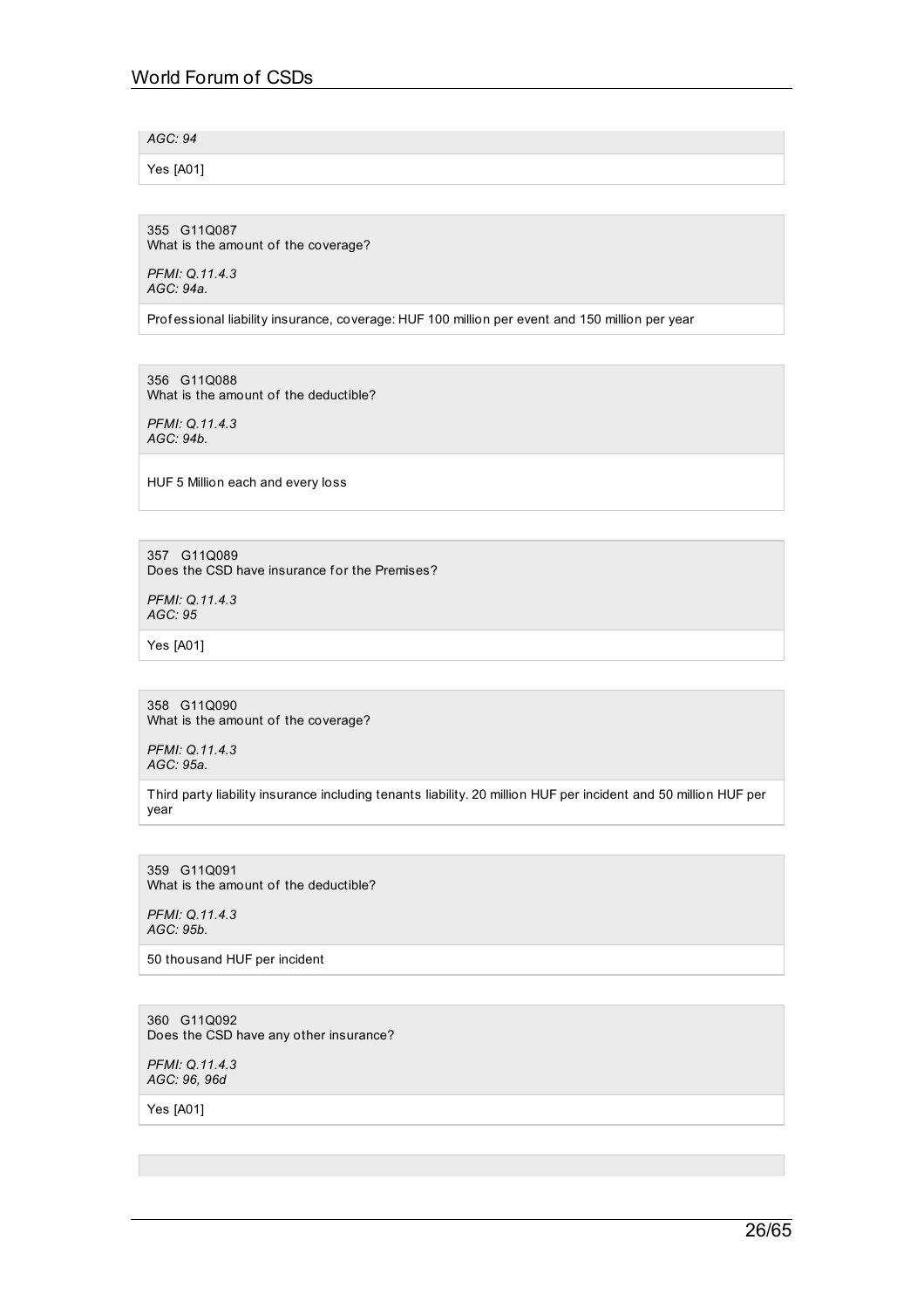361 G11Q093 If so, what is it for?

*PFMI: Q.11.4.3 AGC: 96a.*

1. Property insurance including robbery 2. Employers liability 3. Chief officers liability insurance

362 G11Q094 What is the amount of the coverage?

*PFMI: Q.11.4.3 AGC: 96b.*

1. 931 million HUF aggregate 2. 10 million HUF per incident and 20 million HUF per year 3. 2 billion HUF per incident and 2 billion HUF per year

363 G11Q095 What is the amount of the deductible?

*PFMI: Q.11.4.3 AGC: 96c.*

1. 0.1-1 million HUF depending on the type of property and type of incident (natural vs. robbery) 2. 50 thousand HUF per incident 3. 1%, but min. 1 million HUF

364 G11Q096 Who is the insurance carrier? If more than one insurance carrier, please list each carrier here and provide your responses to questions 97a and 97b in corresponding order.

*PFMI: Q.11.4.3 AGC: 97*

Allianz Hungaria Ins. Co.

365 G11Q097 Who is the insurance carrier's parent company, if applicable? (If inapplicable, simply type n/a.)

*PFMI: Q.11.4.3 AGC: 97a.*

Allianz Versicherungs AG, Germany

366 G11Q098 What is the term of the policy?

*PFMI: Q.11.4.3 AGC: 97b.*

01.01.2017. - 31.12.2017. both days inclusive, except Chief Officers liability insurance: 01.05.2017. -30.04.2018.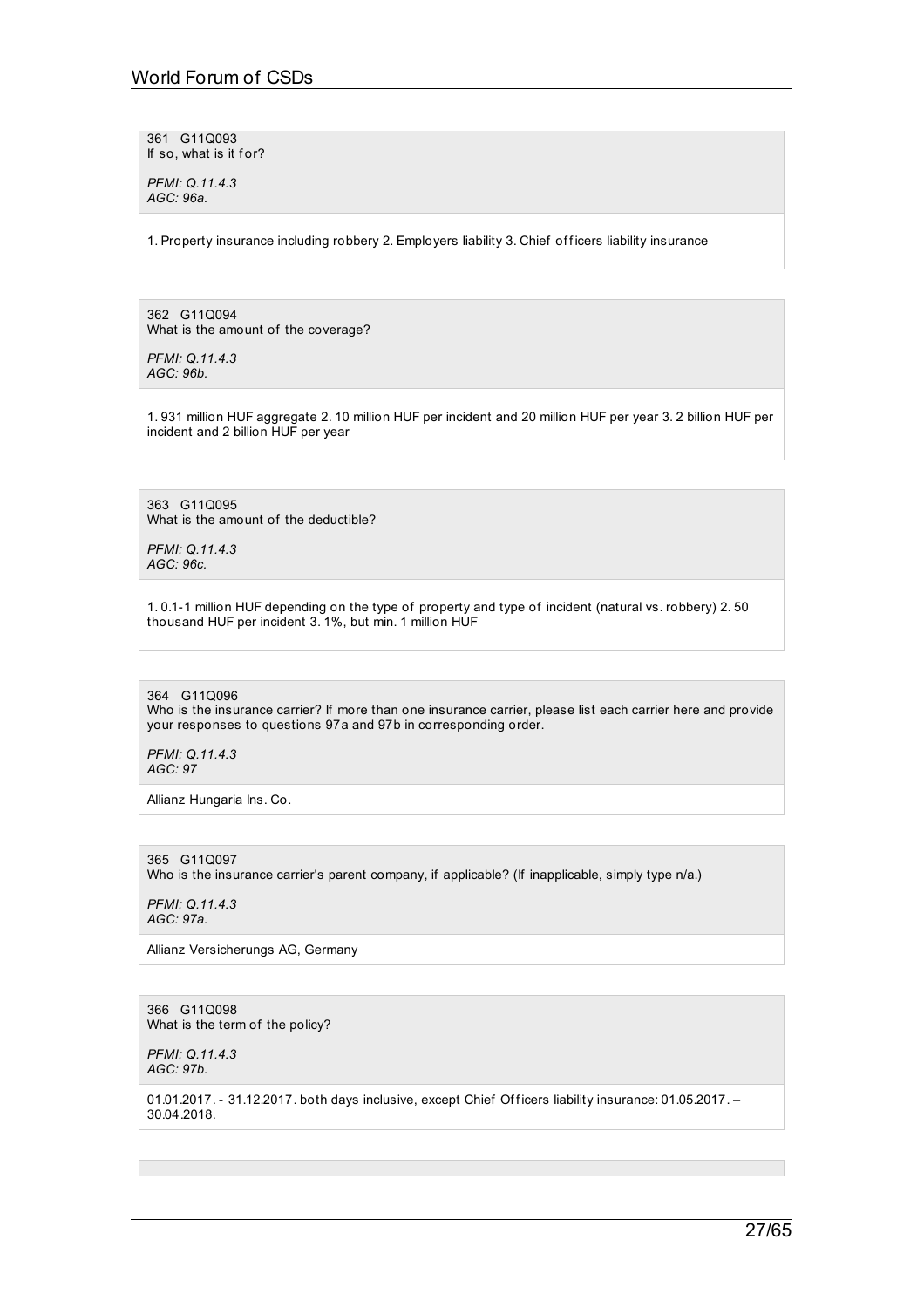367 G11Q099 Who does the insurance cover?

*PFMI: Q.11.4.3 AGC: 97c, 97d*

[ ] CSD [ ] Direct CSD participants [ ] Final investors [ ] Not applicable  $\overrightarrow{X}$  ] OT HER: KELER is the Central Depository. The insurance covers the institution. KELER CCP, the subsidiary of KELER has separate insurance coverage.

369 G11Q101 f ilecount - Upload document here:

*PFMI: Q.11.4.3 AGC: 98a.*

0

370 G11Q102 Do the CSD's written contracts, rules, or established practices and procedures provide protection against risk of loss of participant assets by the CSD in the form of indemnification?

*PFMI: Q.11.4.3 AGC: 67a, 67b.*

[ ] Yes [ X ] No [ ] Not applicable [ ] OTHER:

372 G11Q104 Please provide details of the relevant sections of the contracts, rules or practices where this information is found

*PFMI: Q.11.4.3 AGC: 67c.*

N/A

373 G11Q105 Insurance

*PFMI: Q.11.4.3 AGC: 67d.*

[ X ] Yes  $\overline{[}$  ] No [ ] Not applicable [ ] OTHER:

374 G11Q106 Please explain (then please answer 67f):

*PFMI: Q.11.4.3 AGC: 67e.*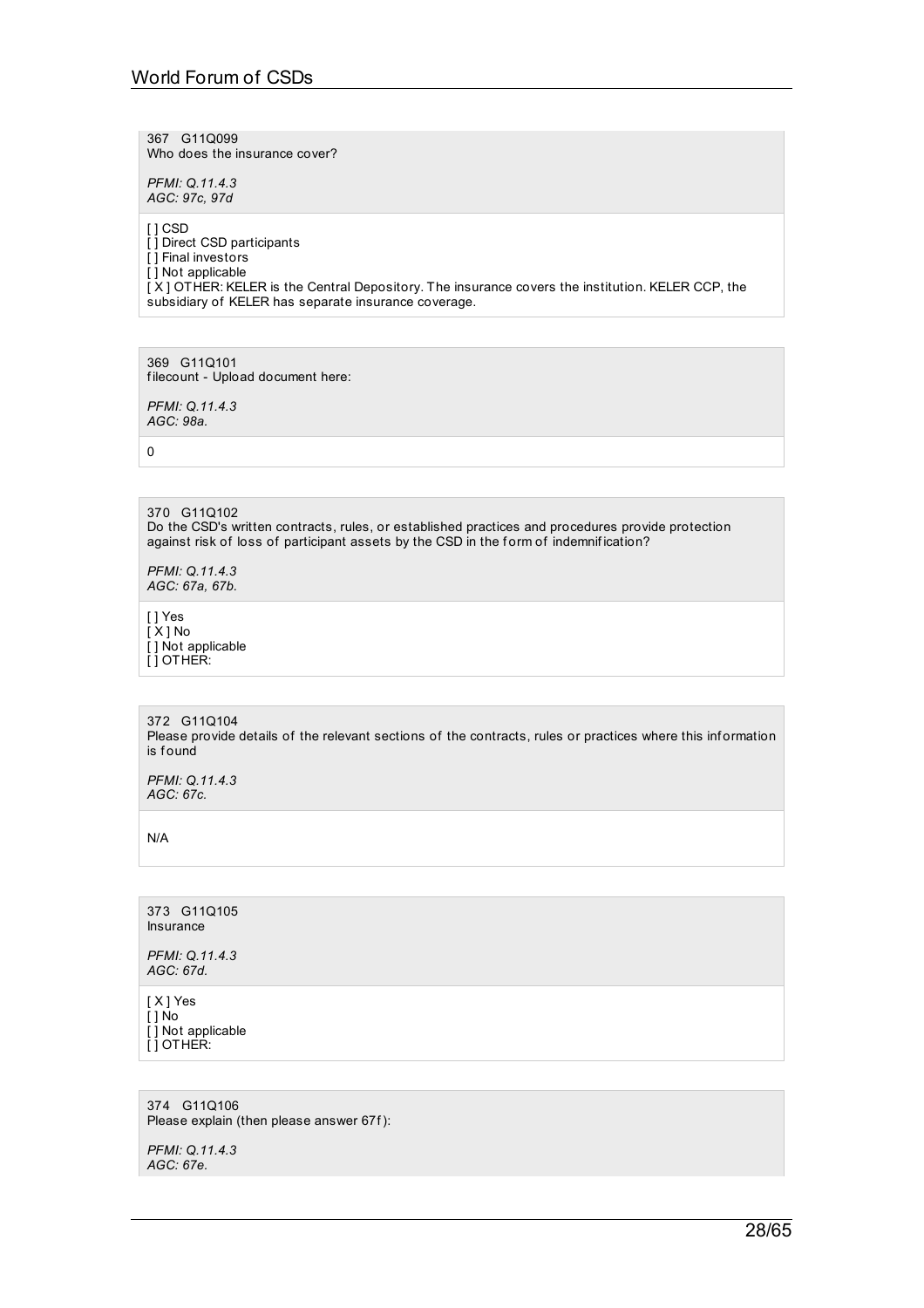### Act CXX of 2001 on Capital Market

375 G11Q107

Please provide details of the relevant sections of the contracts, rules or practices where this information is f ound

*PFMI: Q.11.4.3 AGC: 67f.*

"Section 340/A. (2) a); Section 340/B. f) of Act CXX of 2001 on Capital Market Please see question 7 documents uploaded. Note: the indicated section is not effective anymore because the subject is going to be regulated by the CSD (EU) regulation which does not require the conclusion of insurance coverage, however the current insurance coverage was concluded according to the provisions of the above indicated act of law."

376 G11Q108 Acknowledgement of liability for losses caused by CSD's own actions.

*PFMI: Q.11.4.3 AGC: 67g.*

Yes [A01]

#### 377 G11Q109 Please explain (then please answer 67i):

*PFMI: Q.11.4.3 AGC: 67h.*

General Business Rules of KELER Ltd. and KELER CCP Ltd. detail rules regarding acknowledgement of liability.

378 G11Q110 Please provide details of the relevant sections of the contracts, rules or practices where this information is found.

*PFMI: Q.11.4.3 AGC: 67i.*

KELER General Business Rules 10.4. KELER CCP General Business Rules 11.4. Please see documents uploaded.

379 G11Q111 **Other** *PFMI: Q.11.4.3 AGC: 67j.*

No [N]

381 G11Q113

Please provide details of the relevant sections of the contracts, rules or practices where this information is found.

*PFMI: Q.11.4.3*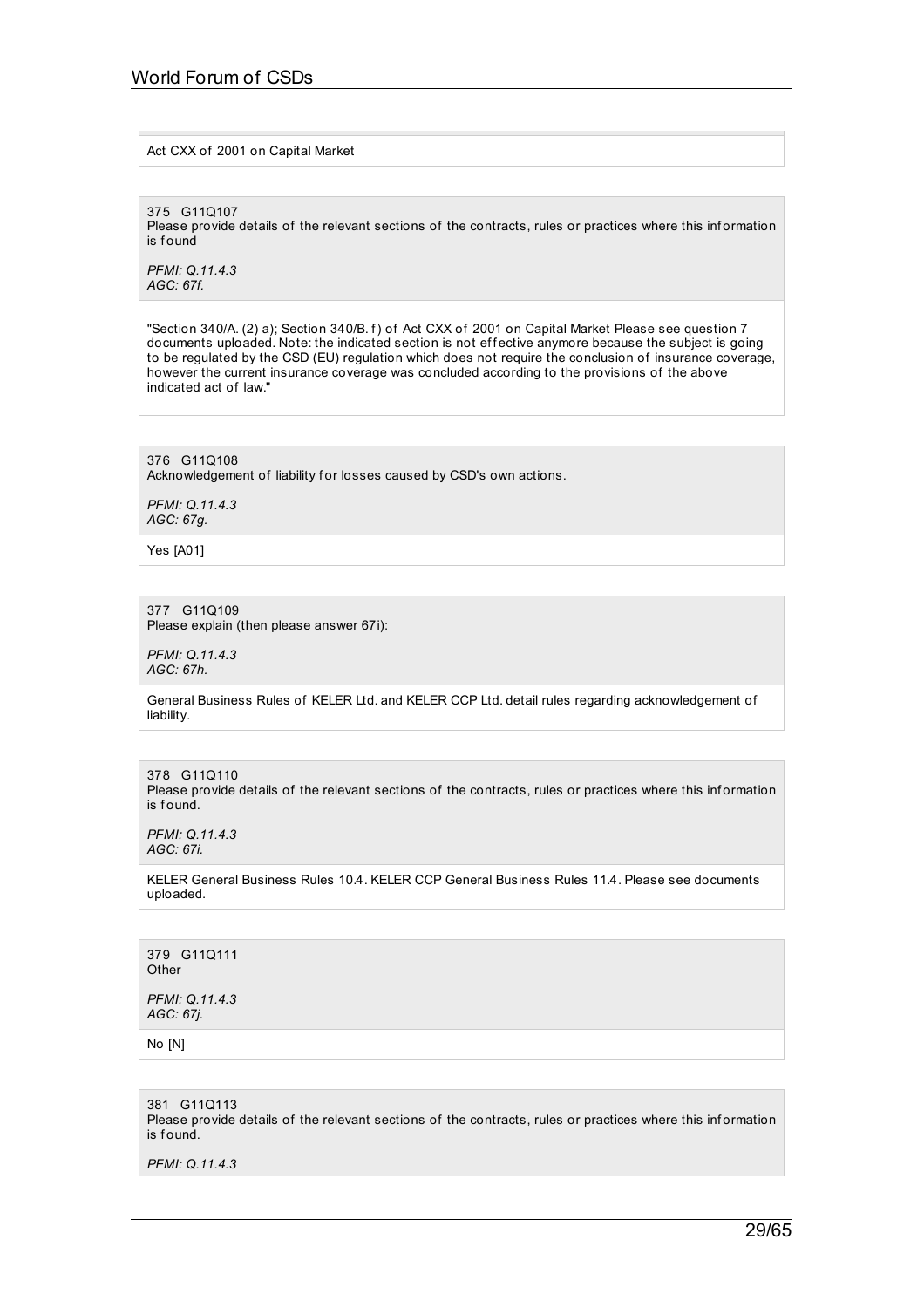*AGC: 67l.*

N/A

383 G11Q115 Are participants permitted to maintain more than one account at the CSD?

*PFMI: Q.11.5.1 AGC: 41*

Yes [A01]

384 G11Q116 If yes, please indicate number:

*PFMI: Q.11.5.1 AGC: 41a, 41c*

[ ] An unlimited number of accounts [ X ] More than one account  $\overline{[X]}$  OTHER: Participants may open an unlimited number of securities subaccounts.

385 G11Q117 If more than one account what is the maximum?

*PFMI: Q.11.5.1 AGC: 41b*

Most of the participants have one main account (under that, they are able to segregate their assets by opening sub-accounts), some participants have opened two or three separate main securities accounts for different activities (e.g. treasury vs custody).

387 G11Q119 Are participants required/permitted to segregate assets held for their own benefit from those they hold for their clients?

*PFMI: Q.11.5.2 AGC: 42*

[ X ] Yes [ ] No [ ] Not applicable [ ] OTHER:

388 G11Q120 If yes, is segregation required or simply permitted?

*PFMI: Q.11.5.2 AGC: 42a*

Required [A01]

389 G11Q121 How does segregation occur?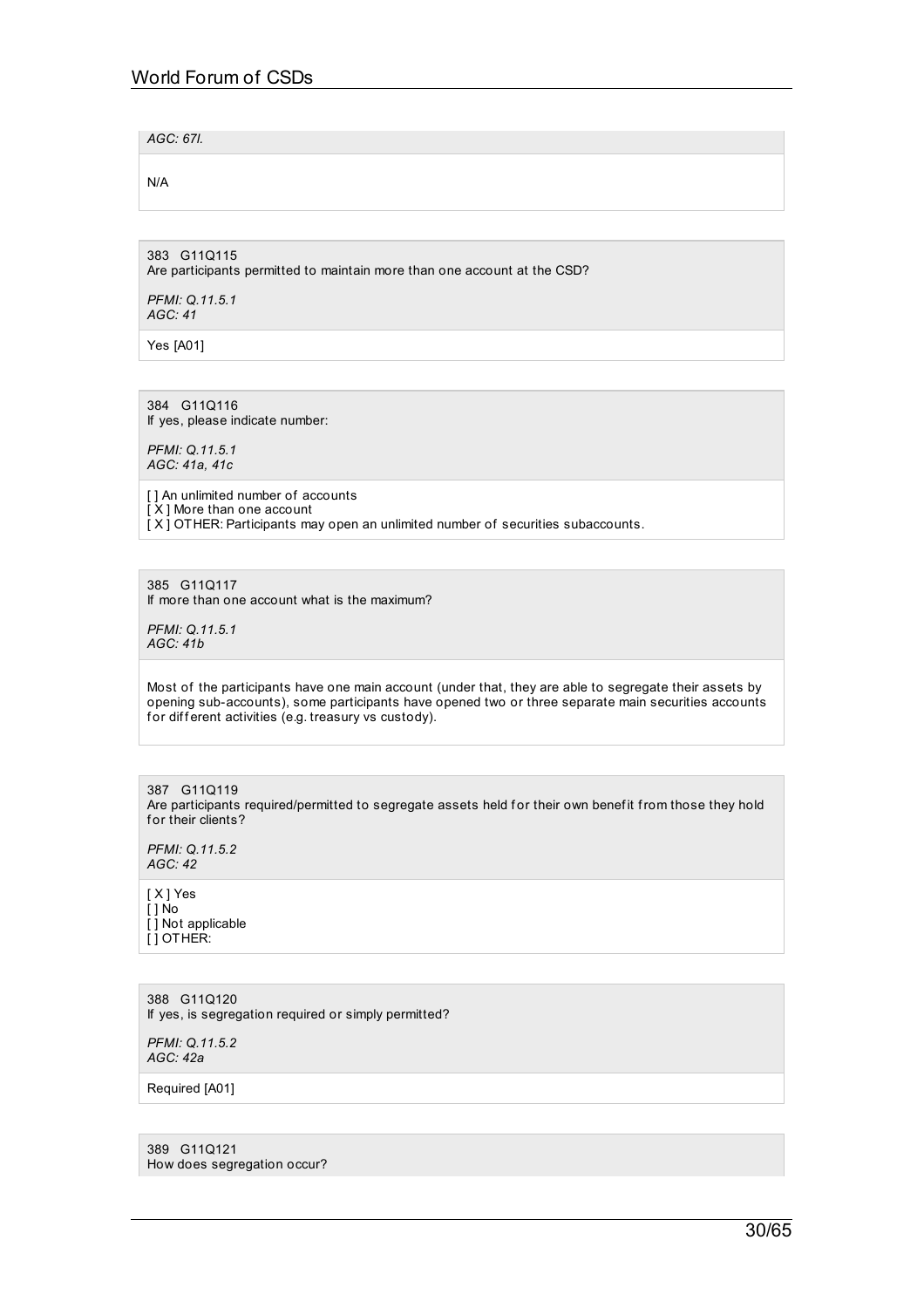*PFMI: Q.11.5.2 AGC: 42b, 42c*

[X] By separately designated participant accounts.  $[X]$  By sub-accounts within a single participant account. [] By separately designated beneficial owner accounts. [ ] OTHER:

390 G11Q122 Does the CSD permit its participants to open accounts in the participant's own nominee name(s)?

*PFMI: Q.11.5.2 AGC: 43, 43b*

Other: Main accounts within KELER must be in the participants' own name, however a nominee name can be applied to any underlying subaccount. Laws exist to acknowledge the rights of benef icial owners with respect to shares registered in a nominee name.

392 G11Q124 Does the CSD maintain records that identify the assets of each participant and segregate the system's own assets from the assets of participants?

*PFMI: Q.11.5.2 AGC: 53, 53a*

[ X ] Yes [ ] No [ ] Not applicable [ ] OTHER:

394 G11Q126 Please indicate services you provide.

*PFMI: Q.11.6.1 AGC: 35*

[X] Own list or: AGC: Information in advance on corporate (annual or special) meetings in order that owners can vote.

[X] Tax assistance where foreign holders may be entitled to tax relief at source or through a claim.

[X] In order to avoid fails, an automatic securities lending facility - if requested - is provided for. [X] Collateral handling in support of activities including securities lending, overdraft coverage, cash

management,repurchase agreements, etc.

[X] Same day turnaround settlements.

[X] Information on distribution of new issues (IPO, Privatization).

[ ] Not applicable

 $[X]$  OTHER: NOTE: Tax assistance applies only in case when the non-domestic custodian of foreign holder is direct client of KELER. OTHER SERVICES: 1.Cross-border settlement and custody 2. Share Registrar and paying agent services

395 G11Q127 Automatic securities lending facility is provided for:

*PFMI: Q.11.6.1 AGC: 35a*

[ X ] Brokers [ X ] Banks [] Other financial institutions  $[1$  OTHER: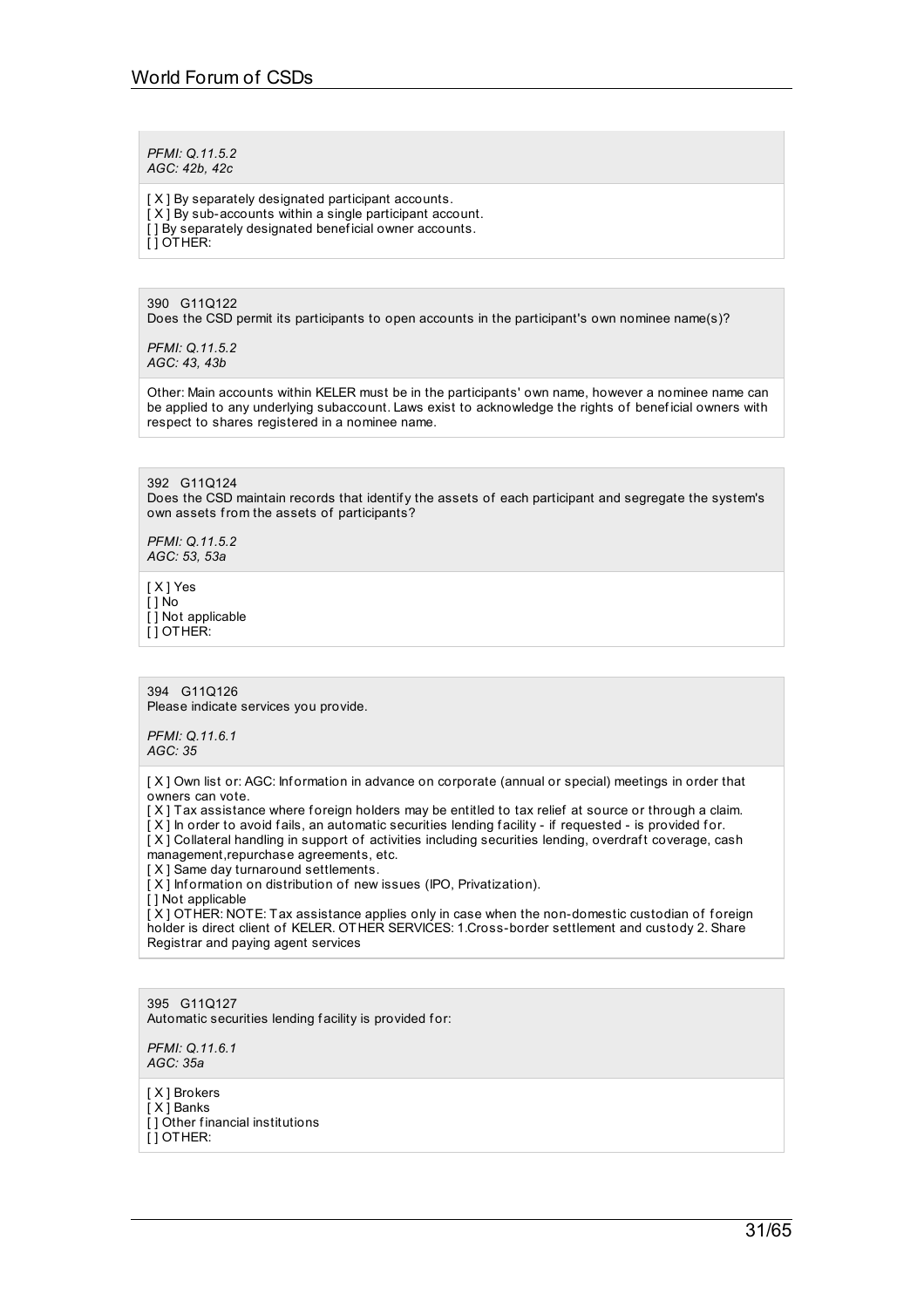396 G11Q128 If collateral handling, please provide details

*PFMI: Q.11.6.1 AGC: 35c*

KELER Ltd. handles collateral assets for the below reasons: -for KELER CCP, -Cash financing transactions to support settlement are also subject to collateral from the participant. -Securities and/or cash for SLB transactions -In addition, KELER handles collateral for the Central Bank to back credit lines.

397 G11Q129 Other, please explain:

*PFMI: Q.11.6.1 AGC: 35d*

NOTE: Tax assistance applies only in case when the non-domestic custodian of foreign holder is direct client of KELER. OTHER SERVICES: 1.Cross-border settlement and custody 2. Share Registrar and paying agent services

398 G11Q130

What procedures are in place for the processing of corporate action entitlements?

*PFMI: Q.11.6.1 AGC: 36*

[] Credited to the securities account on the day indicated below regardless of whether actually collected by the CSD on the scheduled date. [X] Credited to the securities account upon actual receipt by the CSD.

- [X] Corporate action entitlements are handled by an entity separate from the CSD.
- [ ] Not applicable [ ] OTHER:

399 G11Q131 Credited to the securities account:

*PFMI: Q.11.6.1 AGC: 36a*

[ ] On pay date. [ ] On pay date +1.  $[$ ] On pay date +2. [ ] OTHER:

400 G11Q132 Name of entity:

*PFMI: Q.11.6.1 AGC: 36c*

Securities distribution is the responsibility of the issuer based on record date positions provided by KELER and payment details provided by the investor. Paying agent is appointed by the issuer. In case of reorganisations, the entitlements are credited to the CSD participants' securities accounts by KELER.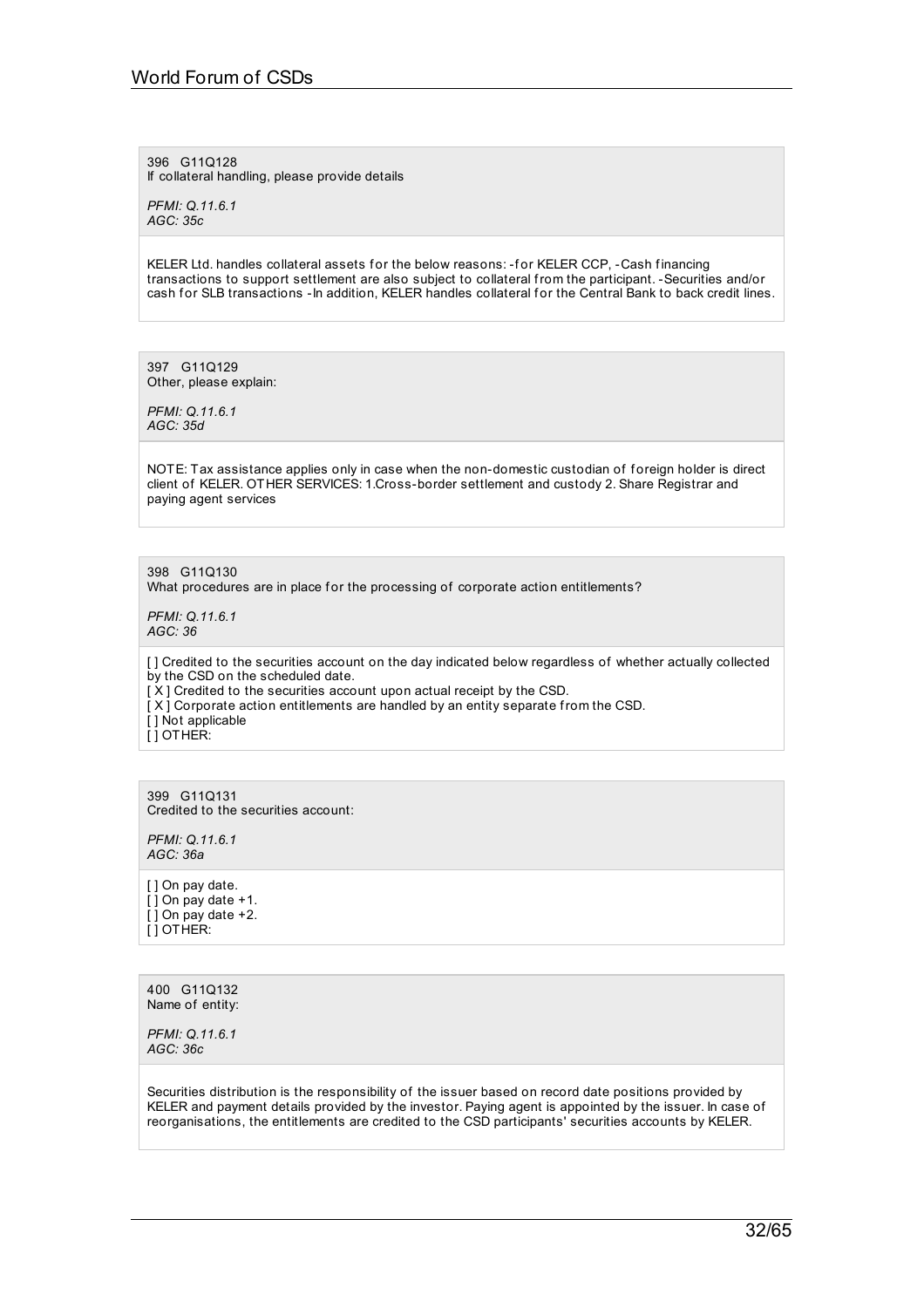401 G11Q133 What procedures are in place for the processing of interest and dividends? *PFMI: Q.11.6.1*

*AGC: 37, 37d.*

[] Credited to the cash account on the day indicated below regardless of whether actually collected by the CSD on the scheduled date.

[X] Credited to the cash account upon actual receipt by the CSD.

[ X ] Income and dividend collection is handled by an entity separate from the CSD.

[ ] Not applicable

[ ] OTHER:

402 G11Q134 Credited to the cash account:

*PFMI: Q.11.6.1 AGC: 37a*

[ ] On pay date.  $[$ ] On pay date +1.  $\overline{[}$   $\overline{]}$  On pay date +2. [ ] OTHER:

403 G11Q135 Name of entity:

*PFMI: Q.11.6.1 AGC: 37c*

Cash distributions are the responsibility of the issuer based on record date positions provided by KELER and payment details provided by the investor. Paying agent is appointed by the issuer. KELER provides paying agent services. In case of dividend payments, pay date is the start of paying period. Those shareholders receive dividend payments on paymant date that are recorded as shareholders in the Company Share Register on that date. Shareholders will remain entitled to receive the dividend within a limited five-year period (set by the statute of limitation) beginning at the starting day of the dividend payment.

405 G11Q137 filecount - Add relevant appendices for this group.

*PFMI: n/a AGC: n/a*

0

# **Exchange-of-value settlement systems (PFMI Principle 12)**

408 G12Q003 Does the CSD guaranty settlement?

*PFMI: Q.12.1.1 AGC: 66u.*

Yes [A02]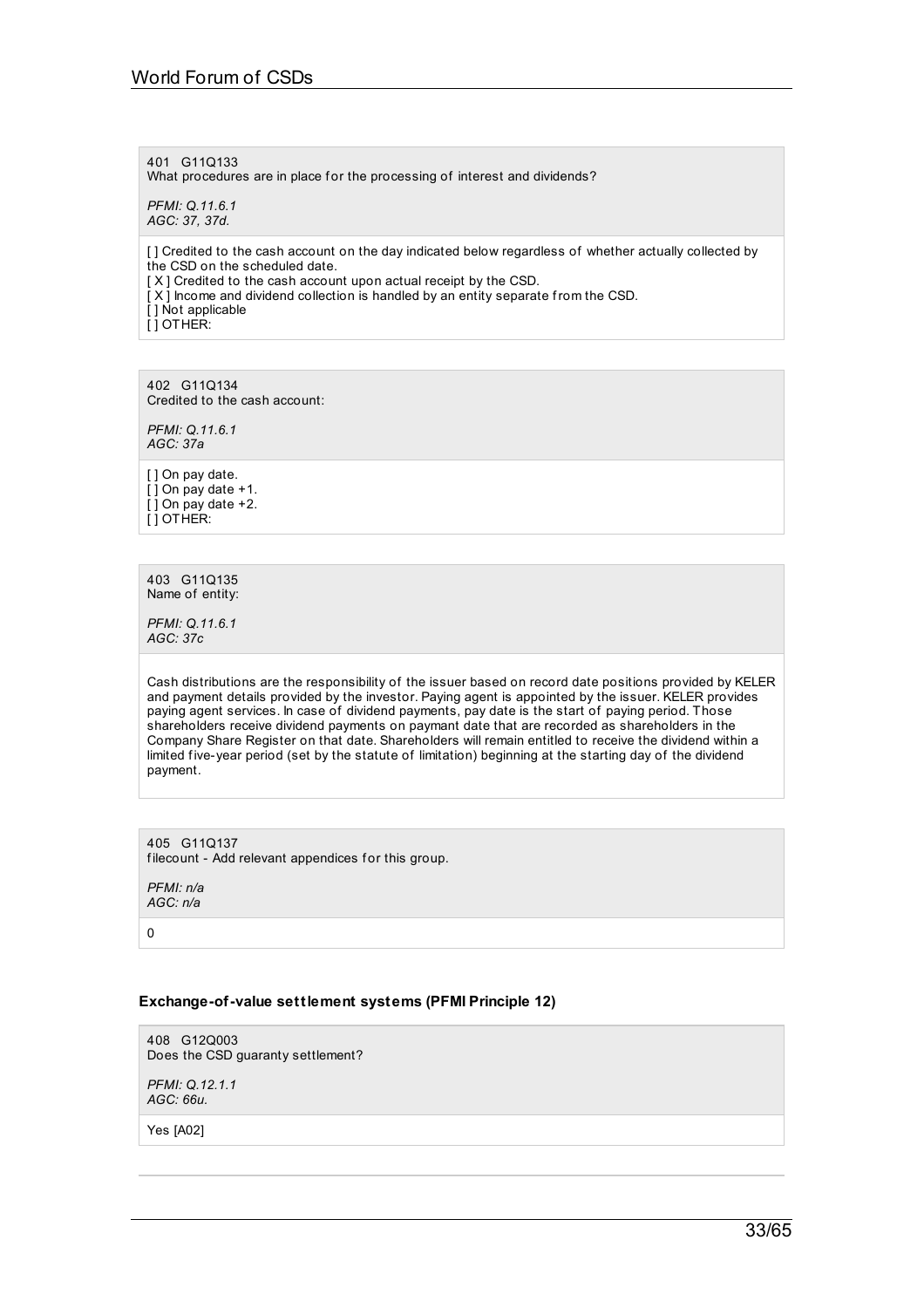#### 409 G12Q004

Please explain how this is accomplished. What are the procedures and saf eguards that permit the CSD to guaranty settlement?

*PFMI: Q.12.1.1 AGC: 66v.*

KELER CCP Ltd. (subsidiary of KELER) as central counterparty guarantees transactions concluded on the guaranteed markets of the Budapest Stock Exchange to its clients. The guarantee is supported by individual collateral of clearing members, collective guarantee f unds and KELER CCP's assets.

411 G12Q006

The Committee on Payment and Settlement Systems of the Bank for International Settlements (BIS) has identified three common structural approaches or models for linking delivery and payment in a securities settlement system. Please indicate which model your procedures most closely resemble.

*PFMI: Q.12.1.2 AGC: 48*

[ X ] Model1 [ ] Model2  $\overline{[} \times 1 \text{ Model} 3$ [] Not applicable [ ] OTHER:

#### 412 G12Q007

Please briefly describe your settlement process, including how do your settlement procedures vary from the model chosen above?

*PFMI: Q.12.1.3 AGC: 48a*

No difference from standard models. Note: Model 1 for off-exchange settlements, Model 3 for onexchange cash market settlements

#### 415 G12Q010 Are the cash and security movements simultaneous?

*PFMI: Q.12.1.3 AGC: 49*

Yes [A01]

417 G12Q012 filecount - Add relevant appendices for this group.

*PFMI: n/a AGC: n/a*

 $\Omega$ 

# **Participant default rules and procedures (PFMI Principle 13)**

421 G13Q004 During the past three years, has there been a situation where a participant def aulted which resulted in a signif icant loss?

*PFMI: Q.13.1.2*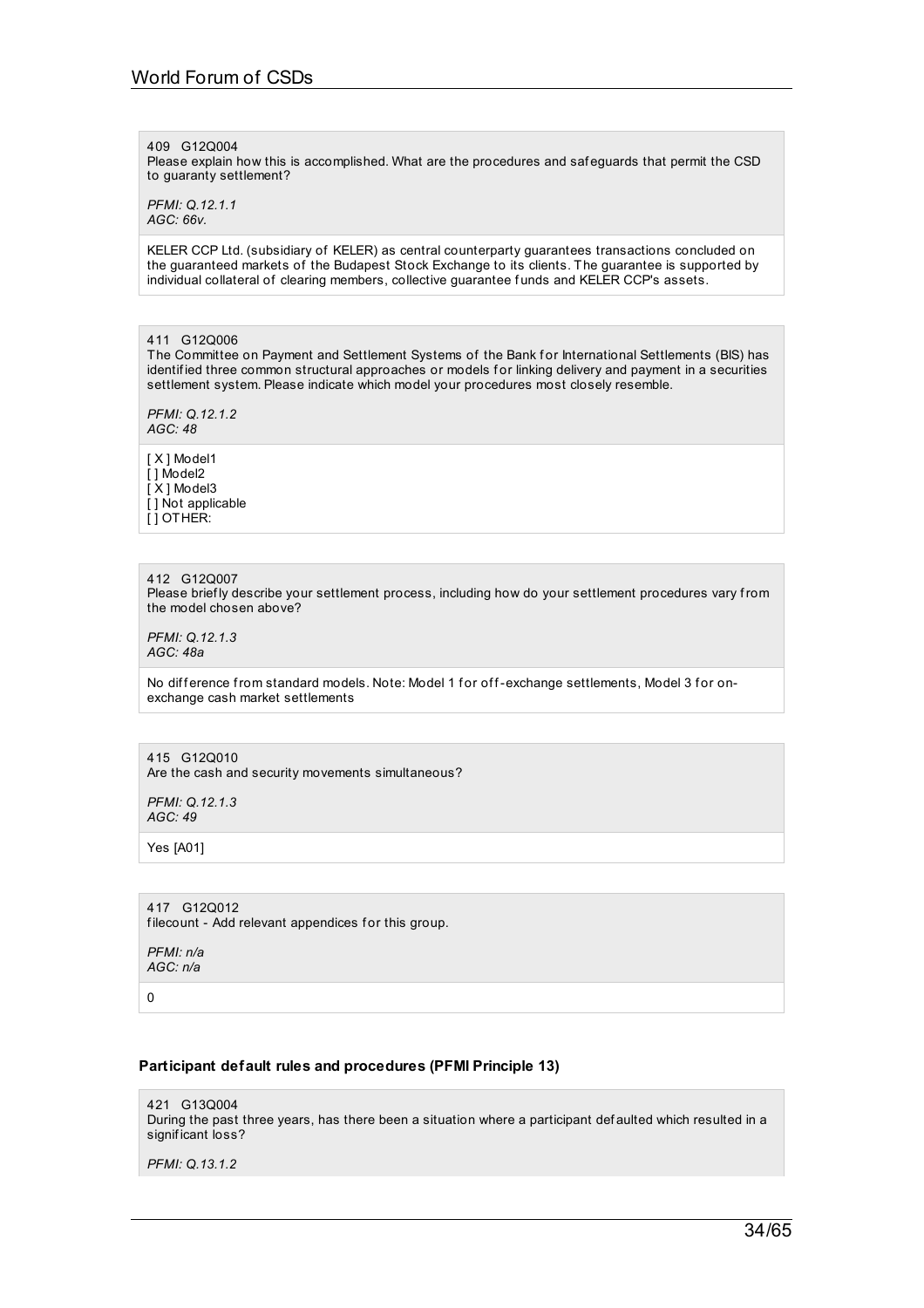*AGC: 77*

No [A02]

423 G13Q006

Does the stock exchange have def ault protections that extend to the CSD, such as the following?

*PFMI: Q.13.1.2 AGC: 80*

[] Margin requirements for stock exchange members [] Guaranty fund for stock exchange members [1] Financial requirements for stock exchange membership [ ] No

[] Not applicable

IX ] OTHER: In principal, the relevant trading venue and KELER CCP applies rules for such cases. Procedures are elaborated for the affected organisations to inform each other and the relevant authorities, if a client def aults.

424 G13Q007 Please explain:

*PFMI: Q.13.1.2 AGC: 80a*

In principal, the relevant trading venue and KELER CCP applies rules for such cases. Procedures are elaborated for the affected organisations to inform each other and the relevant authorities, if a client def aults.

427 G13Q010 Participant Def ault Protections Resulting from a Participant Failure. If a participant def aults, how is the loss covered? (Choose all that apply?)

*PFMI: Q.13.1.4 AGC: 76, 76d*

[] CSD insurance covers the loss [] The CSD guaranty fund covers the loss [] Loss is shared among participants  $\overline{[}$  | Not applicable [X] OTHER: The CCP within the KELER Group does have loss sharing mechanism and KELER Ltd. takes part in the CCP's def ault procedures as a CSD. However it does not guarantee any transactions and does not have own loss sharing mechanism.

430 G13Q013 Please explain:

*PFMI: Q.13.1.4 AGC: 76d*

Please, find the explanation in the answer for question 427.

438 G13Q021 filecount - Add relevant appendices for this group.

*PFMI: n/a AGC: n/a*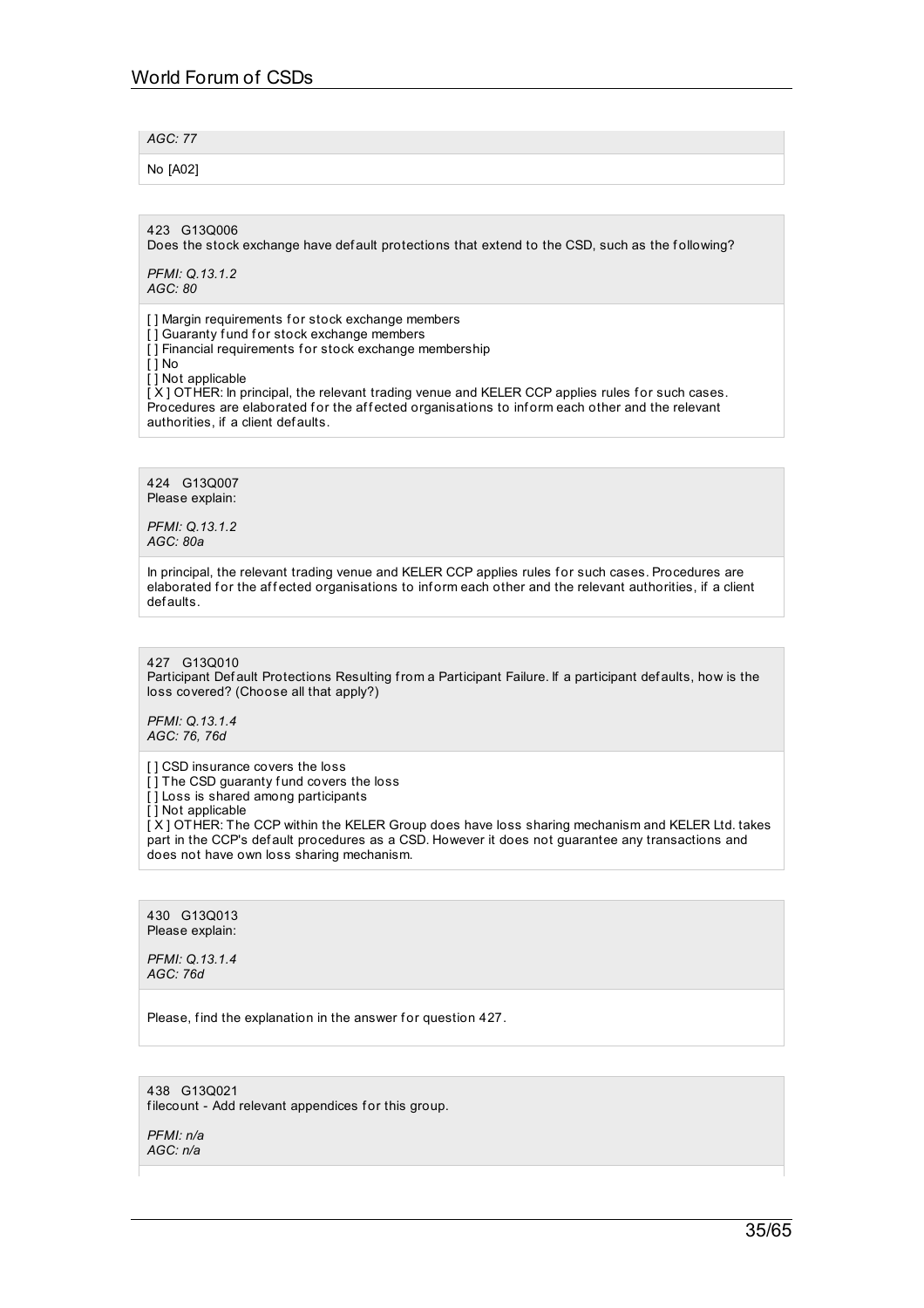0

### **General business risk (PFMI Principle 15)**

440 G14Q002 Is a f inancial audit perf ormed by an Audit Firm, Regulatory Authority, or other external party?

*PFMI: Q.17.2.3 AGC: 15*

Yes [Y]

441 G14Q003

If yes, please state the name(s) of the entity(ies) who perform the financial audit.

*PFMI: n/a AGC: 15a.*

The National Bank of Hungary, KPMG Hungary Ltd

442 G14Q004 Please list the date of your last financial audit performed by an Audit Firm, Regulatory Authority, or other external party:

*PFMI: n/a AGC: 15b.*

14/04/2017

443 G14Q005 Please list the period that the audit covered:

*PFMI: n/a AGC: 15c.*

Start date: 01/01/2016 End date: 31/12/2016

444 G14Q006 How frequently does the f inancial audit occur?

*PFMI: n/a AGC: 15d.*

Annually [A02]

446 G14Q008 Please select the statement that most accurately characterizes the results of the last financial audit:

*PFMI: n/a AGC: 15g.*

No material exceptions found. [A01]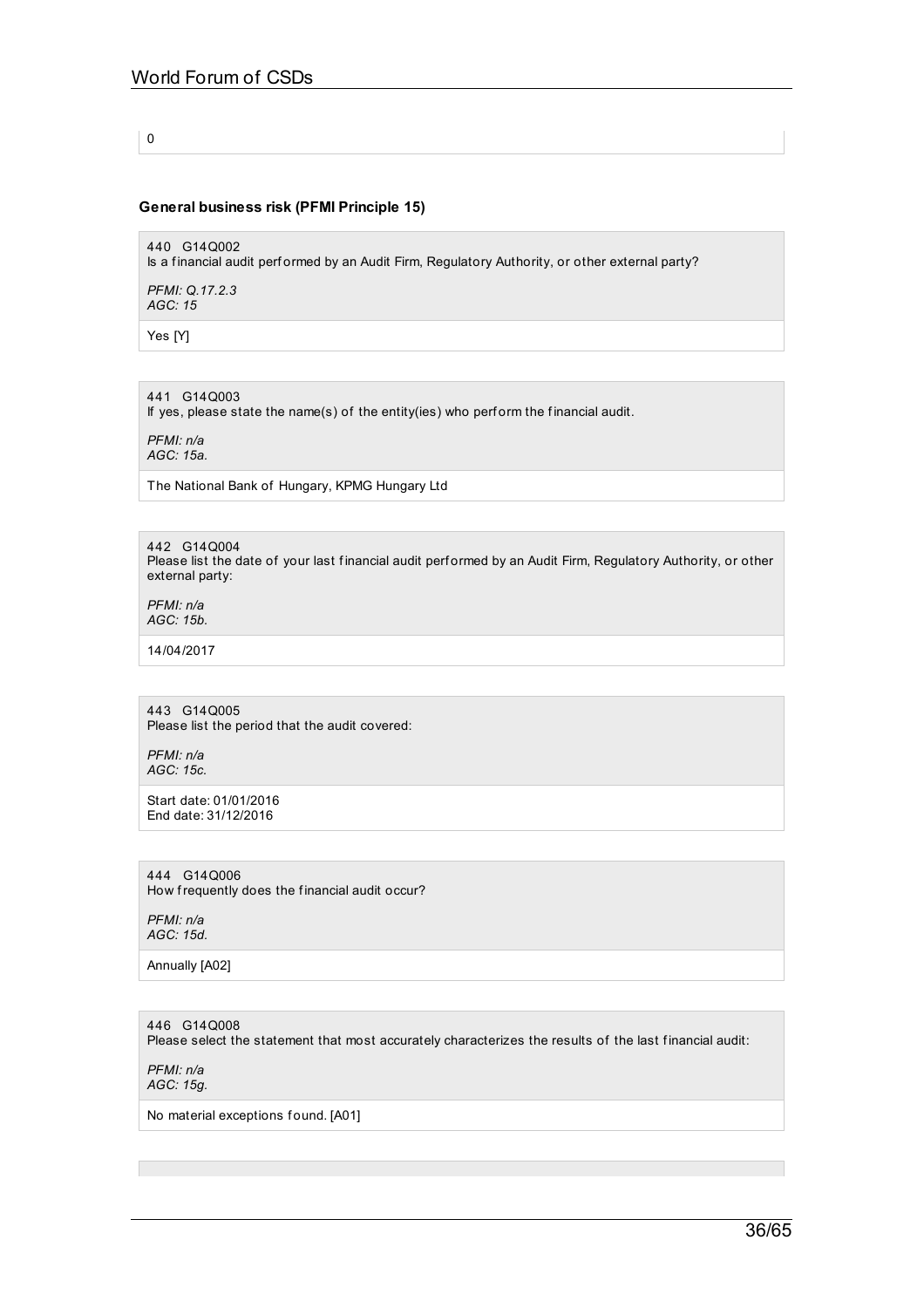448 G14Q010 Has there been any material loss by the CSD during the past three years?

*PFMI: n/a AGC: 86*

No [A02]

## 450 G14Q012

Has the CSD been subject to any litigation involving a participant during the past three years?

*PFMI: n/a AGC: 87*

No [A02]

452 G14Q014 Has the CSD realized revenues sufficient to cover expenses during the past three years?

*PFMI: n/a AGC: 88, 88a*

Yes for all three years [A01]

453 G14Q015

Has any participant suffered any losses in the past three years due to the CSD's performance?

*PFMI: n/a AGC: 30, 30m*

No [A02]

### 454 G14Q016

If yes, please select all of the following in which loss has occurred. You will be prompted to enter the number of instances and total loss in USD thereaf ter.

*PFMI: n/a AGC: 30a, 30j*

[ ] Corporate Action [] Settlement Process - Securities [] Settlement Process - Cash [ ] System Outage [ ] OTHER:

456 G14Q018 Corporate Action. Please specif y total loss in USD:

*PFMI: n/a AGC: 30c.*

N/A

458 G14Q020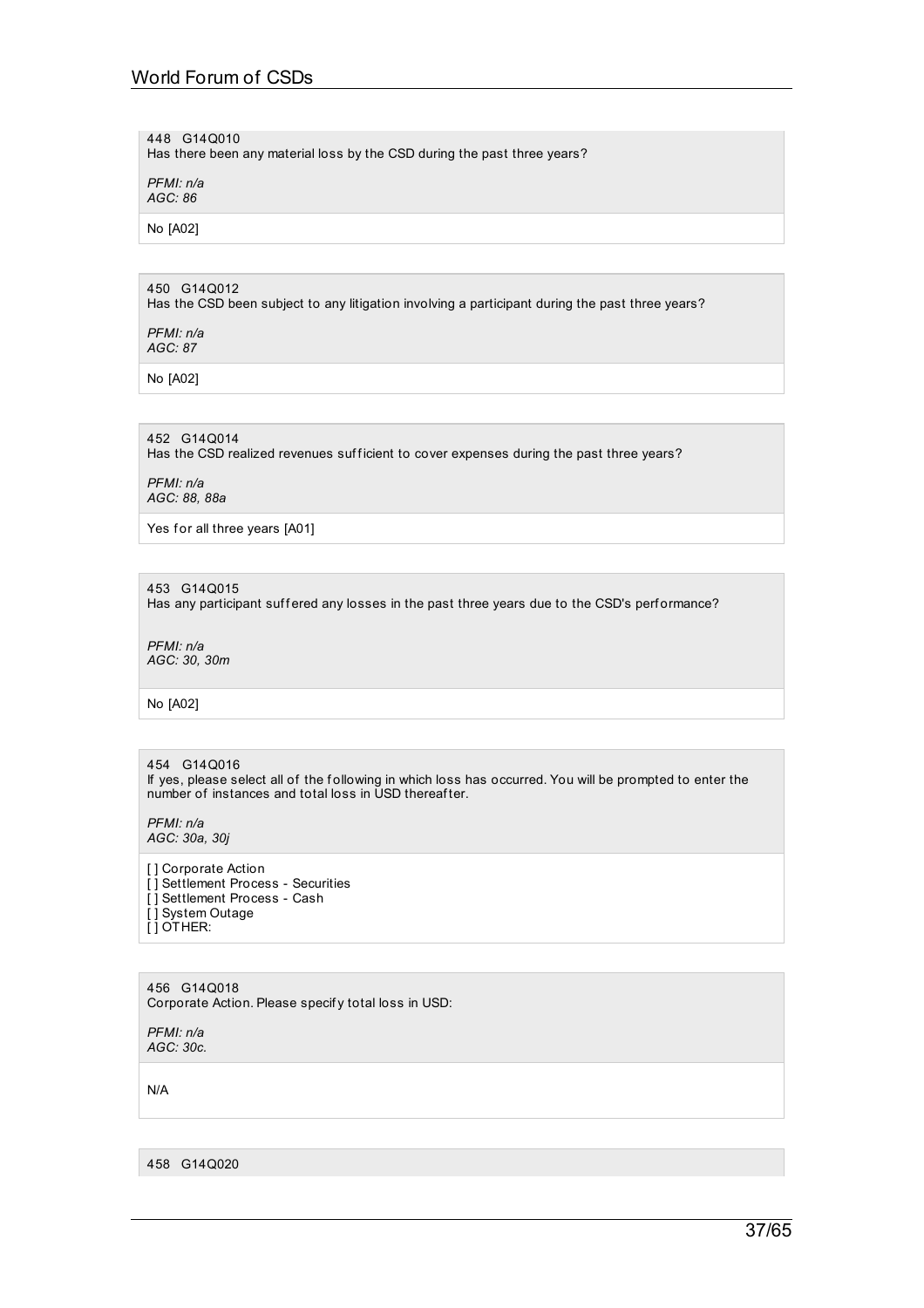Settlement Process - Securities. Please specif y total loss in USD:

*PFMI: n/a AGC: 30e.*

N/A

460 G14Q022 Settlement Process - Cash. Please specif y total loss in USD:

*PFMI: n/a AGC: 30g.*

N/A

462 G14Q024 System Outage. Please specif y total loss in USD:

*PFMI: n/a AGC: 30i.*

N/A

463 G14Q025 For Other, please specify number of instances:

*PFMI: n/a AGC: 30k.*

N/A

464 G14Q026 For Other, please specify total loss in USD:

*PFMI: n/a AGC: 30l.*

N/A

468 G14Q030 Does the CSD maintain a reserve for operating losses?

*PFMI: Q.15.2.1 AGC: 89, 89b*

Yes [A01]

471 G14Q033

Please describe and indicate reserve (for operating losses) amount: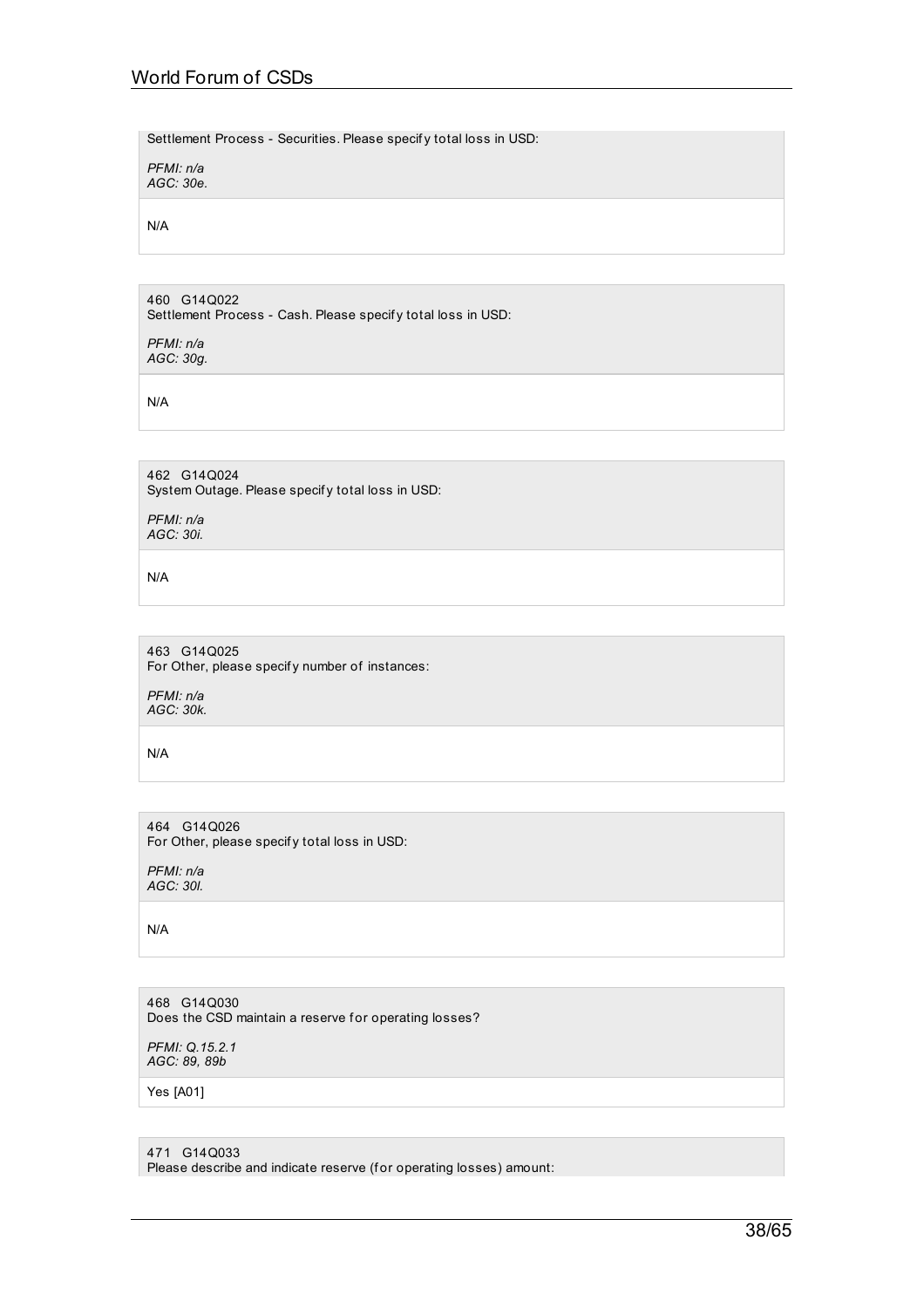*PFMI: Q.15.2.2 AGC: 89a.*

Based on audited data of financial year 2013, 2014 and 2015, capital requirement for operational risk under pillar I. is approximately USD 3,3 million (USD/HUF exchange rate at 31 December 2015: 286,63).

482 G14Q044 filecount - Add relevant appendices for this group.

*PFMI: n/a AGC: n/a*

0

### **Custody risk (PFMI Principle 16)**

485 G15Q003 Are there any activities performed by a third party on behalf of the CSD for the CSD participants (e.g., vaulting of physical securities, registration, entitlement processing, etc.)?

*PFMI: Q.16.1.1 AGC: 29, 29i*

[ X ] Yes  $\overline{1}$  1 No [ ] Not applicable

[ ] OTHER:

486 G15Q004

If third parties are employed, please indicate which services they supply:

*PFMI: Q.16.1.1 AGC: 29a.*

Some services in connection with custody of non-dematerialized securities.

### 487 G15Q005

If third parties are employed, does the CSD assume liability f or losses incurred by participants as a result of the actions/inactions of the third parties?

*PFMI: Q.16.1.1 AGC: 29b.*

Yes [Y]

### 488 G15Q006

If you acknowledge responsibility, please indicate whether your responsibility is assumed

*PFMI: Q.16.1.1 AGC: 29c, 29e.*

[ X ] regardless of whether such loss was caused by any action or inaction of the agent [ X ] if such loss was caused by the agent's action or inaction and such action or inaction was deemed to be negligence on the part of the agent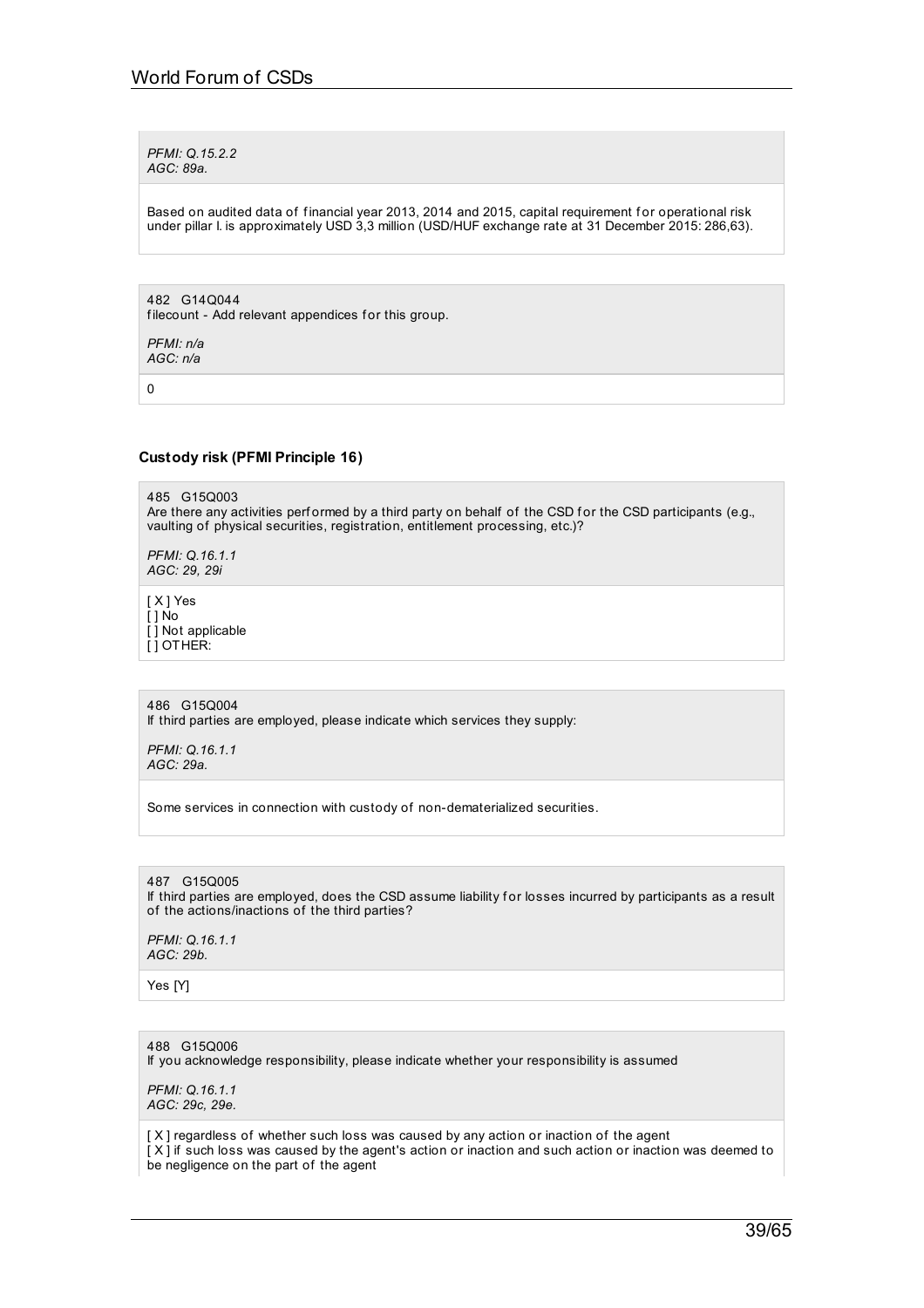- [] if such loss was caused by the agent's action or inaction and such action or inaction was deemed to
- be gross negligence on the part of the agent
- [ ] if the loss was caused by the willful default or other willful conduct on the part of the agent [ ] OTHER:

489 G15Q007

If you acknowledge responsibility for agents, your responsibility is assumed for losses

*PFMI: Q.16.1.1 AGC: 29d, 29h.*

[ X ] without limit  $[X]$  which are not consequential losses [ ] subject to a monetary limit not based on insurance limits [] subject to a monetary limit based on insurance limits [ ] OTHER:

496 G15Q014

Please describe briefly the arrangements / procedures / facilities you maintain to ensure that eligible securities held at the CSD are handled at least as efficiently as compared to securities held outside the CSD, particularly in relation to income, corporate actions and proxy services.

*PFMI: Q.16.3.1 AGC: 62*

After the physical security is credited by KELER to the requested account the treatment of the security is the same as the dematerialised securities. All physical securities are booked to securities account, income and corporate action services are provided upon the data recorded in KELER's systems. At the instruction of the issuer KELER undertakes to complete coupon cutting, in case of securities without coupon stamping corresponding to coupon cutting related to payment of dividend, yield and interest and to annul and destroy securities and coupons.

503 G15Q021 filecount - Add relevant appendices for this group.

*PFMI: n/a AGC: n/a*

0

# **Operational risk (PFMI Principle 17)**

514 G16Q011 Internal Audit. Is an internal audit undertaken in your CSD?

*PFMI: Q.17.2.3 AGC: 14*

Yes [Y]

515 G16Q012 If yes, what areas does the audit cover (financials, operations, etc.) and which department in your CSD handles it?

*PFMI: Q.17.2.3 AGC: 14a.*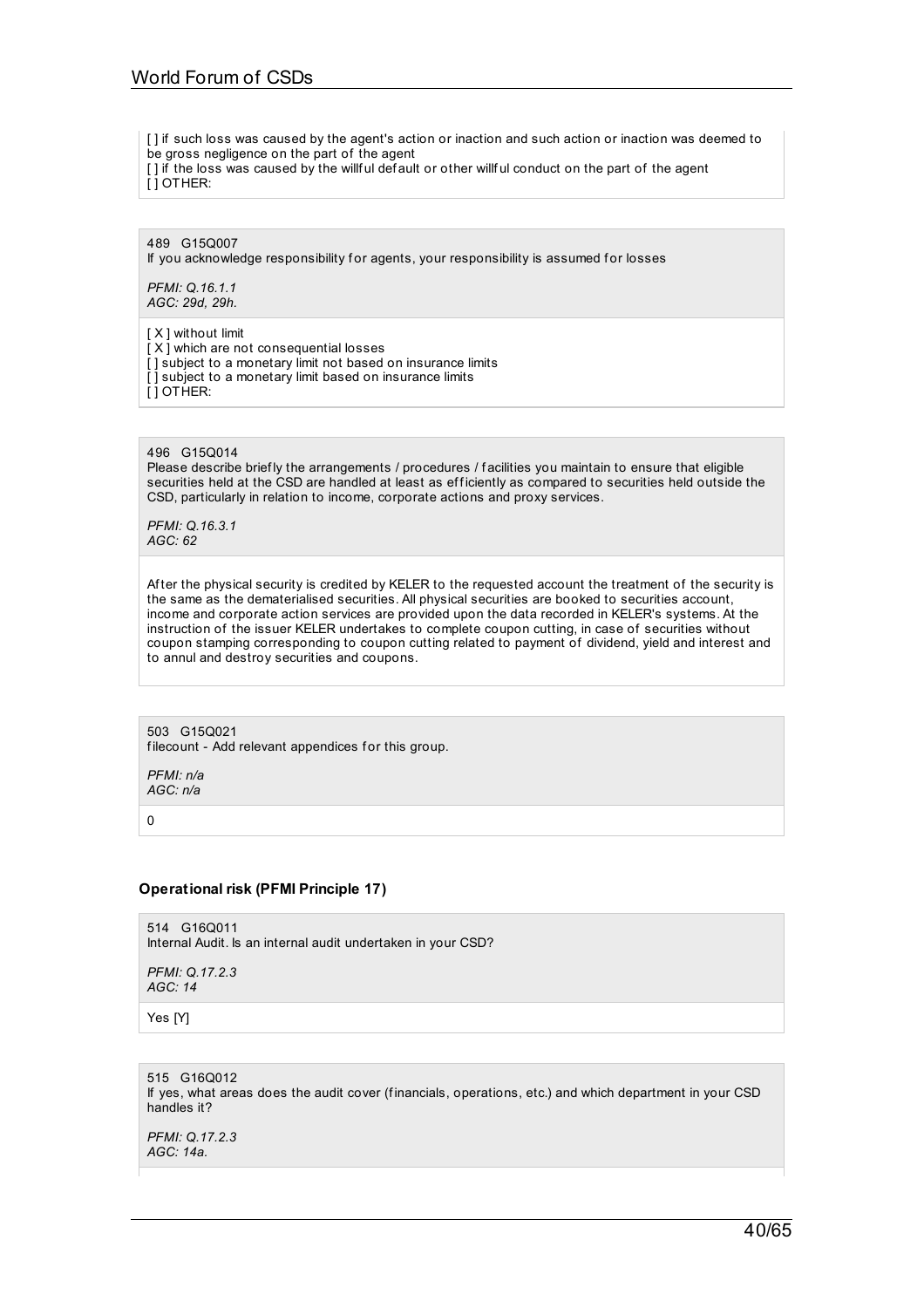# World Forum of CSDs

The audits of internal audit department cover IT, financials, operations, security and all other functions of the depository

516 G16Q013 Please list the date of your last internal audit and the period that the audit covered:

*PFMI: Q.17.2.3 AGC: 14b.*

Start date: 01/01/2015 End date: 15/10/2016 Audit date: 30/11/2016

517 G16Q014 How frequently does the internal audit occur?

*PFMI: Q.17.2.3 AGC: 14c.*

Two or more times a year [A01]

519 G16Q016 Are the results of the internal audit publicly available?

*PFMI: Q.17.2.3 AGC: 14e.*

No [N]

520 G16Q017 Please select the statement that most accurately characterizes the results of the last internal audit:

*PFMI: Q.17.2.3 AGC: 14f.*

Minor exceptions found. [A02]

### 521 G16Q018

If minor or material exceptions were f ound, what actions were taken? Please describe:

*PFMI: Q.17.2.3 AGC: 14g.*

Action plan was prepared containing the findings, proposed measures, responsible departments and deadlines.

523 G16Q020 Is an operational audit perf ormed by an Audit Firm, Regulatory Authority, or other external party? *PFMI: Q.17.2.4*

*AGC: 16*

Yes [Y]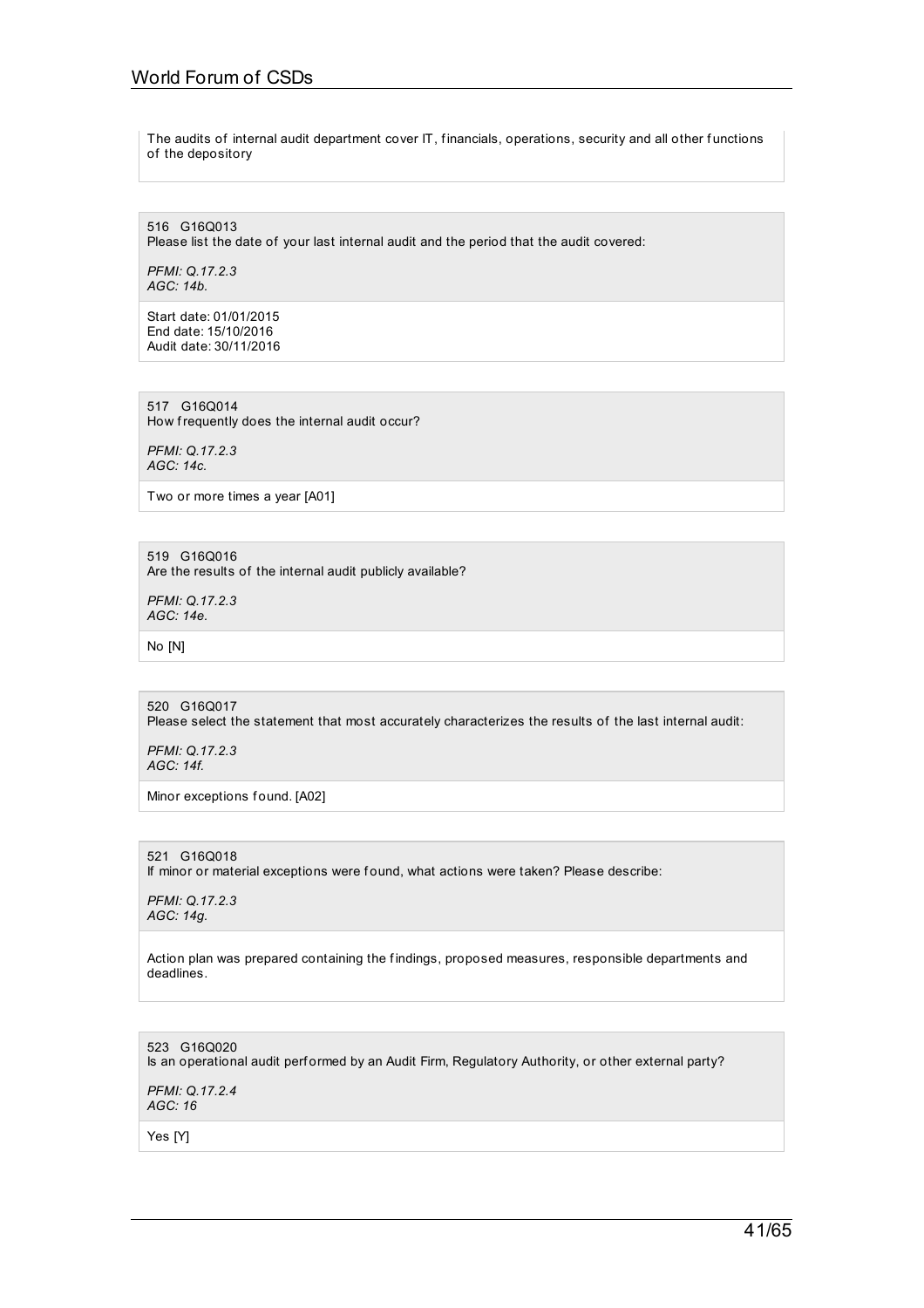### 524 G16Q021

If yes, please state the name(s) of the entity(ies) who perf orm the operational audit.

*PFMI: Q.17.2.4 AGC: 16a.*

The National Bank of Hungary, KPMG Hungary Ltd, Hunguard

525 G16Q022 Please list the date of your last operational audit perf ormed by an Audit Firm, Regulatory Authority, or other external party:

*PFMI: Q.17.2.4 AGC: 16b.*

23/08/2017

# 526 G16Q023

Please list the period that the audit covered:

*PFMI: Q.17.2.4 AGC: 16c.*

Start date: 01/01/2014 End date: 21/02/2017

527 G16Q024 How frequently does the operational audit occur?

*PFMI: Q.17.2.4 AGC: 16d.*

Less than annually [A03]

528 G16Q025 If less than annually, please explain:

*PFMI: Q.17.2.4 AGC: 16e.*

General operational audit is carried out by the Central Bank of Hungary in every three years on average. The law prescribes to carry out such audits at least in every five years.

529 G16Q026

Please select the statement that most accurately characterizes the results of the last operational audit:

*PFMI: Q.17.2.4 AGC: 16g.*

Minor exceptions found. [A02]

530 G16Q027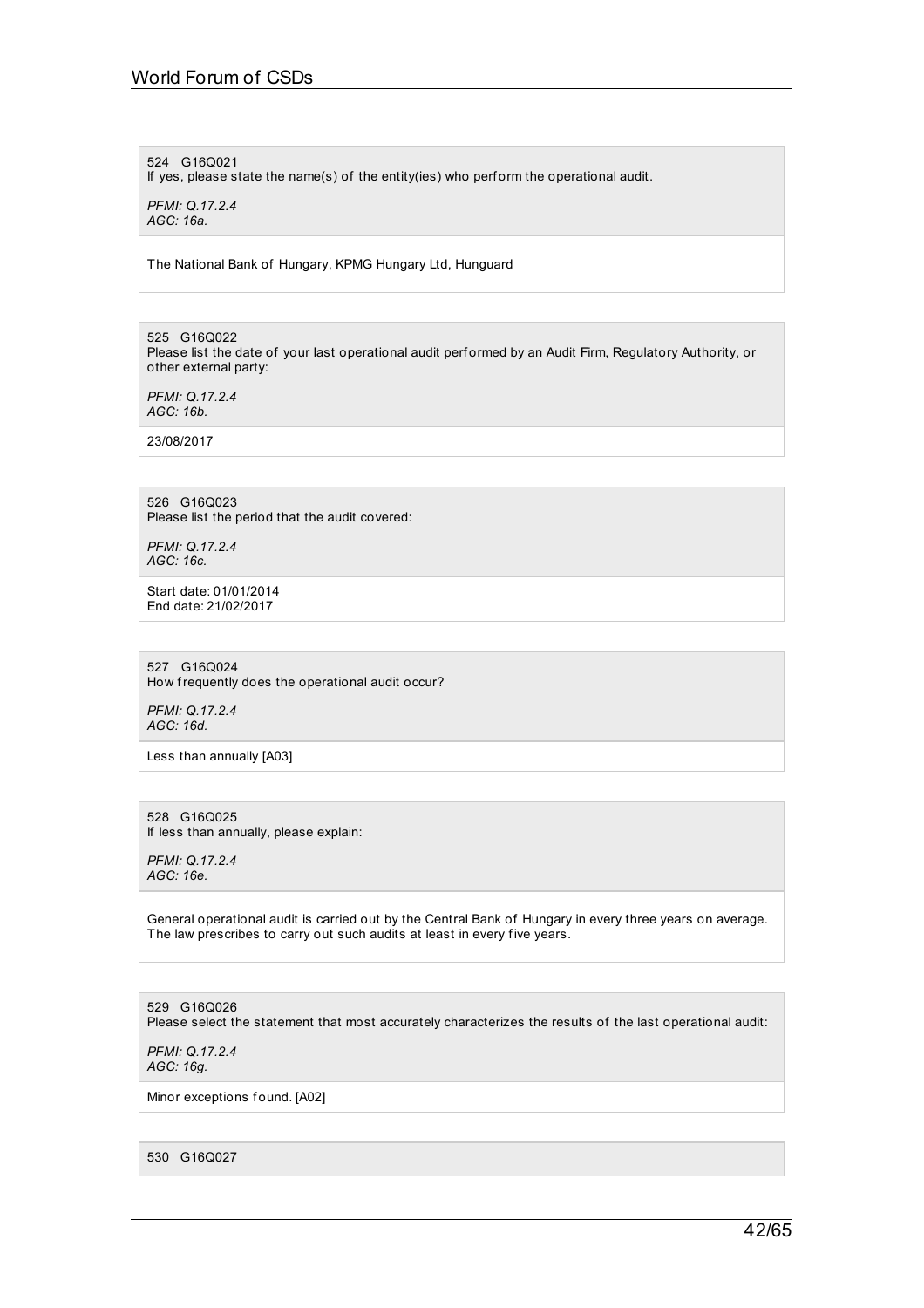If minor or material exceptions were found, what actions were taken? Please describe:

*PFMI: Q.17.2.4 AGC: 16h.*

The surveillance report of 2017 included conclusions of different scales beside imposition of fine. Action plan was prepared containing the findings, proposed measures, responsible departments and deadlines.

537 G16Q034 How is access to the physical building controlled?

*PFMI: Q.17.5.1 AGC: 74*

[  $X$  ] By guards [X] By electronic keys [X] personal ID card [ X ] By alarm system [] OTHER:

538 G16Q035 Please explain:

*PFMI: Q.17.5.1 AGC: 74a.*

N/A

541 G16Q038 Regarding data security: Are passwords used by participants to access their accounts?

*PFMI: Q.17.5.3 AGC: 71 71a.*

Yes [A01]

542 G16Q039 Does each user have a unique user ID?

*PFMI: Q.17.5.3 AGC: 71c.*

Yes [A01]

543 G16Q040 Are passwords regularly changed?

*PFMI: Q.17.5.3 AGC: 71e.*

Other: It is up to the policies and practices of the participants. KELER offers the possibility to change passwords but does not require them to be changed regularly.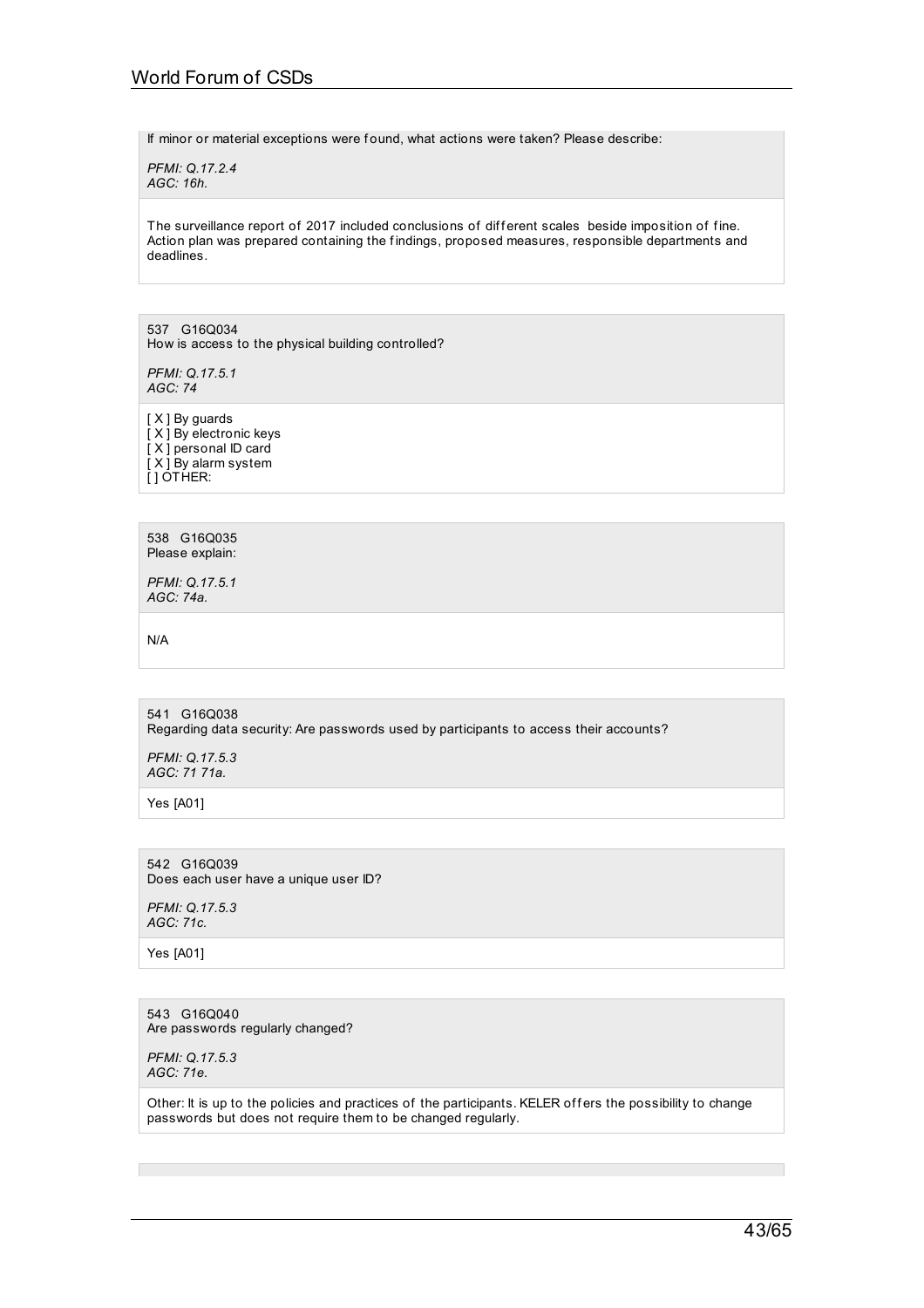545 G16Q042

Is there a user lock-out af ter a pre-set number of unsuccessf ul User ID attempts?

*PFMI: Q.17.5.3 AGC: 71h.*

Yes [A01]

546 G16Q043 How many?

*PFMI: Q.17.5.3 AGC: 71i.*

3

550 G16Q047 How quickly can the main system be reactivated in the event of an outage?

*PFMI: Q.17.6.2 AGC: 82*

Other: Depends on the situation. Electric failure: 1-2 minutes Server farm outage: 50-80 minutes Office (building) outage: 2 hours

553 G16Q050 Will the CSD publicly announce any system interruption?

*PFMI: Q.17.6.4 AGC: 84*

Yes [A01]

554 G16Q051 To whom will the CSD disclose any system interruptions?

*PFMI: Q.17.6.4 AGC: 84a.*

[ X ] To the CSD regulators [ X ] To all direct participants [] To direct and indirect participants [ X ] To the public via the internet [ ] In the press  $[$   $]$  OTHER:

555 G16Q052 If so, please list webpage address:

*PFMI: Q.17.6.4 AGC: 84b.*

www.keler.hu

557 G16Q054 Please explain: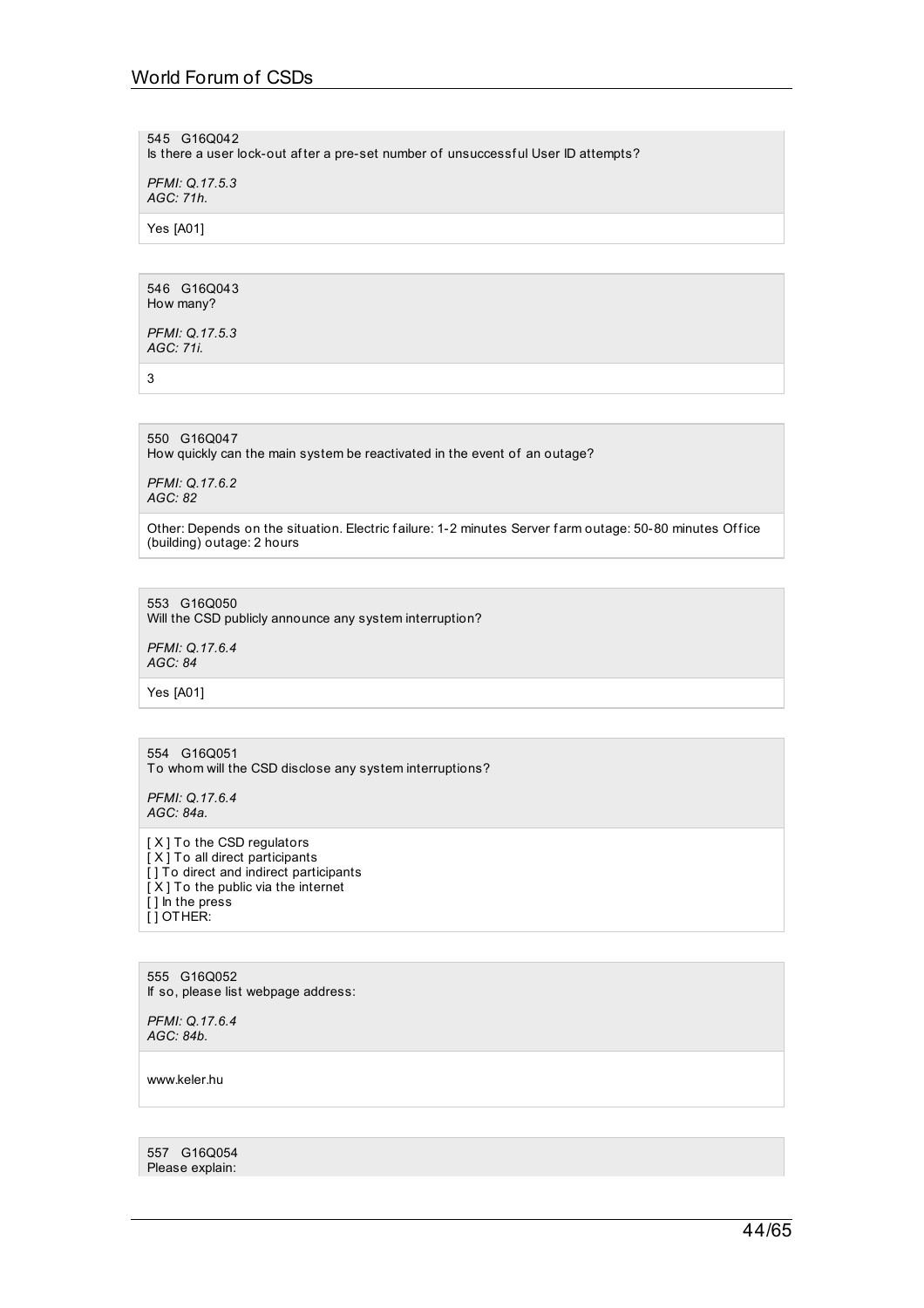*PFMI: Q.17.6.4 AGC: 84d.*

### Budapest Stock Exchange

558 G16Q055 How will the CSD disclose any system interruptions?

*PFMI: Q.17.6.4 AGC: 84e.*

[ X ] By e-mail [ $X$ ] By telephone [] Public announcement [ ] Press release [X] OTHER: Via KELER's proprietary communication system

559 G16Q056 Please explain:

*PFMI: Q.17.6.4 AGC: 84f.*

Via KELER's proprietary communication system

561 G16Q058 If a back-up system exists, how quickly can the back-up system be activated in the event of the main system failing?

*PFMI: Q.17.6.5 AGC: 83*

1 - 4 hours [A01]

# 565 G16Q062

BUSINESS RECOVERY PLAN. This section is intended to identify key aspects of the CSD's Business Recovery Plan (BRP), including testing requirements and past results, expected recovery time periods, and the independent review and validation (if any) of the BRP. Do you have a formal business recovery plan?

*PFMI: Q.17.6.8 AGC: 81*

Yes [Y]

566 G16Q063 Does your Business Recovery Plan include:

*PFMI: Q.17.6.8 AGC: 81a, 81h.*

[ X ] Back-up of all computer f iles  $\overline{[}$  X  $\overline{]}$  Off-site data storage [X] Back-up files stored and locked [X] Off-site operations facility [ ] OTHER: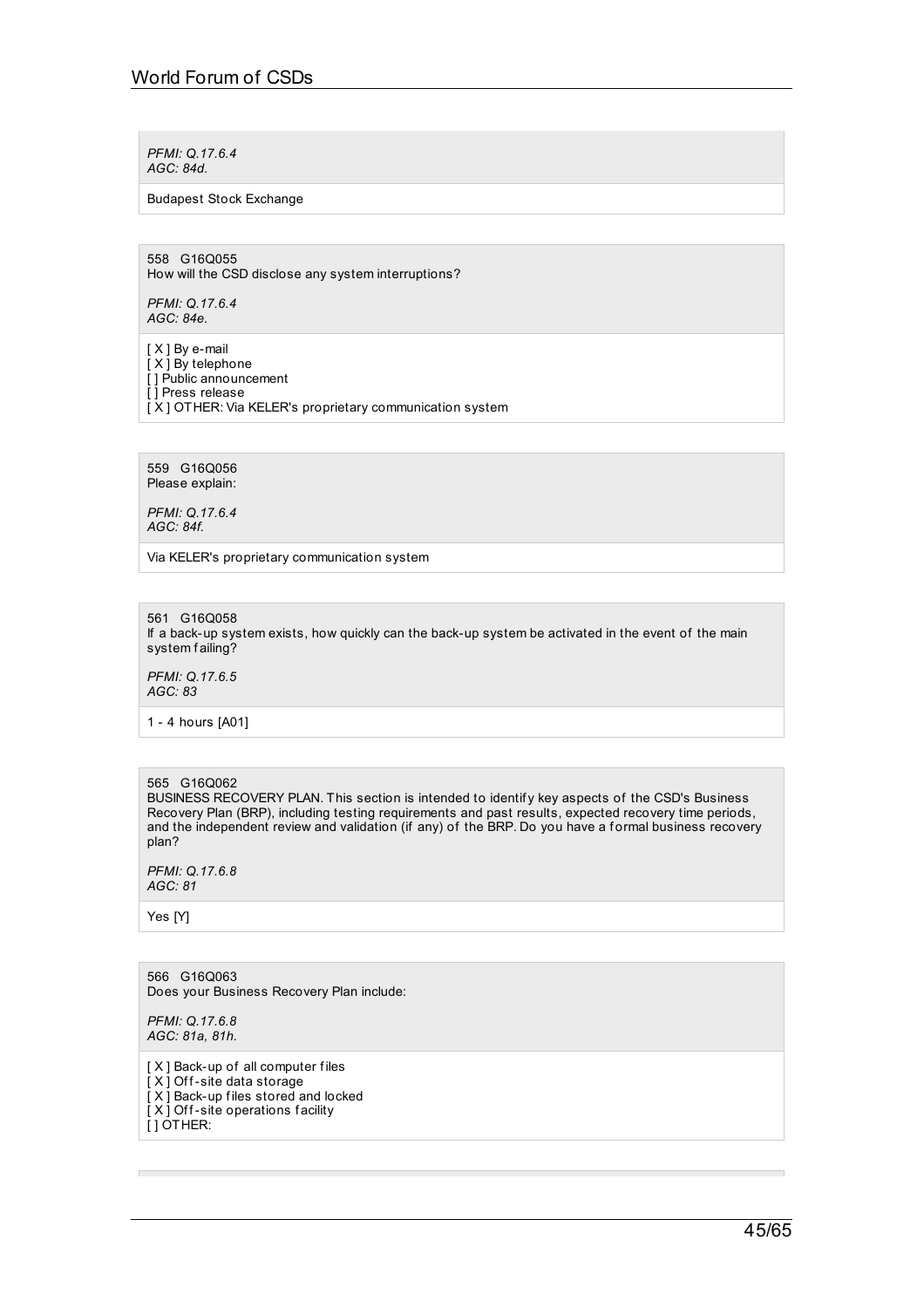567 G16Q064 Please identify both the frequency and the last date of testing for the following third party: CSD participants/members

*PFMI: Q.17.6.8 AGC: 81b.*

Live BCP test is carried out yearly. Last date: 25 October 2016 live testing of contingency infrastructure.

568 G16Q065 Please identify both the frequency and the last date of testing for the following third party: Stock exchange

*PFMI: Q.17.6.8 AGC: 81c.*

Live BCP test is carried out yearly. Last date: 25 October 2016 live testing of contingency infrastructure.

569 G16Q066 Please identify both the frequency and the last date of testing for the following third party: Central bank

*PFMI: Q.17.6.8 AGC: 81d.*

Live BCP test is carried out yearly. Last date: 25 October 2016 live testing of contingency infrastructure.

### 570 G16Q067

Please identify both the frequency and the last date of testing for the following third party: Local brokers

*PFMI: Q.17.6.8 AGC: 81e.*

Live BCP test is carried out yearly. Last date: 25 October 2016 live testing of contingency infrastructure.

571 G16Q068 Please identify both the frequency and the last date of testing for the following third party: Any other third party

*PFMI: Q.17.6.8 AGC: 81f.*

Live BCP test is carried out yearly. Last date: 25 October 2016 live testing of contingency infrastructure.

572 G16Q069 In the past three years, has it been necessary to activate the recovery plan in a live situation?

*PFMI: Q.17.6.8 AGC: 85*

Yes [A01]

573 G16Q070

If yes, how much time was needed to implement the recovery plan?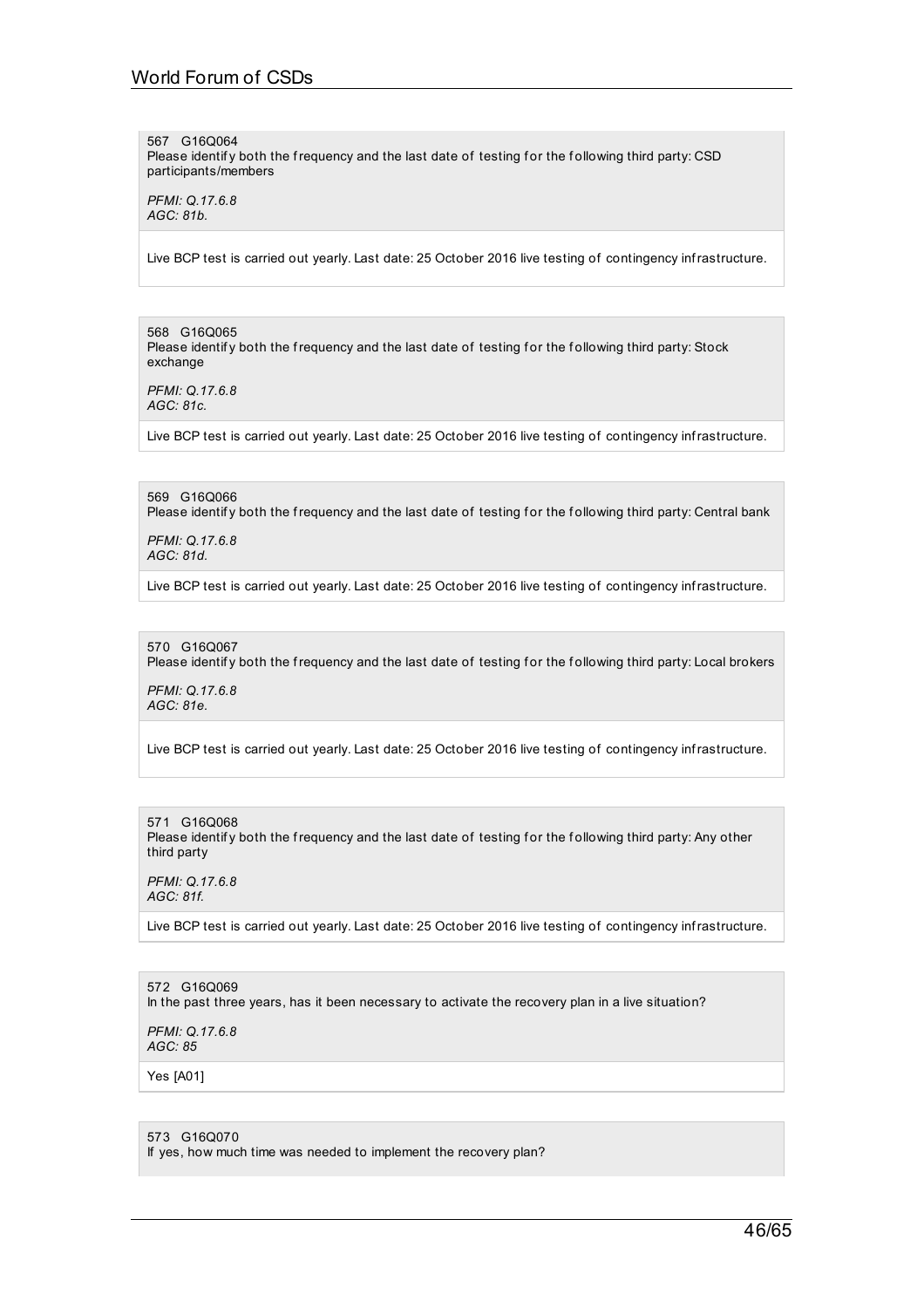*PFMI: Q.17.6.8 AGC: 85a.*

Less than 1 hour [A01]

574 G16Q071

How much time was needed to recover and restore business to normal operations?

*PFMI: Q.17.6.8 AGC: 85b.*

4 - 8 hours [A02]

575 G16Q072 What was the impact to the market?

*PFMI: Q.17.6.8 AGC: 85c, 85d.*

[X] All securities settlements took place as scheduled on the same day with good value [X] All cash settlements took place as scheduled on the same day with good value [ ] All securities settlements took place one business day late with good value [1] All cash settlements took place one business day late with good value [] All securities settlements took place one business day late with value one day late [] All cash settlements took place one business day late with value one day late  $\overline{11}$  All securities settlements took place more than one business day late [] All cash settlements took place more than one business day late [] As a result of the system failure, all fines and penalties for late settlements were waived [] Even though there was a system failure, all fines and penalties for late settlements were still assessed [ ] OTHER:

578 G16Q075 Are procedures and controls (f irewalls) in place to avoid systemic collapse or contamination if one of the linked entities should experience business interruptions for whatever reason?

*PFMI: Q.17.7.1 AGC: 39*

[ X ] Yes [ ] No  $\overline{[}$  ] Not applicable

579 G16Q076 Please explain

*PFMI: Q.17.7.1 AGC: 39a*

KELER prepared its formalized Business Continuity Plan (BCP) with consultancy and quality assurance from KPMG Hungary Ltd. in 2003. With the preparation of the BCP KELER had the following goals: - To ensure the continuity of business operations in case of undesirable events. - In case of any disruption in normal business operations, to resume operations within the shortest possible time at the lowest possible cost. The cornerstone of our BCP is the in-depth analysis of the potential risk factors ant their possible effects on the operation of the company, based on which the critical business processes and their supporting resources were def ined. In order to manage extensive crisis situations, a back-up site was set up in 2004, which serves as an alternative site for operations and an alternative workplace for staff if the operations can not be continued at the prior site. Data are replicated real-time in the back-up site. Business Continuity Plan (BCP) ensures the expected business continuity in case of incidents, partial stops or crisis. In the event that KELER is unable to provide the service supported by alternative means in accordance with its BCP or in case the Clients' co-operation is required KELER notif ies Clients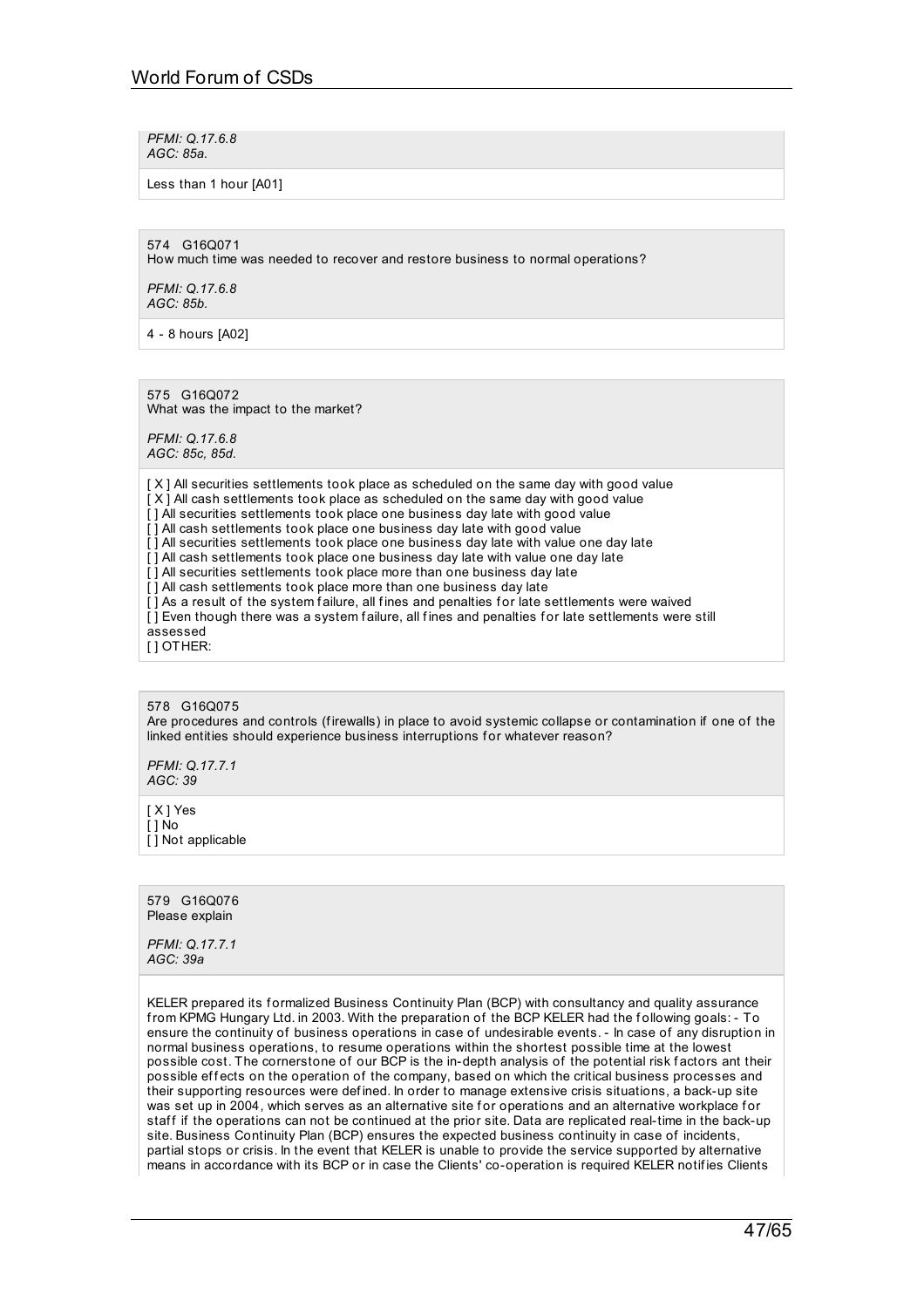without delay. KELER communicates updates primarily via e-mail to both network management and operations contacts. The latest BCP-Disaster Recovery Plan (DRP) testing of KELER's back-up site workstations and most of its business processes was carried out by KELER on 25 October 2016. The real life disaster recovery test was carried out successfully, clients were using KELER's services without any problems and the test did not substantially inf luence day-to-day operations. BCP and DRP regulations, and recovery plans are regularly (1 year period) reviewed, tested and updated, as well as audited by external parties (supervisory institutions and auditing organisations). Latest relevant external audits have been conducted during November and December 2016.

584 G16Q081 filecount - Add relevant appendices for this group.

*PFMI: n/a AGC: n/a*

Yes [A01]0

## **Access and participation requirements (PFMI Principle 18)**

587 G17Q003 Are prospective participants subject to an initial review and approval process regarding compliance with eligibility requirements?

*PFMI: Q.18.1.1 AGC: 19*

Yes [A01]

591 G17Q007 What governs the relationship between the CSD and the participants?

*PFMI: Q.18.2.2 AGC: 20*

[ X ] Relevant law and regulation [ $X$ ] Standard participation contract  $[X]$  Established terms and conditions of participation [ ] By-laws of the CSD [X] Rules of the CSD [] Not applicable [ ] OTHER:

592 G17Q008 Please explain:

*PFMI: Q.18.2.2 AGC: 20a*

N/A

594 G17Q010

PARTICIPANTS AND PARTICIPATION. The purpose of this section is to understand issues relating to participation in the CSD, including eligibility requirements, conditions of participation, and supervision of participants. What types of entities are eligible to become participants and how many of each type are there currently?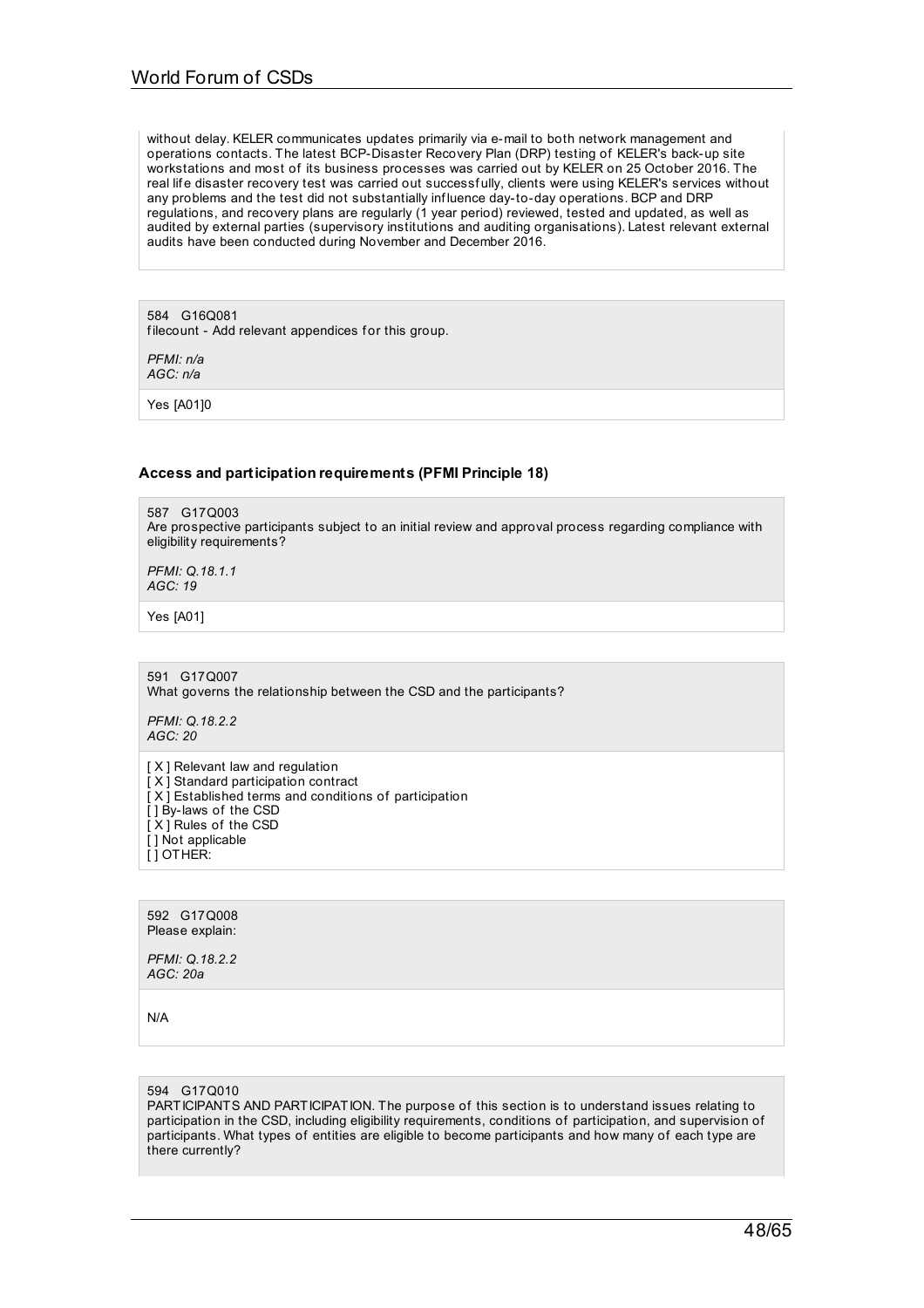*PFMI: Q.18.2.3 AGC: 17, 17q*

[ X ] Banks

[ X ] Brokers [ ] Individuals [X] Foreign Institutions [] Not applicable [ X ] OTHER: Others include commodities exchange service provider, investment f und manager, issuer, stock exchange, foreign organization performing clearing house activity, participant of an organized market as provided for in law, organization performing central depository activity, central counterparty, the Hungarian State, the institution managing the estate of the Hungarian State, The Central Bank of Hungary, National Deposit Insurance Fund, Investor Protection Fund, payment institution, electronic money institution.

595 G17Q011 How many Bank participants are there currently? (then please answer 17b) *PFMI: Q.18.2.3*

*AGC: 17a.*

41

596 G17Q012 Please select the features included in the eligibility requirements for Banks.

*PFMI: Q.18.2.3 AGC: 17b, 17d*

[ X ] Financial Thresholds [ X ] Regulatory Oversight [ ] Market Experience [X] OTHER: Financial Thresholds apply to (CCP) clearing members only.

597 G17Q013 Please explain:

*PFMI: Q.18.2.3 AGC: 17d.*

Financial Thresholds apply to (CCP) clearing members only.

598 G17Q014 How many Broker participants are there currently? (then please answer 17f)

*PFMI: Q.18.2.3 AGC: 17e.*

16

599 G17Q015 Please select the features included in the eligibility requirements for Brokers.

*PFMI: Q.18.2.3 AGC: 17f, 17h*

[ X ] Financial Thresholds

[ X ] Regulatory Oversight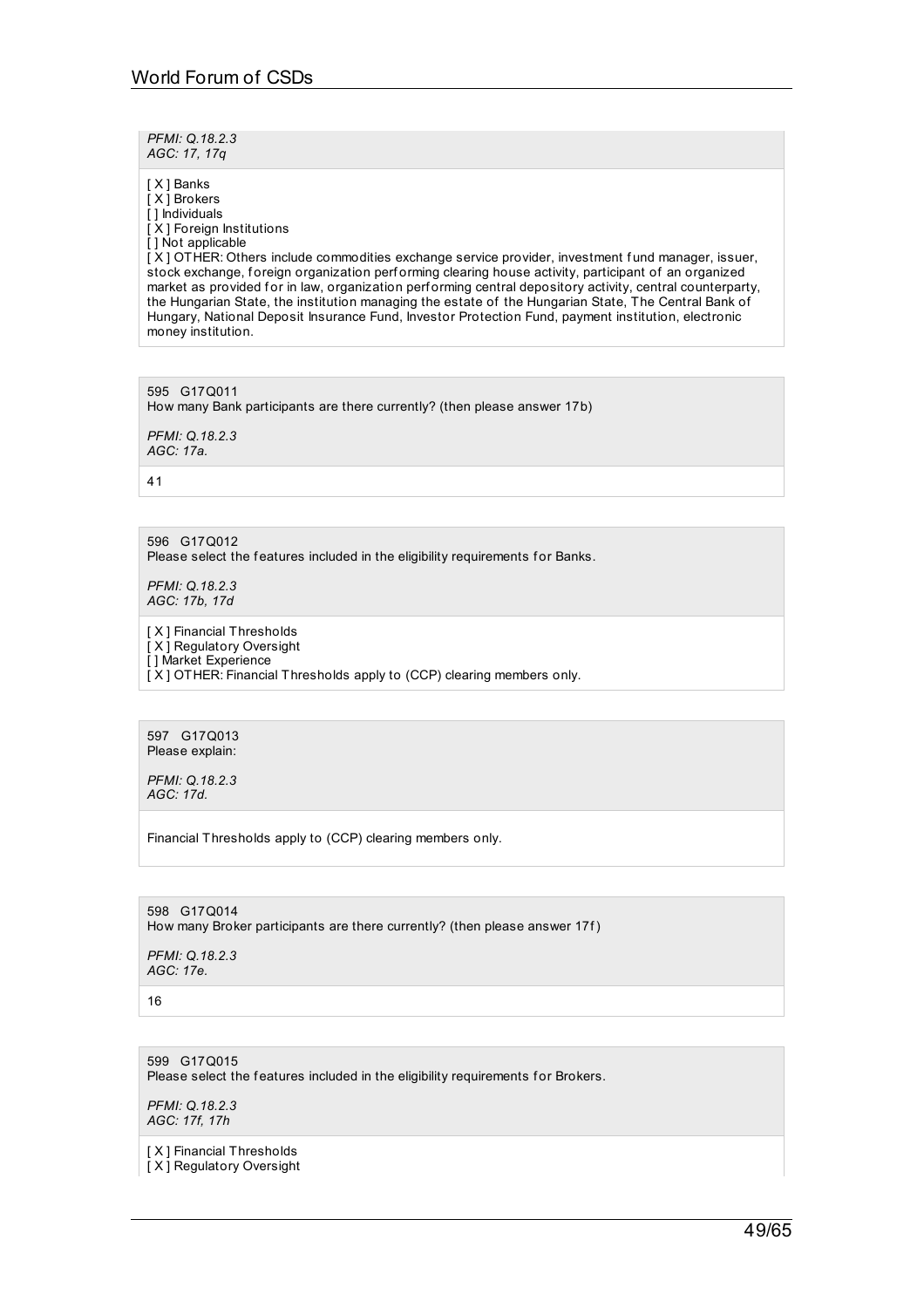[ ] Market Experience

[ X ] OTHER: Financial Thresholds apply to (CCP) clearing members only.

601 G17Q017 Please select the features included in the eligibility requirements for Individual participants.

*PFMI: Q.18.2.3 AGC: 17j.*

[] Financial Thresholds  $\overline{1}$  Regulatory Oversight [ ] Market Experience [ X ] OTHER: N/A

602 G17Q018 How many Foreign Institution participants are there currently?

*PFMI: Q.18.2.3 AGC: 17m.*

16

603 G17Q019 Please select the features included in the eligibility requirements for Foreign Institution participants.

*PFMI: Q.18.2.3 AGC: 17n, 17p.*

[ X ] Financial Thresholds [ X ] Regulatory Oversight [] Market Experience [X] OTHER: Financial Thresholds apply to (CCP) clearing members only.

604 G17Q020 If you have selected "Other entities" above, please explain:

*PFMI: Q.18.2.3 AGC: 17q.*

Others include commodities exchange service provider, investment f und manager, issuer, stock exchange, foreign organization performing clearing house activity, participant of an organized market as provided for in law, organization performing central depository activity, central counterparty, the Hungarian State, the institution managing the estate of the Hungarian State, The Central Bank of Hungary, National Deposit Insurance Fund, Investor Protection Fund, payment institution, electronic money institution.

605 G17Q021 Indicate how many "Other entities" are currently participants?

*PFMI: Q.18.2.3 AGC: 17r.*

66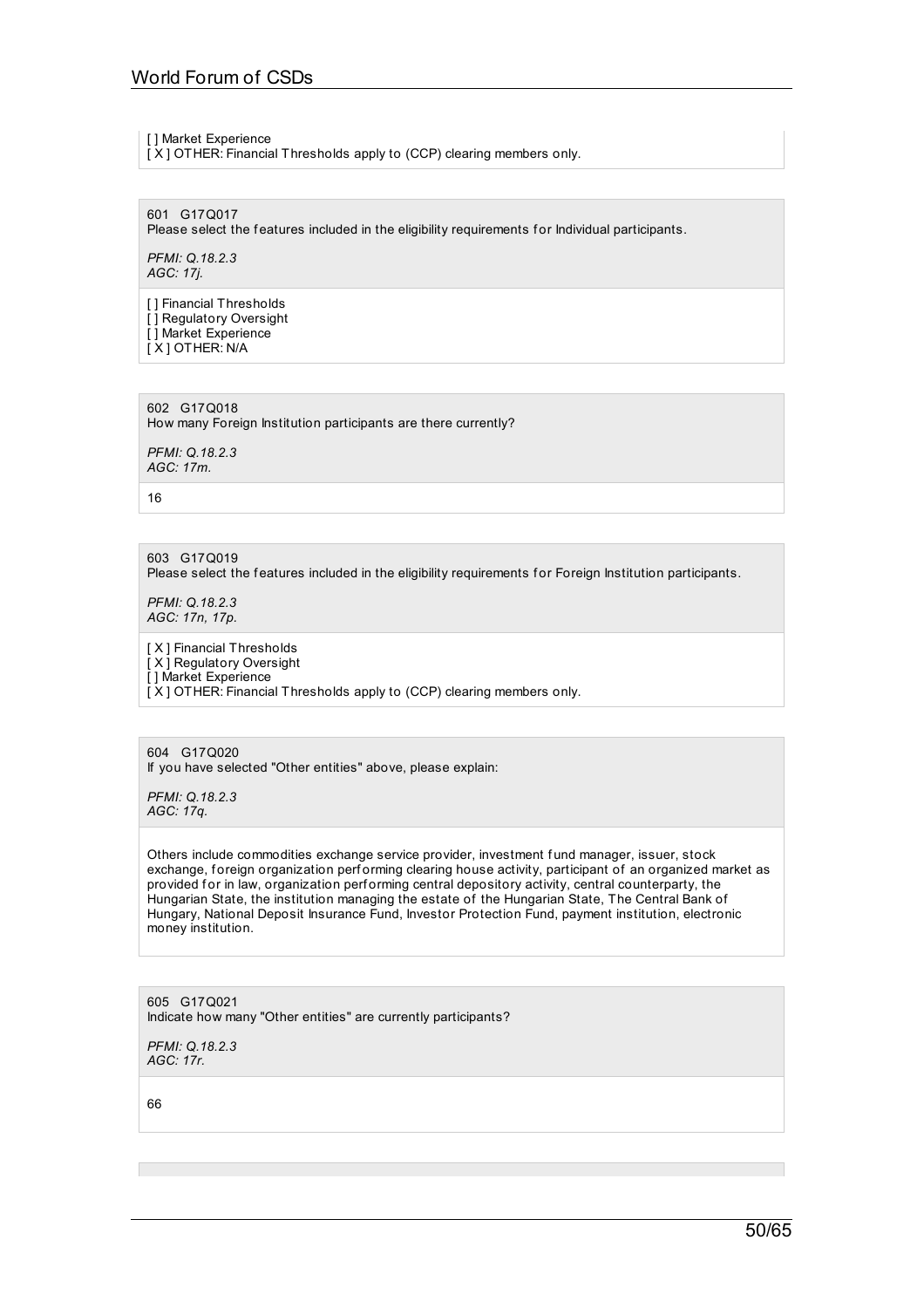606 G17Q022 Please select the features included in the eligibility requirements for the participants referred to above as "Other entities".

*PFMI: Q.18.2.3 AGC: 17s, 17u*

[ X ] Financial Thresholds [ X ] Regulatory Oversight [ ] Market Experience [X] OTHER: Financial Thresholds apply to (CCP) clearing members only.

609 G17Q025

Where can a description of the specific eligibility requirements for Bank participants be found?

*PFMI: Q.18.2.5 AGC: 17c.*

Capital Market Act, KELER General Business Rules, KELER CCP General Business Rules (all of them can be downloaded in the questionnaire)

610 G17Q026 Where can a description of the specific eligibility requirements for Broker participants be found?

*PFMI: Q.18.2.5 AGC: 17g.*

Capital Market Act, KELER General Business Rules, KELER CCP General Business Rules (all of them can be downloaded in the questionnaire)

612 G17Q028 Where can a description of the specific eligibility requirements for Foreign Institution participants be f ound?

*PFMI: Q.18.2.5 AGC: 17o.*

Capital Market Act, KELER General Business Rules, KELER CCP General Business Rules (all of them can be downloaded in the questionnaire)

613 G17Q029 Where can a description of the specific eligibility requirements for participants described above as "Other entities" be found?

*PFMI: Q.18.2.5 AGC: 17t.*

Capital Market Act, KELER General Business Rules, KELER CCP General Business Rules (all of them can be downloaded in the questionnaire)

614 G17Q030 How does the CSD notify participants of material changes to the conditions of participation?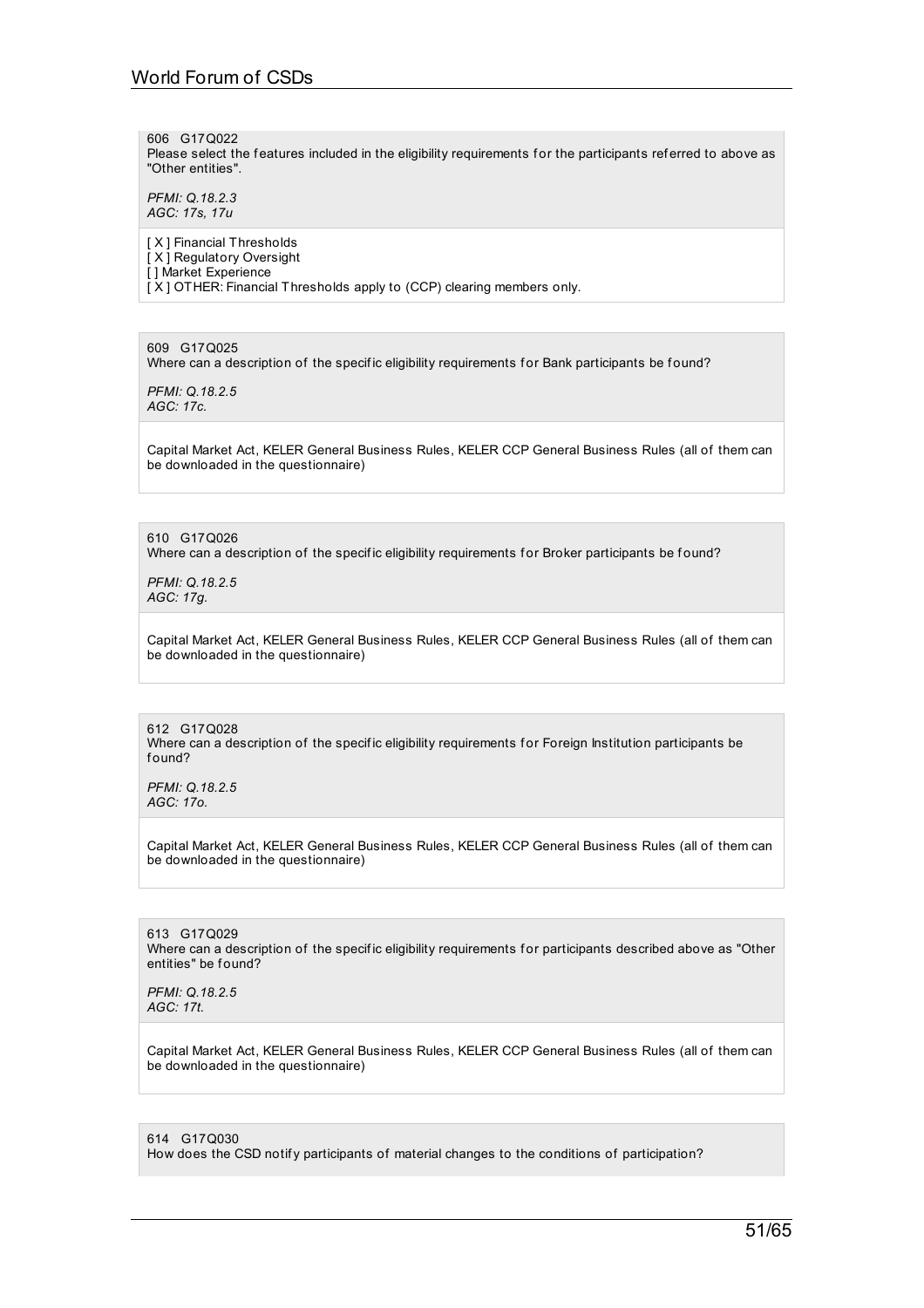*PFMI: Q.18.2.5 AGC: 22*

[  $X$  ] By e-mail [] By telephone  $[X]$  By public announcement [ X ] By press release [ ] Not applicable  $[X]$  OTHER: Via KELER's proprietary communication system, the official website of the Hungarian authority for announcement purposes (www.kozzetetelek.hu) and KELER's website (www.keler.hu).

615 G17Q031 Please explain:

*PFMI: Q.18.2.5 AGC: 22a.*

Via KELER's proprietary communication system, the official website of the Hungarian authority for announcement purposes (www.kozzetetelek.hu) and KELER's website (www.keler.hu).

617 G17Q033 Who enforces compliance with the CSD's conditions of participation?

*PFMI: Q.18.3.1 AGC: 23*

[ X ] The CSD [X] The exchange  $\overline{I}$  X  $\overline{I}$  The CSD's regulator [] Not applicable [ ] OTHER:

618 G17Q034 Please explain:

*PFMI: Q.18.3.1 AGC: 23a*

N/A

619 G17Q035 Does the CSD have forms of oversight management for assessing and monitoring of the following? *PFMI: Q.18.3.1 AGC: 79* [ X ] Participant eligibility requirements [ X ] Participant volumes  $[X]$  Participant financial strength [] Other loss or default protections the CSD maintains [X] Collateral requirements for participants [] Debit caps for participants [ X ] Settlement controls that minimize or eliminate the risk of def ault by a participant [ X ] Blocking of securities movement bef ore receipt of payment [ $X$ ] Blocking payment until securities are moved [ ] Not applicable [ ] OTHER: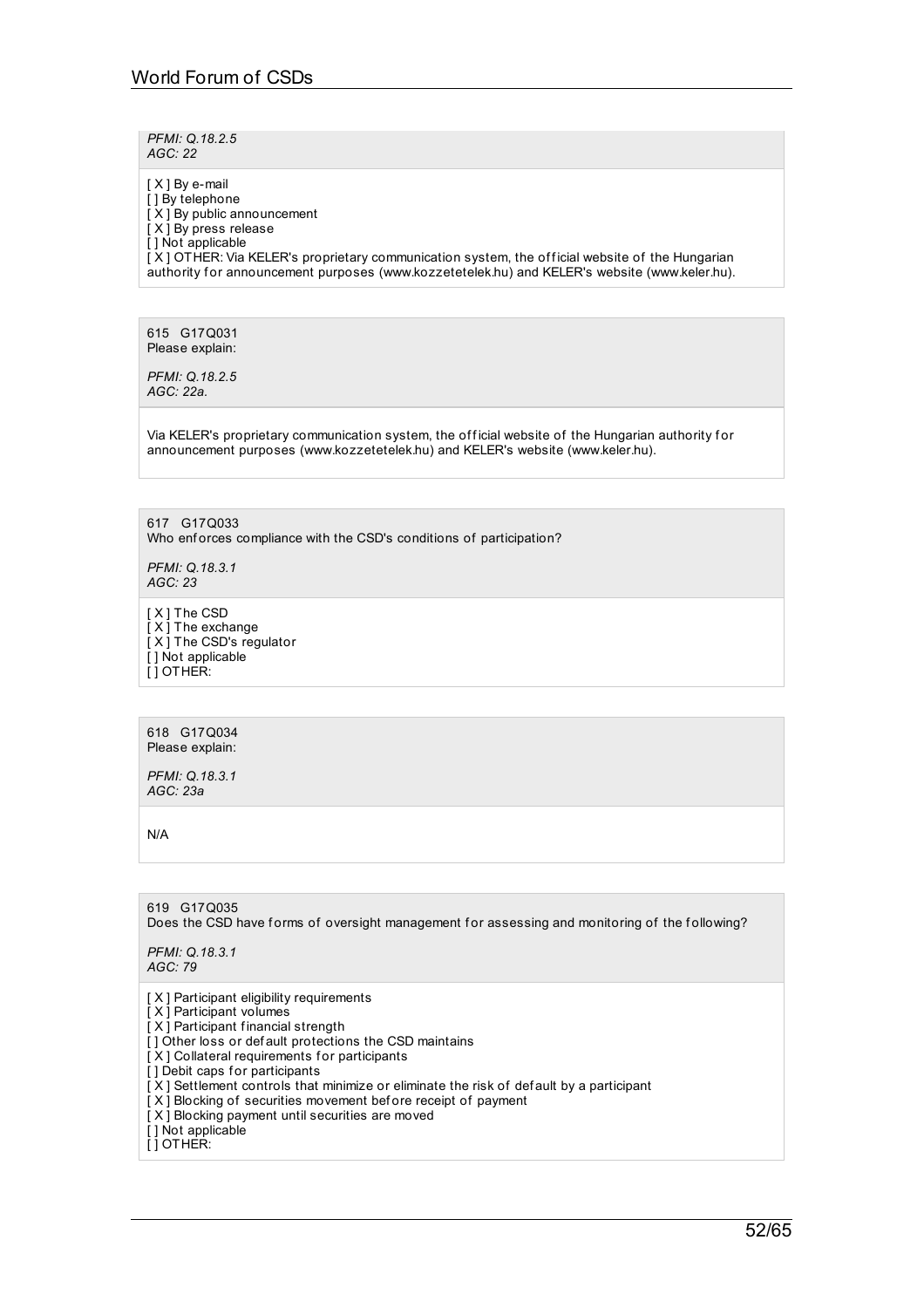621 G17Q037 Please explain the requirements:

*PFMI: Q.18.3.1 AGC: 79b*

KELER Ltd., the CSD collects collateral only in case of cash f inancing transactions to support settlement.

623 G17Q039 What type or types of settlement controls

*PFMI: Q.18.3.1 AGC: 79d.*

[ ] Blocking or freezing of securities positions [ ] Controlling DVP settlement [ X ] Simultaneous DVP [ ] OTHER:

626 G17Q042 Please explain:

*PFMI: Q.18.3.1 AGC: 79g.*

N/A

627 G17Q043 Please identify and explain:

*PFMI: Q.18.3.1 AGC: 79h*

Multilaterally netted positions (Budapest Stock Exchange spot, BSE MTS and MTS Hungary trades) are settled on a DVP basis in batch processing, other DVP transactions are executed in real-time environment on a gross basis.

628 G17Q044 Please explain brief ly how these work:

*PFMI: Q.18.3.1 AGC: 79i*

N/A

631 G17Q047 What enforcement actions are available to the enforcement authority?

*PFMI: Q.18.3.3 AGC: 24*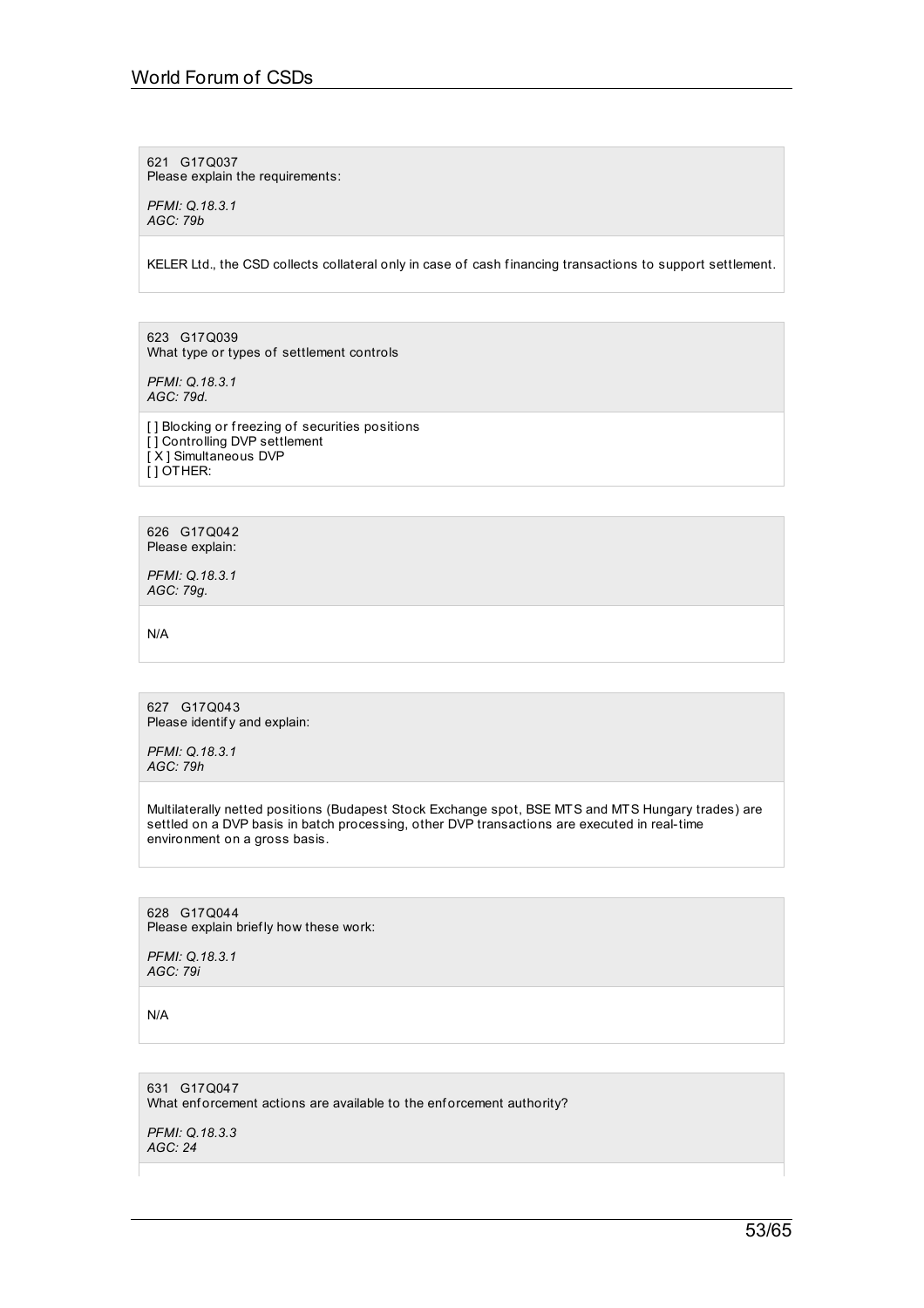[ X ] Fines

 $[X]$  Restrictions on participation

[ X ] Suspension of participation [ X ] Termination of participation

[ ] Not applicable

[ ] OTHER:

632 G17Q048 Please explain:

*PFMI: Q.18.3.3 AGC: 24a*

N/A

633 G17Q049 Has there been any such enforcement actions in the last three years? *PFMI: Q.18.3.3 AGC: 25*

Yes [Y]

634 G17Q050

If yes, please explain, including inf ormation relative to any suspensions of CSD participants:

*PFMI: Q.18.3.3 AGC: 25a.*

Def aults in the CCP system of KELER CCP, or non-compliance with reporting obligations occur every once in a while and result in f ines and temporary suspensions.

636 G17Q052

filecount - Add relevant appendices for this group.

*PFMI: n/a AGC: n/a*

 $\Omega$ 

# **Tiered participation (PFMI Principle 19)**

647 G18Q011 filecount - Add relevant appendices for this group.

*PFMI: n/a AGC: n/a*

0

п

# **Links (PFMI Principle 20)**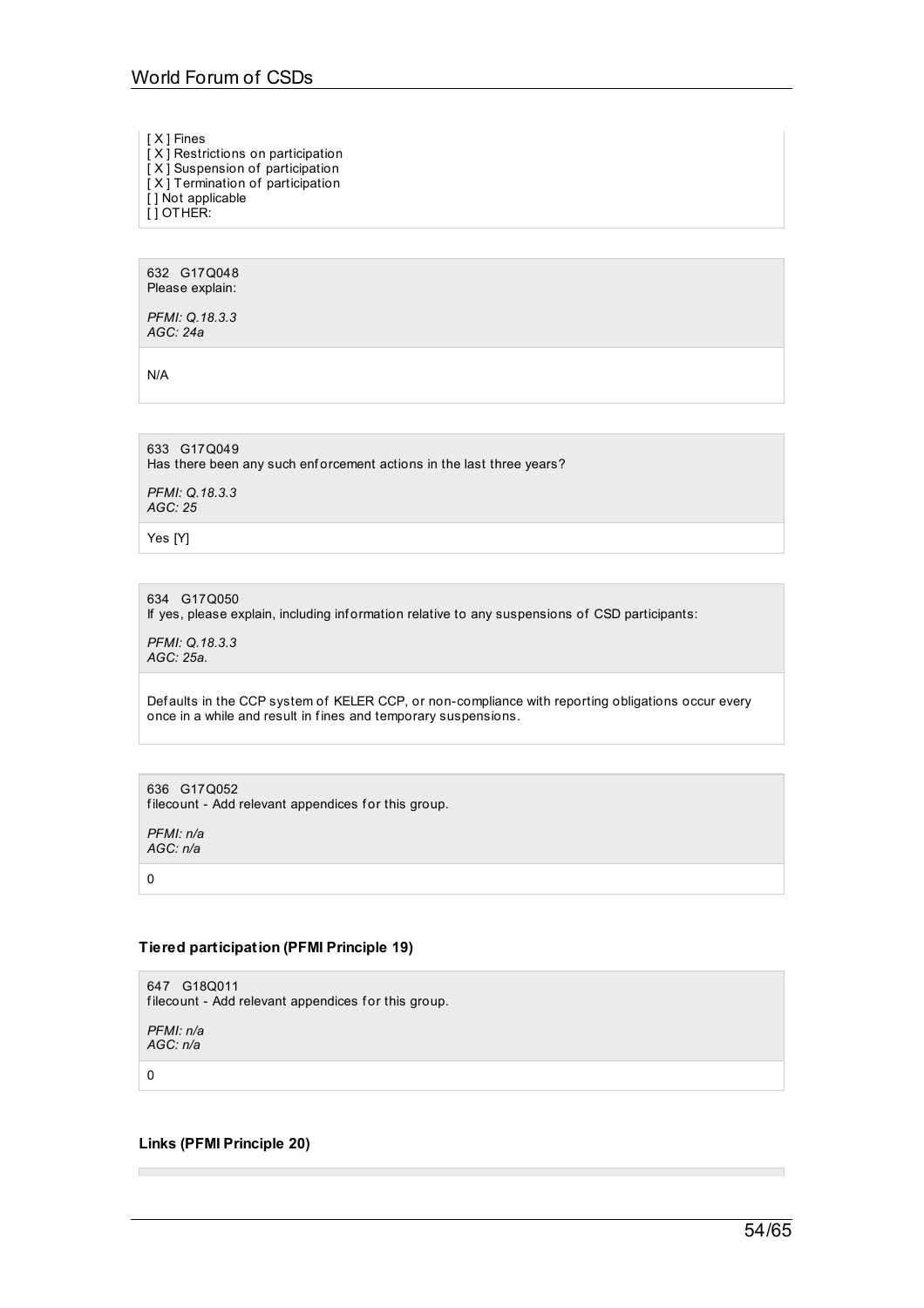651 G19Q004

Please list all depositories or settlement systems to which you have an electronic link.

*PFMI: Q.20.1.2 AGC: 38*

OEKB; KDPW; SIX SIS, European Commodity Clearing AG (for Hungarian Organized Power Market -HUPX and other commodity market settlement); Clearstream Banking Frankfurt (for XETRA settlement)

664 G19Q017 filecount - Add relevant appendices for this group.

*PFMI: n/a AGC: n/a*

0

# **Efficiency and effectiveness (PFMI Principle 21)**

673 G20Q009 filecount - Add relevant appendices for this group.

*PFMI: n/a AGC: n/a*

0

### **Communication (PFMI Principle 22)**

676 G21Q003 Security Control. How do participants receive inf ormation (view actual settlement of trades, movement of securities on their accounts, etc.) and see the status of their accounts?

*PFMI: Q.22.1.1 AGC: 69*

[ X ] By direct electronic link [X] By receipt of physical account holding statements [ ] Not applicable [ ] OTHER:

677 G21Q004 Please explain:

*PFMI: Q.22.1.1 AGC: 69a.*

N/A

678 G21Q005 Do participants have access to affect their holdings, including confirming and affirming trades, movement of securities on their accounts, etc.?

*PFMI: Q.22.1.1*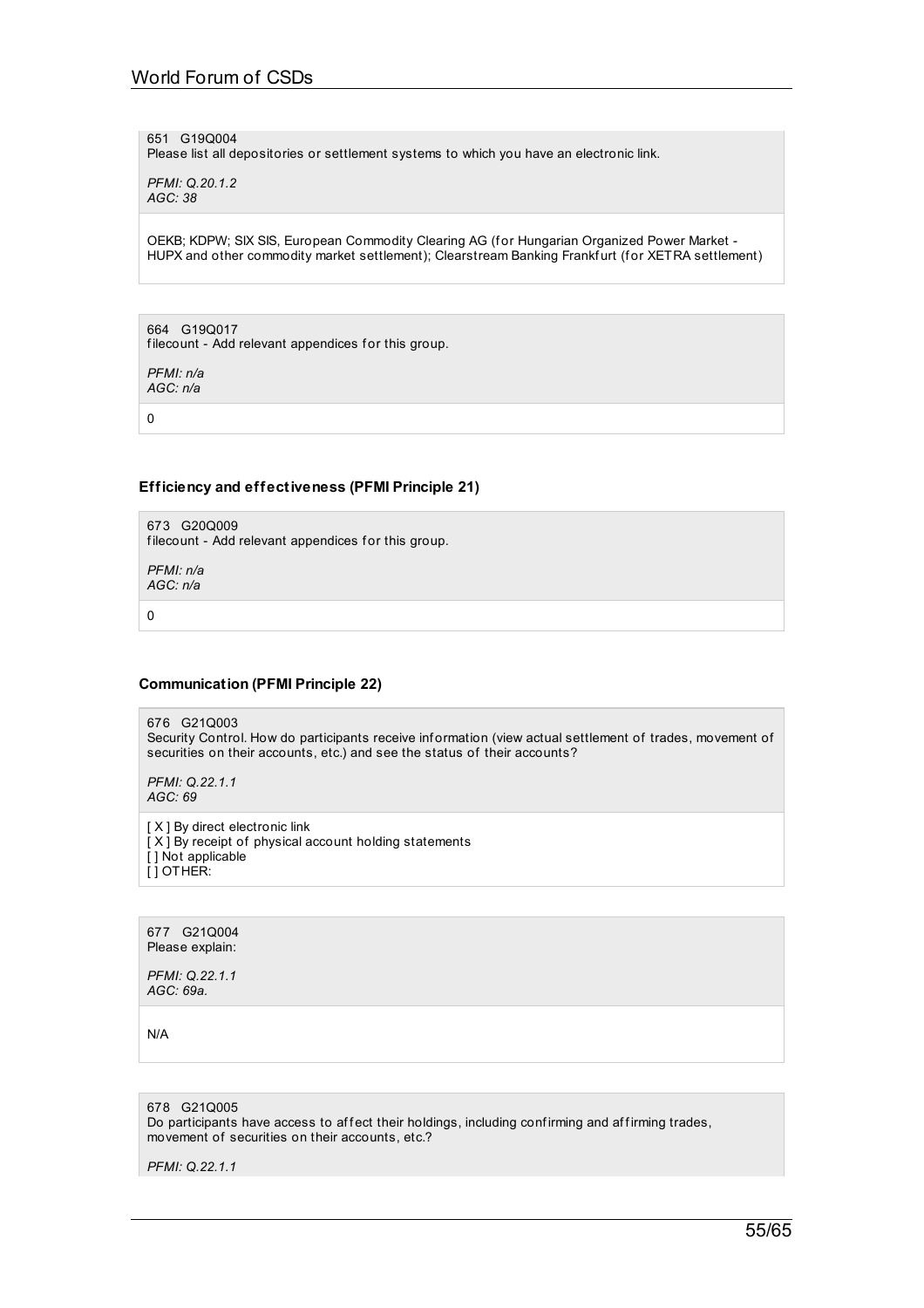*AGC: 70*

Yes [A01]

679 G21Q006 How is access given to participants?

*PFMI: Q.22.1.1 AGC: 70a.*

[ X ] By direct electronic link [ X ] OTHER: Paper-based instructions

680 G21Q007 Please select type of electronic link:

*PFMI: Q.22.1.1 AGC: 70b.*

[ ] Dial-up modem [ X ] Secured, leased, dedicated telephone line [ X ] Internet  $\dot{x}$  X  $\dot{y}$  Fax

681 G21Q008 Please explain:

*PFMI: Q.22.1.1 AGC: 70c.*

N/A

682 G21Q009 Does the CSD communicate with other market entities such as stock exchanges, payment systems, clearing houses, etc., by secured linkages?

*PFMI: Q.22.1.1 AGC: 72*

Yes [A01]

683 G21Q010 Please explain:

*PFMI: Q.22.1.1 AGC: 72a*

1. Exchange - leased line 2. Payment system - SWIFT 3. MTS-Hungary - SWIFT

684 G21Q011 How does the CSD communicate with Stock Exchanges?

*PFMI: Q.22.1.1 AGC: 73 73a*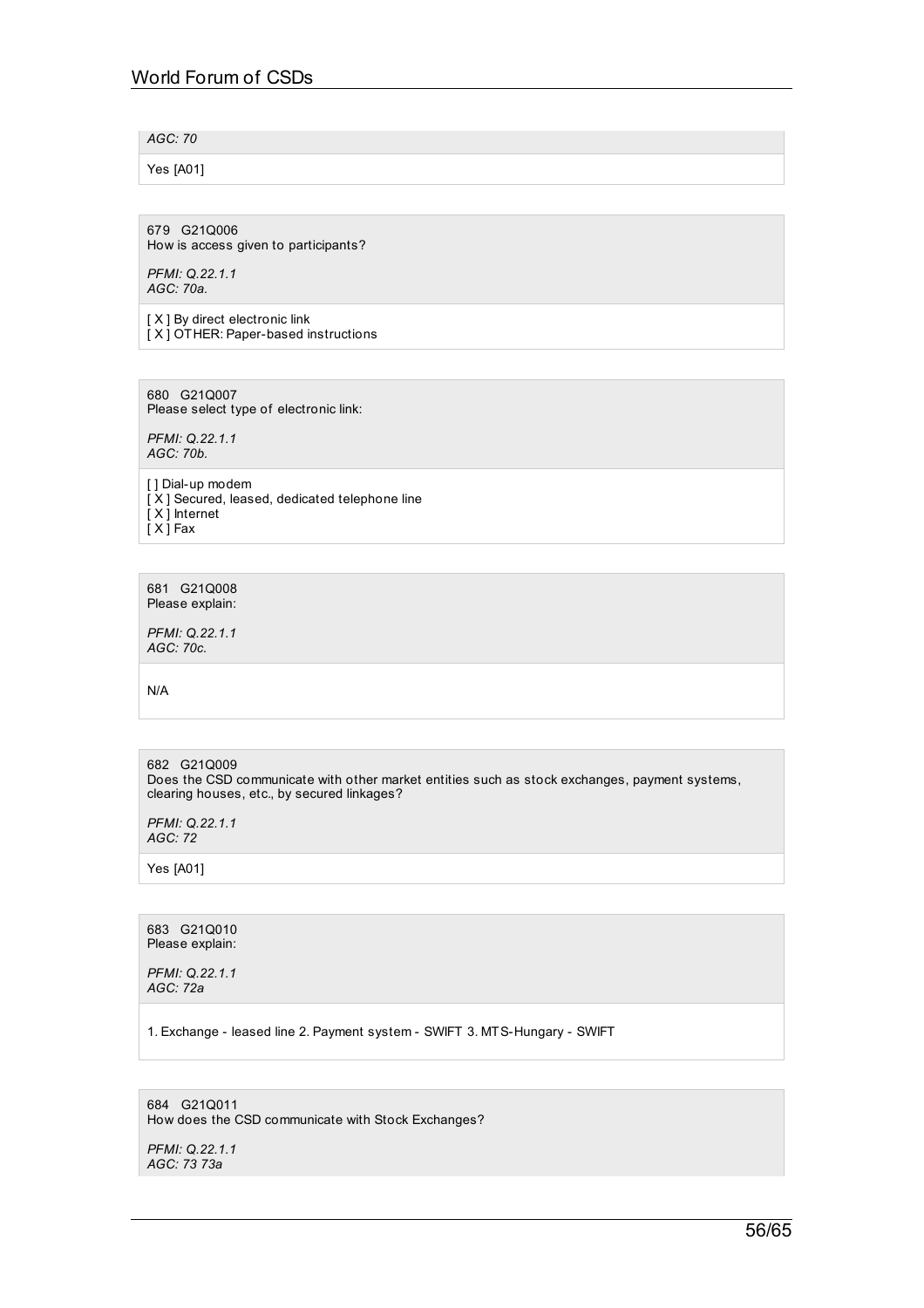[ ] Dial-up modem  $[X]$  Secured, leased, dedicated telephone line [ ] Internet [ ] Fax [ ] Paper [ ] other [] Not applicable  $\overline{ }$ [ ] OTHER:

685 G21Q012 How does the CSD communicate with Payment Systems?

*PFMI: Q.22.1.1 AGC: 73b*

[] Dial-up modem [ ] Secured, leased, dedicated telephone line [ ] Internet  $[$ ] Fax [ ] Paper [ ] other [] Not applicable IX 1 OT HER: SWIFT

686 G21Q013 How does the CSD communicate with Clearing Houses?

*PFMI: Q.22.1.1 AGC: 73c*

[ ] Dial-up modem [] Secured, leased, dedicated telephone line [ ] Internet [ ] Fax [ ] Paper [ ] other [] Not applicable  $\tilde{X}$ ] OTHER: KELER CCP, the clearing house for Hungarian capital market trading venues is the subsidiary of KELER. Therefore KELER and KELER CCP has common IT infrastructure, KELER CCP's systems are communicating directly with KELER's systems.

687 G21Q014 How does the CSD communicate with Registrars?

*PFMI: Q.22.1.1 AGC: 73d*

[ ] Dial-up modem [] Secured, leased, dedicated telephone line [ ] Internet [ ] Fax  $\overline{ }$ [ ] Paper [ ] other [] Not applicable [ X ] OTHER: KELER may act as registrar based on the instructions of the issuer; if other player acts as registrar, KELER provides the data prepared for registrars in file or on paper

692 G21Q019 filecount - Add relevant appendices for this group.

*PFMI: n/a*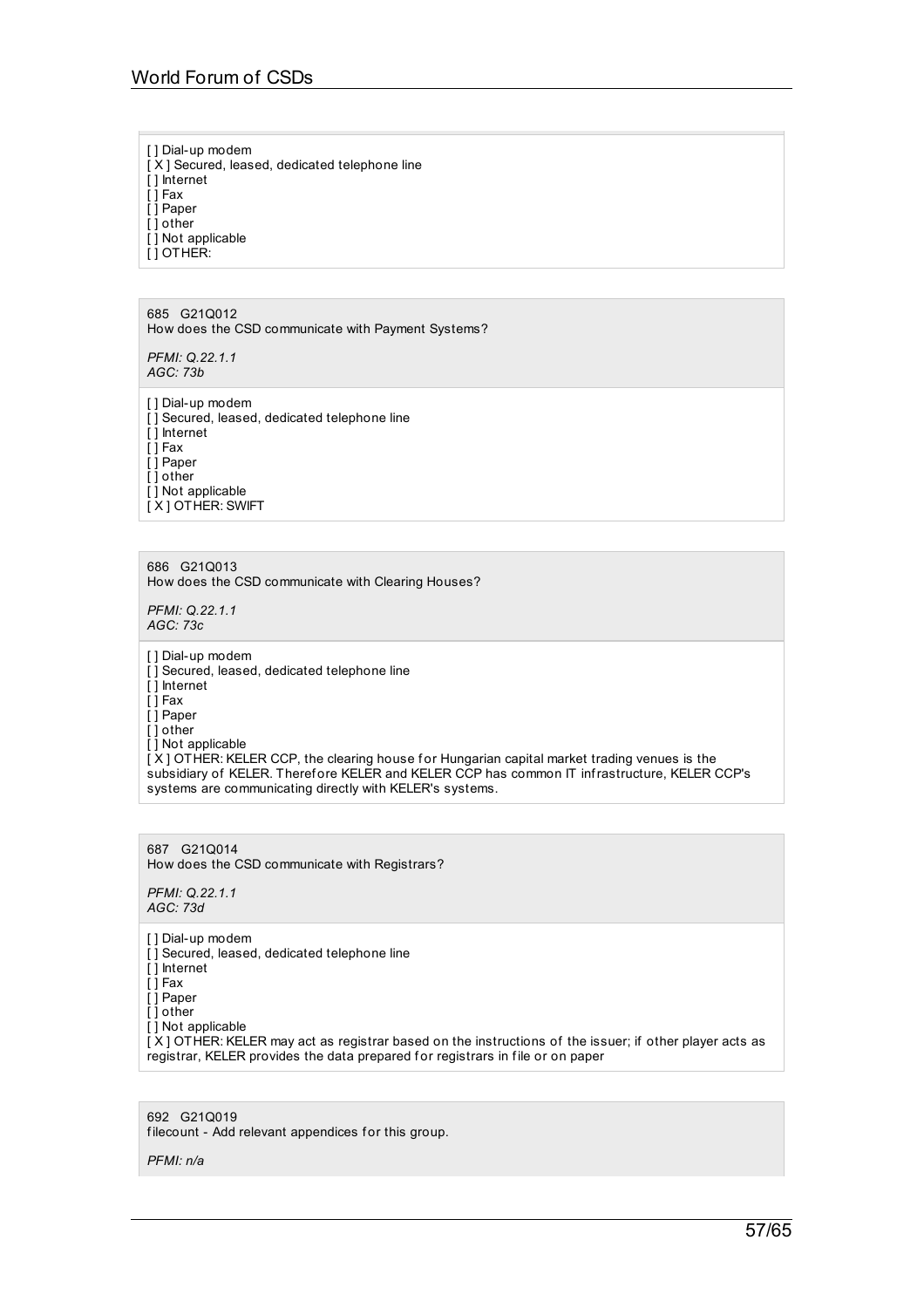*AGC: n/a*

0

# **Transparency and disclosure (PFMI Principle 23)**

712 G22Q020 Capital. Are annual financial statements publicly disclosed?

*PFMI: Q.23.5.3 AGC: 13*

Yes [A01]

713 G22Q021 If yes, the AGC requests a copy of the institution's annual report. Is the annual report available electronically?

*PFMI: Q.23.5.3 AGC: 13a.*

Yes [Y]

714 G22Q022 filecount - If yes, please upload the document(s) here or insert web link(s) in question 13d:

*PFMI: Q.23.5.3 AGC: 13b.*

keler\_annual\_report\_2016\_22.pdf (5879KB)

KELER Annual Report 2016

715 G22Q023 filecount - If more than one document for 13b, please upload the additional document here:

*PFMI: Q.23.5.3 AGC: 13c.*

0

 $\overline{1}$ 

716 G22Q024 Please insert web link(s) for 13b here:

*PFMI: Q.23.5.3 AGC: 13d.*

[https://english.keler.hu/Key%20documents/Financial%20Reports/Annual%20Reports/](https://english.keler.hu/Key documents/Financial Reports/Annual Reports/)

718 G22Q026 Reserves (then please answer 13g):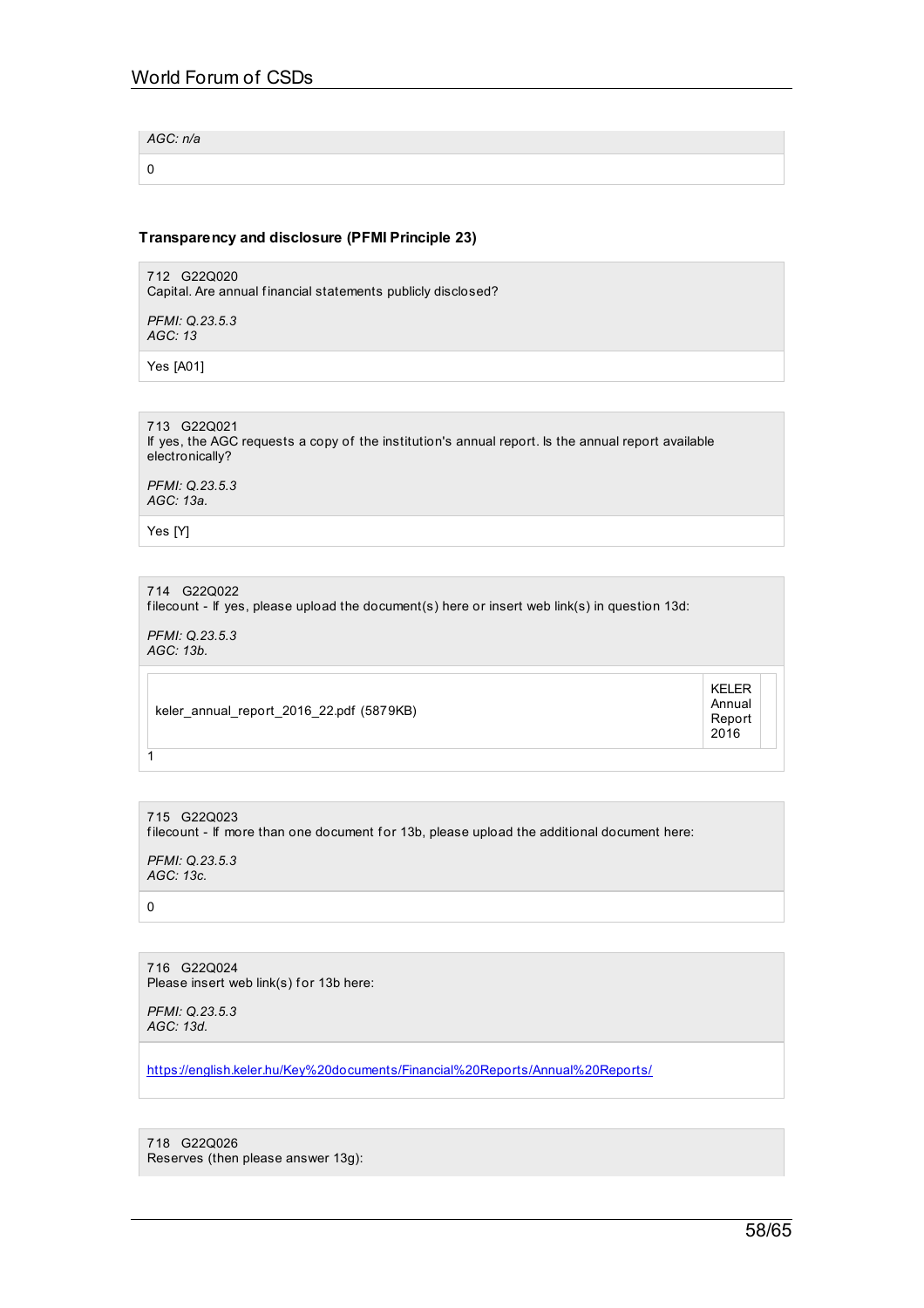*PFMI: Q.23.5.3 AGC: 13f.*

N/A

719 G22Q027 Retained Earnings:

*PFMI: Q.23.5.3 AGC: 13g.*

N/A

### 721 G22Q029

AGC members from time to time receive requests from their direct investor-clients for an informational copy of a CSD's completed questionnaire. Such requests typically lead to interactions between personnel at the CSD in question and member personnel or client personnel, or both. Those interactions take time and impose costs on both members and depositories. Do you approve of AGC members delivering a copy of your completed questionnaire to the member's direct client in response to the client's request?

*PFMI: Q.23.5.4 AGC: 100*

Yes [Y]

722 G22Q030 Are the results of the financial audit publicly available?

*PFMI: Q.23.5.4 AGC: 15f*

Yes [Y]

725 G22Q033 filecount - Add relevant appendices for this group.

*PFMI: n/a AGC: n/a*

 $\overline{0}$ 

### **Compliance with SEC Rule 17f-7**

# 726 G23Q001

Rule 17f-7, by reference to Rule 17f-4, requires that, for a CSD to be eligible to hold securities of U.S. registered investment companies (such depositories hereinafter referred to as "Eligible Securities Depositories"), the CSD must be a "system for the central handling of securities where all securities of any particular class or series of any issuer deposited within the system are treated as f ungible and may be transf erred or pledged by bookkeeping entry without physical delivery of the securities."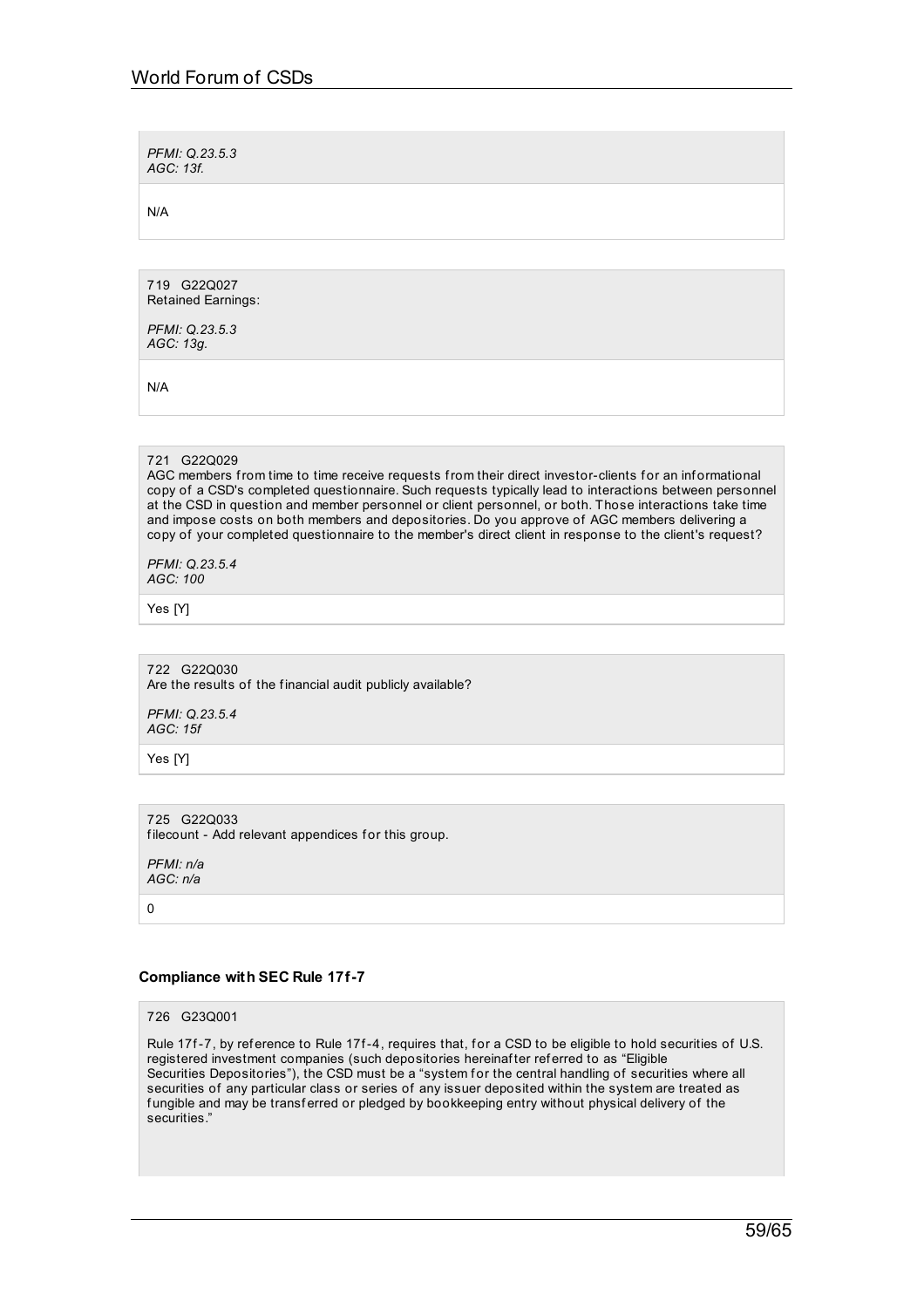Are all securities of a particular class or series of any issuer that are deposited in your institution treated as fungible, and can they be transferred or pledged by bookkeeping entry without physical delivery of the securities?

*PFMI: n/a AGC: 1*

Yes [Y]

727 G23Q002 Please explain

*PFMI: n/a AGC: 1a*

N/A

### 728 G23Q003

Rule 17f-7 also requires that an Eligible Securities CSD "acts as or operates a system for the central handling of securities or equivalent book-entries in the country where it is incorporated," or "acts as or operates a transnational system for the central handling of securities or equivalent book-entries." Does your institution:

*PFMI: n/a AGC: 2*

 $[X]$  Act as or operate a system for the central handling of securities or equivalent book-entries in the country where it is incorporated?

[X] Act as or operate a transnational system for the central handling of securities or equivalent bookentries?

[] Act in another capacity with respect to the handling of securities or equivalent book-entries? [] Not applicable

[ ] OTHER:

729 G23Q004 Please explain:

*PFMI: n/a AGC: 2a.*

As a participant of the T2S platform it is able to act as or operate a transnational system for the central handling of securities or equivalent book-entries since February 6, 2017.

730 G23Q005 Please specify the types of securities for which you act as or operate a system for the central handling of securities or equivalent book-entries:

*PFMI: n/a AGC: 2b.*

Primarily publicly issued (dematerialized) securities and all non-publicly issued dematerialised securities.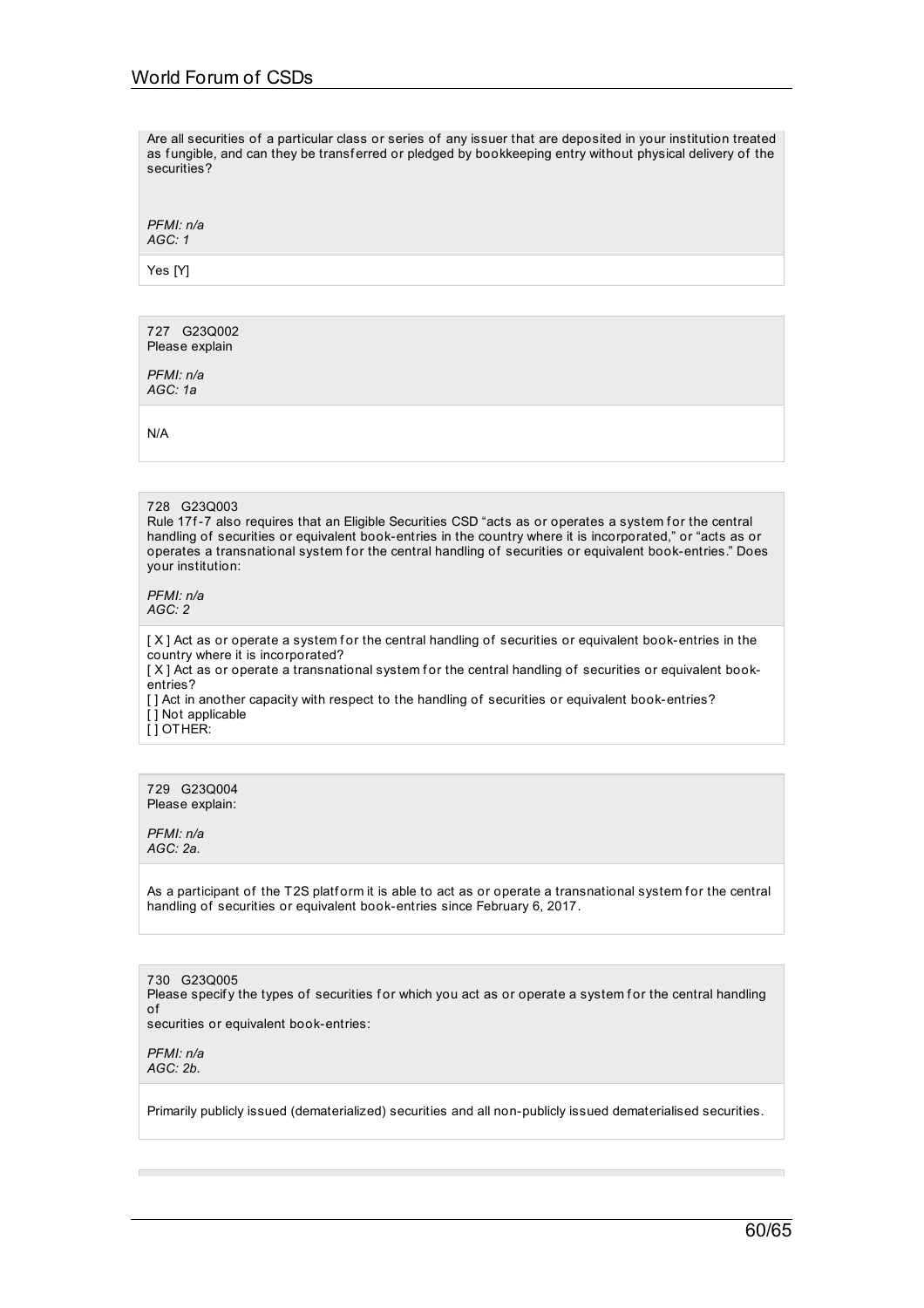### 731 G23Q006

Rule 17f-7 requires that an Eligible Securities Depository regulated by a foreign financial regulatory authority as defined under section  $2(a)(50)$  of the Act, with section  $2(a)(50)$  establishing that z 'foreign financial regulatory authority' means any (A) foreign securities authority, (B) other governmental body or foreign equivalent of a self-regulatory organization empowered by a foreign government to administer or enf orce its laws relating to the regulation of f iduciaries, trusts, commercial lending, insurance, trading in contracts of sale of a commodity for future delivery, or other instruments traded on or subject to the rules of a contract market, board of trade or foreign equivalent, or other financial activities, or (C) membership organization a function of which is to regulate the participation of its members in activities listed above." Who regulates the activities of the CSD?

### *PFMI: n/a AGC: 8*

[X] A governmental body or regulatory organization empowered to administer or enforce laws related to securities matters.

[ ] A governmental body or self-regulatory organization empowered to administer or enforce laws related to other f inancial activities.

[ ] A membership organization which regulates the participation of its members in securities matters or other financial activities.

[ ] OTHER:

732 G23Q007 Please explain:

*PFMI: n/a AGC: 8a.*

N/A

# 733 G23Q008

Please provide the name of regulatory authority(ies) identif ied in question 8:

*PFMI: n/a AGC: 9*

The National Bank of Hungary

### 734 G23Q009

Rule 17f-7 requires that an Eligible Securities Depository is subject to periodic examination by regulatory authorities or independent accountants. Is the CSD subject to periodic examination by:

*PFMI: n/a AGC: 10*

[ X ] Regulatory authorities? [ $X$ ] Independent accountants? [ ] OTHER:

735 G23Q010 Please explain:

*PFMI: n/a AGC: 10a*

N/A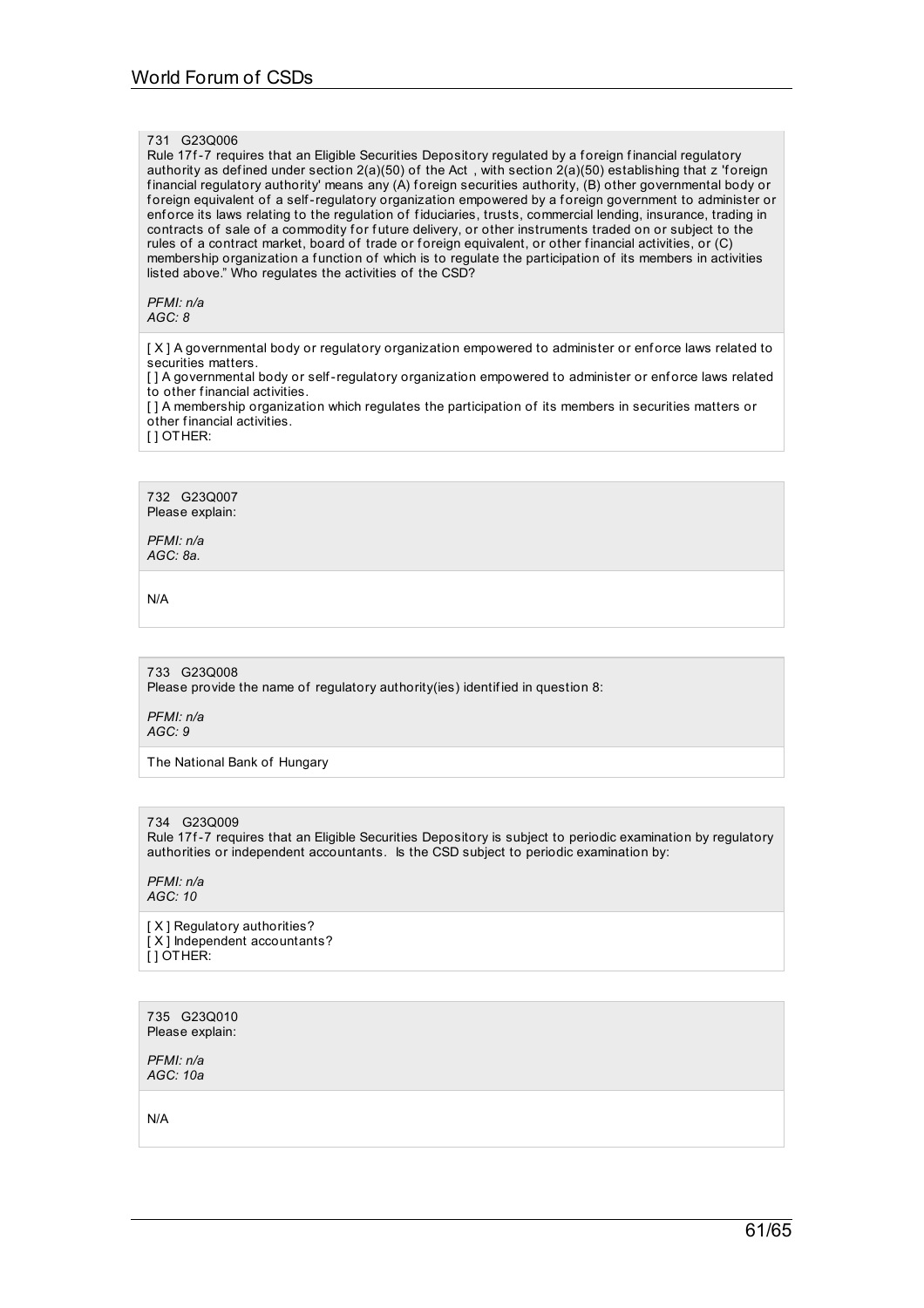# World Forum of CSDs

736 G23Q011 Name of Authority #1 (please answer 11a):

*PFMI: n/a*

*AGC: 11*

The National Bank of Hungary

737 G23Q012 What enf orcement actions are available to regulatory authority #1 for breach of applicable statute or regulatory requirements?

*PFMI: n/a AGC: 11a.*

[ X ] Fines [X] Restrictions on CSD activities. [ X ] Suspension of CSD activities.

[ X ] Termination of CSD activities.  $[$ ] OTHER:

738 G23Q013 Please explain:

*PFMI: n/a AGC: 11b.*

N/A

739 G23Q013A Name of Authority #2:

N/A

740 G23Q014 What enforcement actions are available to regulatory authority #2 for breach of applicable statute or regulatory requirements?

*PFMI: n/a AGC: 11c.*

[ ] Fines  $\overline{[}$ ] Restrictions on CSD activities.

[ ] Suspension of CSD activities. [] Termination of CSD activities. [ X ] OTHER: N/A

741 G23Q015 Please explain:

*PFMI: n/a AGC: 11d.*

N/A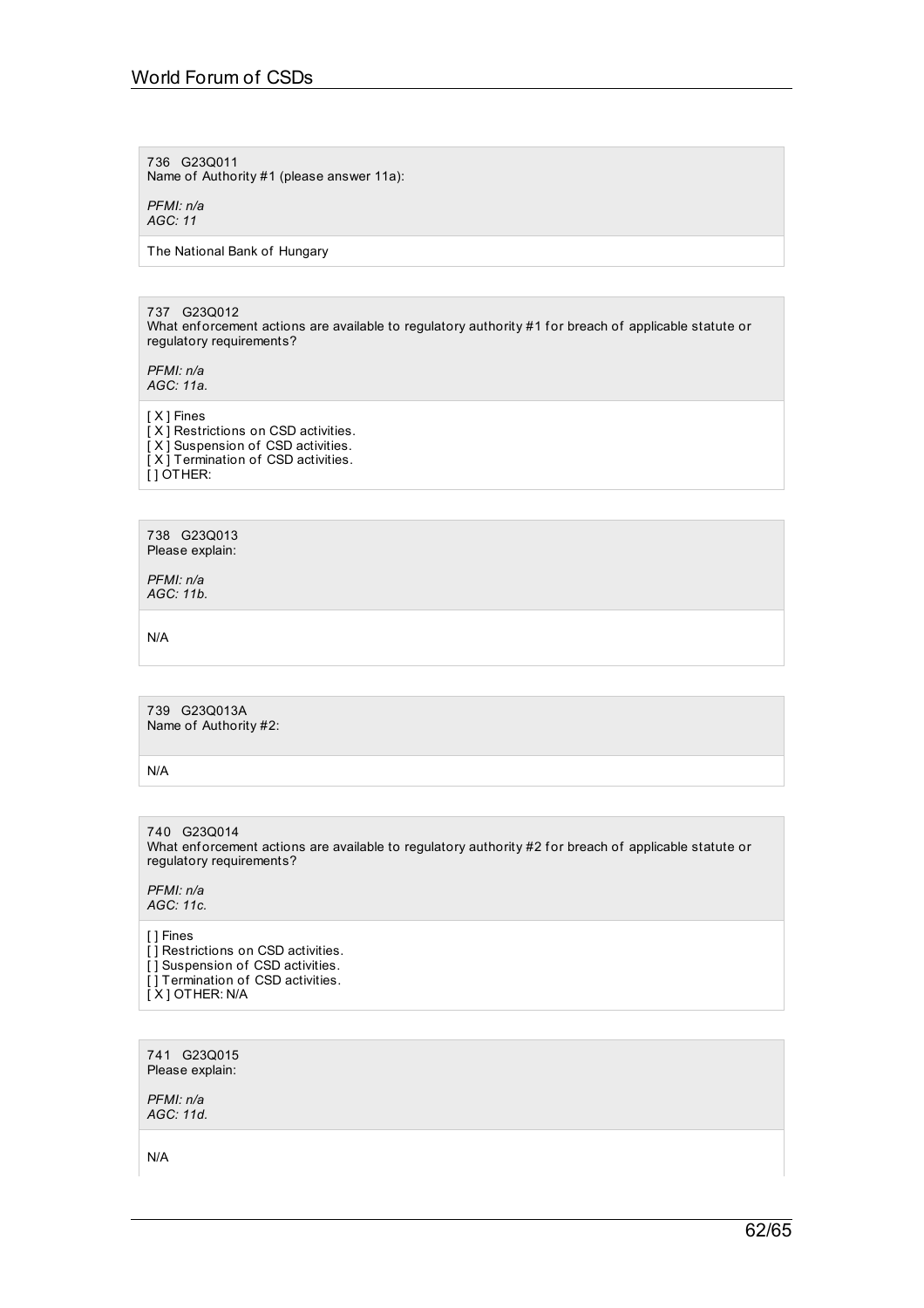# 742 G23Q016

Has there been any use of such enforcement actions in the last three years?

*PFMI: n/a AGC: 12*

[ ] Yes [ X ] No  $\overline{ }$ [ ] OTHER:

### 744 G23Q018

Has the regulatory body with oversight responsibility for the CSD issued public notice that the CSD is not in current compliance with any capital, solvency, insurance or similar f inancial strength requirements imposed by such regulatory body?

*PFMI: n/a AGC: 90*

No [A02]

### 746 G23Q020

In the case of such a notice having been issued, has such notice been withdrawn, or, has the remedy of such noncompliance been publicly announced by the CSD?

*PFMI: n/a AGC: 90b.*

Other: N/A

#### 749 G23Q023

Rule 17f-7 requires that an Eligible Securities Depository holds assets for the custodian that participates in the system on behalf of the Fund under safekeeping conditions no less favorable that the conditions that apply to other participants. Please conf irm that assets of f oreign investors held by custodians as participants in the CSD are held under saf ekeeping conditions no less f avorable than the conditions that apply to other participants.

*PFMI: n/a AGC: 21*

Yes [A1]

### 751 G23Q025

Please confirm the basis for the arrangements you have in place to ensure that the assets you hold for custodians receive the same level of safekeeping protection as the assets held for other categories of participants.

*PFMI: n/a AGC: 21b, 21c.*

[ X ] Relevant Law and Regulation

- [] Standard participation contract [] Established terms and conditions of participation
- [ ] By-laws of the CSD
- [ ] Rules of the CSD
- [ ] OTHER: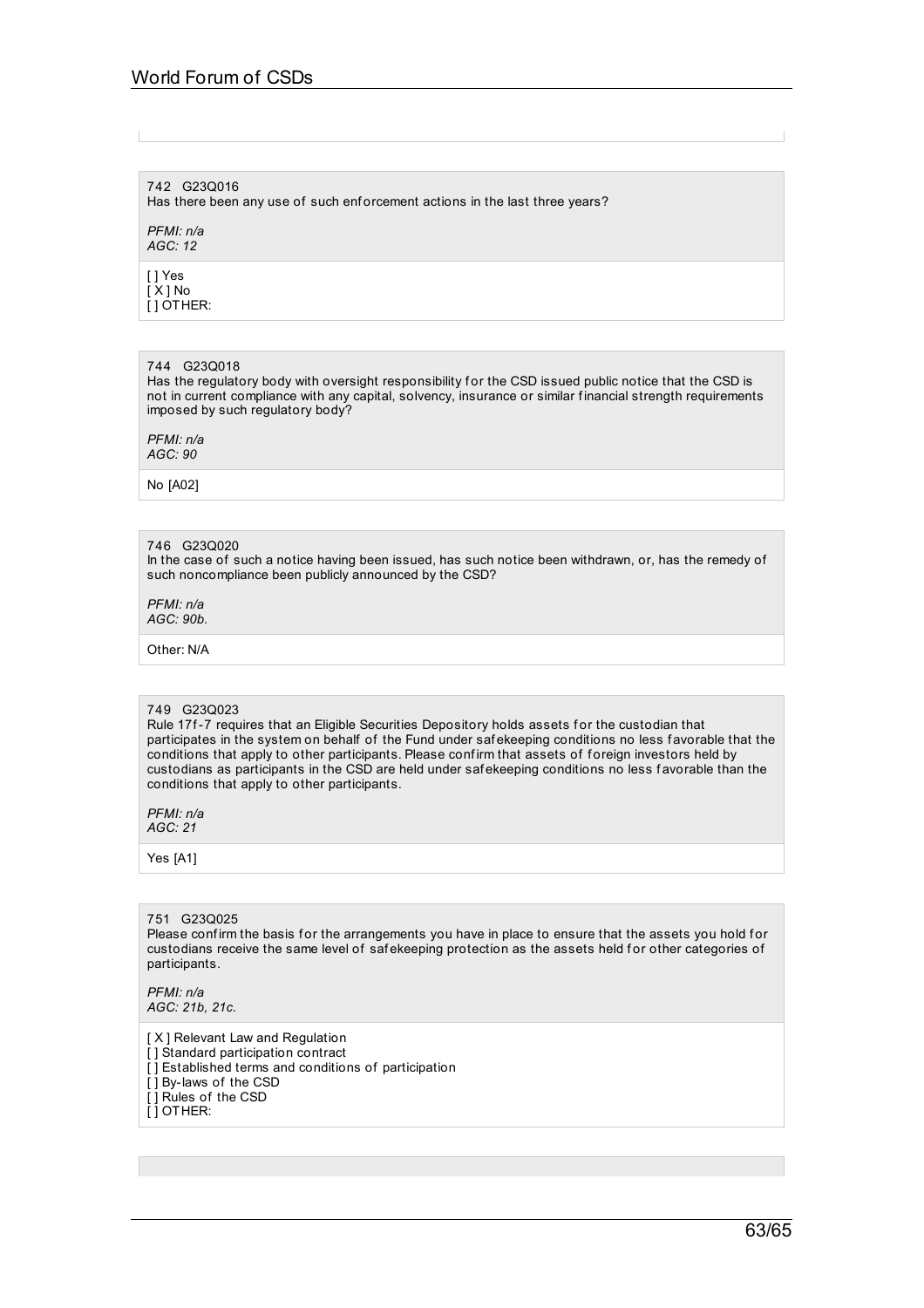#### 752 G23Q027

For each item in Question 21b that you checked, please briefly supply references or citations to the law(s), regulation(s), or CSD rule(s), participation condition(s), or participant contract provision (s), as applicable.

*PFMI: n/a AGC: 21d*

Section 350/B(4) of Act CXX of 2001 on Capital Market declares: "The standard service agreements and other internal regulations of the central depository must ensure compliance with the principle of equal treatment." Note: the indicated provision is not in effect anymore and the concerning provision of the new legislation (CSD regulation) is not in effect yet, but meanwhile KELER is obliged to observe the above rule.

### 753 G23Q028

Rule 17f-7 requires that an Eligible Securities Depository provides periodic reports to its participants with respect to its safekeeping of assets, including notices of transfers to or from any participant's account. Does the CSD make available periodic saf ekeeping reports to participants, including notices of transfers to or from the participant's account?

*PFMI: n/a AGC: 46*

Yes [A01]

755 G23Q030

If yes, please indicate the scheduled frenquency:

*PFMI: n/a AGC: 46b, 46c.*

[ ] Daily

[] Weekly

[ ] Monthly

[ ] Quarterly [ ] Annually

[ ] Upon request

[ X ] OTHER: Based on the type of transaction/report, automatically in real-time, upon request in realtime and at the end of the day.

756 G23Q031 filecount - Add relevant appendices for this group.

*PFMI: n/a AGC: n/a*

0

### **Relevant RSSS recommendations**

762 G24Q006 filecount - Add relevant appendices for this group.

*PFMI: n/a AGC: n/a*

0